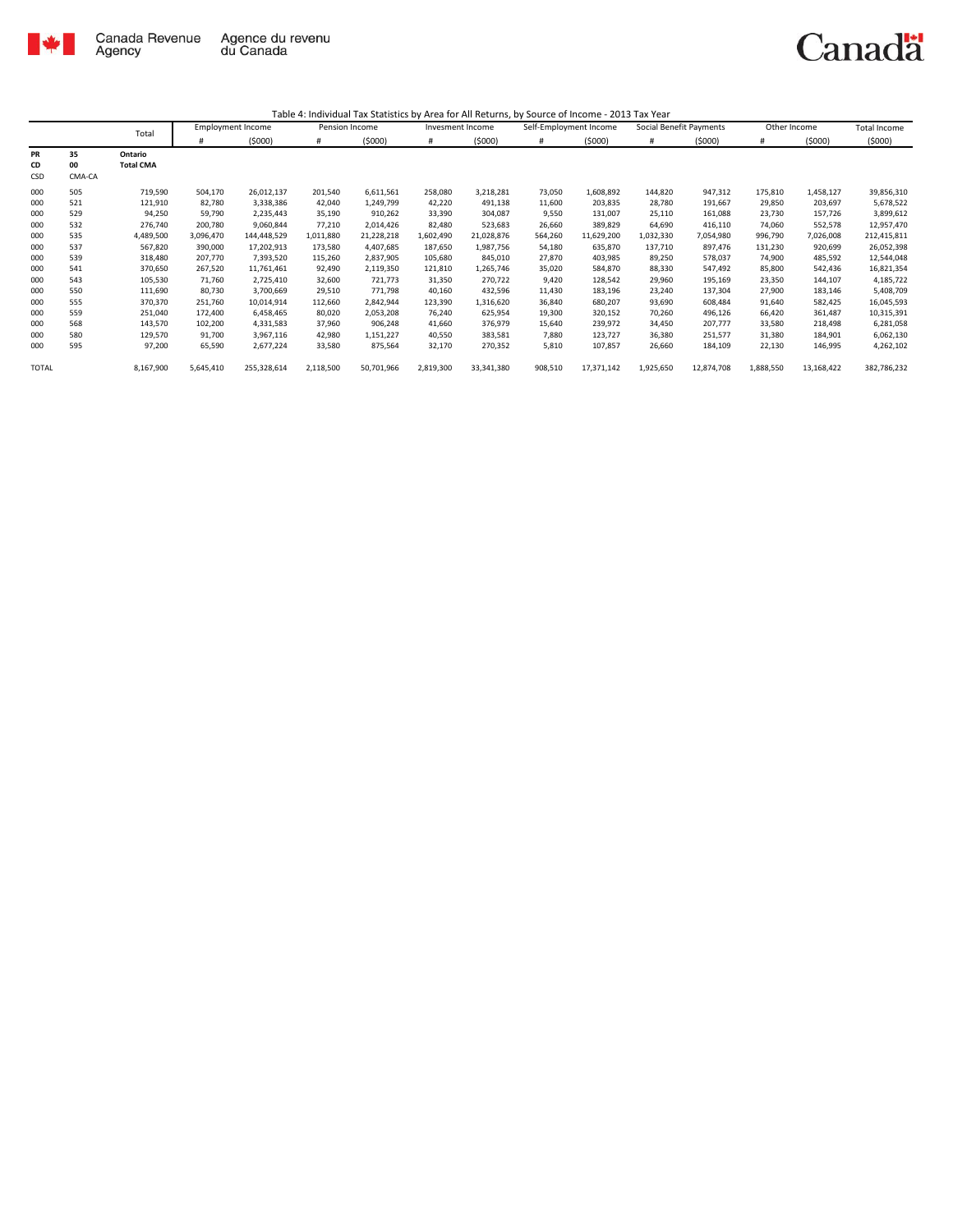

|       |        |                 | <b>Employment Income</b> |            | Pension Income |           | Invesment Income |           | Self-Employment Income |         | Social Benefit Payments |           | Other Income |           | <b>Total Income</b> |
|-------|--------|-----------------|--------------------------|------------|----------------|-----------|------------------|-----------|------------------------|---------|-------------------------|-----------|--------------|-----------|---------------------|
|       |        | Total           | #                        | (5000)     | #              | (5000)    | #                | (5000)    | #                      | (5000)  | #                       | (5000)    | #            | (5000)    | (5000)              |
| PR    | 35     | Ontario         |                          |            |                |           |                  |           |                        |         |                         |           |              |           |                     |
| CD    | 00     | <b>Total CA</b> |                          |            |                |           |                  |           |                        |         |                         |           |              |           |                     |
| CSD   | CMA-CA |                 |                          |            |                |           |                  |           |                        |         |                         |           |              |           |                     |
| 000   | 501    | 47,690          | 29,370                   | 958,063    | 17,800         | 406,594   | 13,050           | 82,213    | 3,080                  | 40,552  | 16,360                  | 109,430   | 8,840        | 54,255    | 1,651,107           |
| 000   | 502    | 8,920           | 4,910                    | 150,572    | 3,740          | 75,472    | 2,290            | 14,077    | 550                    | 7,118   | 3,800                   | 27,240    | 1,430        | 10,642    | 285,121             |
| 000   | 512    | 30,880          | 19,310                   | 706,680    | 12,190         | 316,225   | 10,240           | 101,295   | 2,750                  | 38,442  | 8,260                   | 54,684    | 7,240        | 57,306    | 1,274,632           |
| 000   | 515    | 19,450          | 12,060                   | 468,323    | 7,440          | 182,809   | 6,030            | 42,678    | 1,680                  | 31,934  | 5,820                   | 37,447    | 3,930        | 23,507    | 786,698             |
| 000   | 516    | 11,760          | 9,260                    | 468,241    | 2,750          | 71,876    | 2,630            | 16,371    | 780                    | 9,759   | 2,770                   | 15,115    | 2,300        | 13,293    | 594,655             |
| 000   | 522    | 74,020          | 47,780                   | 1,754,032  | 27,130         | 681,726   | 22,480           | 162,173   | $6,060 -$              | 132,515 | 20,580                  | 135,930   | 16,040       | 105,962   | 2,707,308           |
| 000   | 527    | 16,010          | 9,080                    | 344,162    | 7,530          | 211,937   | 6,240            | 60,365    | 1,370                  | 23,154  | 3,840                   | 23,397    | 4,550        | 34,792    | 697,806             |
| 000   | 528    | 13,250          | 8,470                    | 337,261    | 5,250          | 143,812   | 4,720            | 45,162    | 1,450                  | 18,419  | 3,120                   | 19,109    | 3,710        | 30,738    | 594,500             |
| 000   | 530    | 59,850          | 36,130                   | 1,314,404  | 25,310         | 630,877   | 20,830           | 165,928   | 8,010                  | 76,176  | 16,070                  | 99,456    | 15,740       | 102,925   | 2,389,767           |
| 000   | 531    | 21,080          | 14,540                   | 647,046    | 6,880          | 180,886   | 8,200            | 92,747    | 2,710                  | 38,715  | 4,140                   | 20,972    | 5,480        | 36,669    | 1,017,034           |
| 000   | 533    | 9,420           | 6,830                    | 276,193    | 2,720          | 64,321    | 2,820            | 15,268    | 750                    | 10,893  | 2,460                   | 14,477    | 2,400        | 13,471    | 394,624             |
| 000   | 544    | 30,580          | 21,050                   | 839,783    | 9,780          | 231,230   | 9,330            | 74,695    | 2,410                  | 36,265  | 8,330                   | 51,039    | 7,290        | 40,802    | 1,273,813           |
| 000   | 546    | 12,900          | 7,700                    | 280,197    | 5,370          | 128,633   | 4,680            | 46,682    | 1,010                  | 14,728  | 3,780                   | 21,944    | 3,340        | 18,991    | 511,175             |
| 000   | 547    | 51,020          | 32,340                   | 1,143,882  | 19,670         | 462,898   | 18,090           | 167,135   | 6,480                  | 69,401  | 14,400                  | 87,116    | 12,560       | 78,292    | 2,008,724           |
| 000   | 553    | 24,960          | 16,810                   | 645,585    | 8,620          | 212,710   | 9,360            | 97,313    | 2,730                  | 43,110  | 6,080                   | 34,680    | 6,510        | 38,757    | 1,072,155           |
| 000   | 556    | 81,770          | 52,280                   | 1,786,942  | 29,980         | 678,828   | 27,600           | 295,446   | 10,280                 | 149,273 | 24,880                  | 162,426   | 19,470       | 123,090   | 3,196,004           |
| 000   | 557    | 46,780          | 34,640                   | 1,061,680  | 12,660         | 316,076   | 12,550           | 104,350   | 4,210                  | 56,984  | 11,000                  | 67,437    | 8,810        | 49,471    | 1,655,997           |
| 000   | 562    | 70,000          | 46,220                   | 2,002,843  | 26,390         | 758,824   | 25,580           | 223,698   | 5,340                  | 94,585  | 18,930                  | 129,838   | 18,270       | 132,220   | 3,342,009           |
| 000   | 566    | 25,840          | 15,810                   | 559,000    | 10,120         | 241,551   | 9,250            | 89,386    | 2,810                  | 39,287  | 7,420                   | 45,786    | 6,120        | 40,882    | 1,015,892           |
| 000   | 567    | 16,270          | 9,790                    | 374,041    | 6,600          | 185,719   | 6,360            | 100,103   | 2,060                  | 36,810  | 4,190                   | 25,169    | 4,340        | 38,544    | 760,385             |
| 000   | 569    | 32,060          | 19,860                   | 657,593    | 12,320         | 310,310   | 10,130           | 84,630    | 3,100                  | 38,474  | 9,040                   | 58,694    | 7,450        | 44,209    | 1,193,909           |
| 000   | 571    | 28,810          | 17,300                   | 605,337    | 11,260         | 261,452   | 8,800            | 83,121    | 2,580                  | 28,839  | 8,810                   | 56,019    | 6,610        | 38,981    | 1,073,749           |
| 000   | 575    | 50,380          | 33,390                   | 1,328,737  | 17,210         | 443,452   | 15,540           | 131,343   | 3,980                  | 68,853  | 14,880                  | 106,789   | 10,730       | 64,434    | 2,143,608           |
| 000   | 582    | 9,470           | 4,200                    | 138,199    | 5,340          | 115,428   | 2,860            | 14,518    | 470                    | 5,845   | 3,990                   | 29,362    | 1,830        | 11,259    | 314,611             |
| 000   | 584    | 11,050          | 7,110                    | 284,403    | 4,030          | 86,915    | 3,610            | 27,815    | 1,160                  | 19,267  | 3,640                   | 23,674    | 2,130        | 13,141    | 455,215             |
| 000   | 586    | 34,170          | 24,730                   | 1,118,789  | 9,960          | 205,713   | 10,180           | 92,322    | 2,040                  | 52,039  | 10,830                  | 79,871    | 6,690        | 54,988    | 1,603,722           |
| 000   | 590    | 64,610          | 43,420                   | 1,561,462  | 24,380         | 617,981   | 20,190           | 146,996   | 3,490                  | 56,190  | 20,110                  | 145,887   | 13,510       | 79,369    | 2,607,887           |
| 000   | 598    | 12,730          | 8,740                    | 334,713    | 4,500          | 119,265   | 4,160            | 45,334    | 1,090                  | 21,222  | 3,370                   | 21,611    | 2,870        | 17,490    | 559,635             |
| TOTAL |        | 915,700         | 593,120                  | 22,148,160 | 336,940        | 8,343,519 | 297,790          | 2,623,164 | 84,400                 | 993,819 | 260,860                 | 1,704,598 | 210,170      | 1,368,481 | 37,181,742          |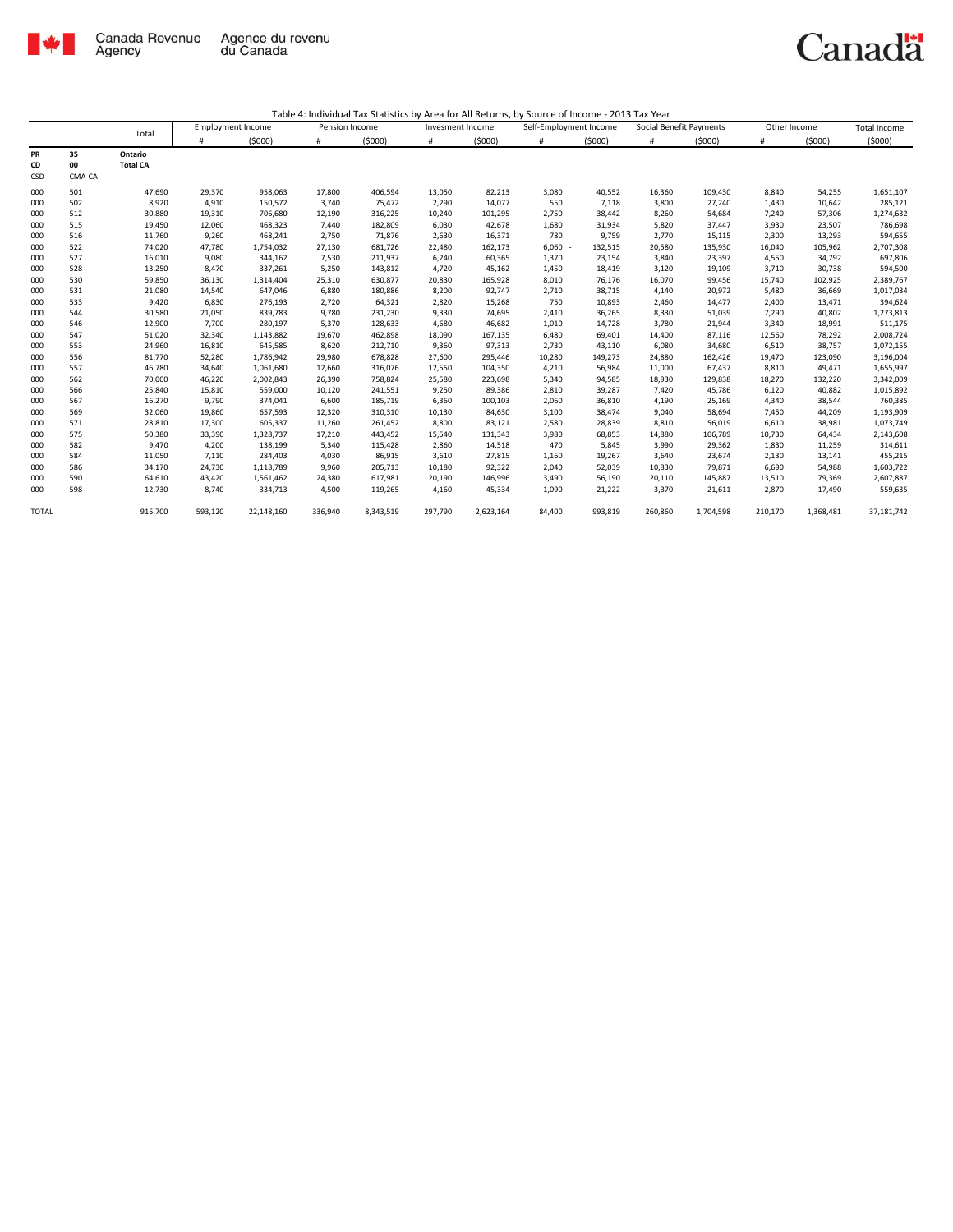

|              | Total  | <b>Employment Income</b> |                                       | Pension Income |        | Invesment Income |        | Self-Employment Income |       | Social Benefit Payments |        | Other Income |       | <b>Total Income</b> |           |
|--------------|--------|--------------------------|---------------------------------------|----------------|--------|------------------|--------|------------------------|-------|-------------------------|--------|--------------|-------|---------------------|-----------|
|              |        |                          |                                       | (5000)         | #      | (5000)           |        | (5000)                 | #     | (5000)                  |        | (5000)       |       | (5000)              | (5000)    |
| PR           | 35     | Ontario                  |                                       |                |        |                  |        |                        |       |                         |        |              |       |                     |           |
| CD           | 01     |                          | <b>Stormont, Dundas and Glengarry</b> |                |        |                  |        |                        |       |                         |        |              |       |                     |           |
| <b>CSD</b>   | CMA-CA |                          |                                       |                |        |                  |        |                        |       |                         |        |              |       |                     |           |
| 005          | 996    | 10,690                   | 6,860                                 | 285.771        | 4,030  | 98,551           | 3,880  | 46,678                 | 1,390 | 20,421                  | 2,610  | 15,188       | 2,380 | 19,155              | 485,764   |
| 007          | 999    | 1,090                    | 640                                   | 4,277          | 150    | 1,650            | 50     | 56                     |       |                         | 290    | 1,191        | 50    | 815                 | 7,990     |
| 020          | 997    | 9,230                    | 5,620                                 | 202,032        | 3,700  | 86,433           | 2,970  | 26,973                 | 1,110 | 15,548                  | 2,660  | 17,019       | 2,070 | 12,063              | 360,068   |
| 030          | 996    | 8,440                    | 5,590                                 | 231,361        | 2,790  | 64,375           | 2,800  | 28,575                 | 1,380 | 18,100                  | 2,060  | 12,385       | 1,950 | 10,997              | 365,793   |
| 042          | 996    | 5,290                    | 3,620                                 | 146,568        | 1,520  | 30,552           | 1,610  | 14,503                 | 890   | 10,196                  | 1,440  | 8,247        | 1,160 | 5,803               | 215,868   |
| 050          | 997    | 8,460                    | 5.080                                 | 182,009        | 3,160  | 67,219           | 2,810  | 25,230                 | 1,280 | 15,111                  | 2,710  | 16,427       | 1,690 | 12,176              | 318,172   |
| <b>TOTAL</b> |        | 43,210                   | 27,430                                | 1,052,018      | 15,350 | 348,780          | 14,130 | 142,014                | 6,050 | 79,376                  | 11,780 | 70,456       | 9,290 | 61,009              | 1,753,685 |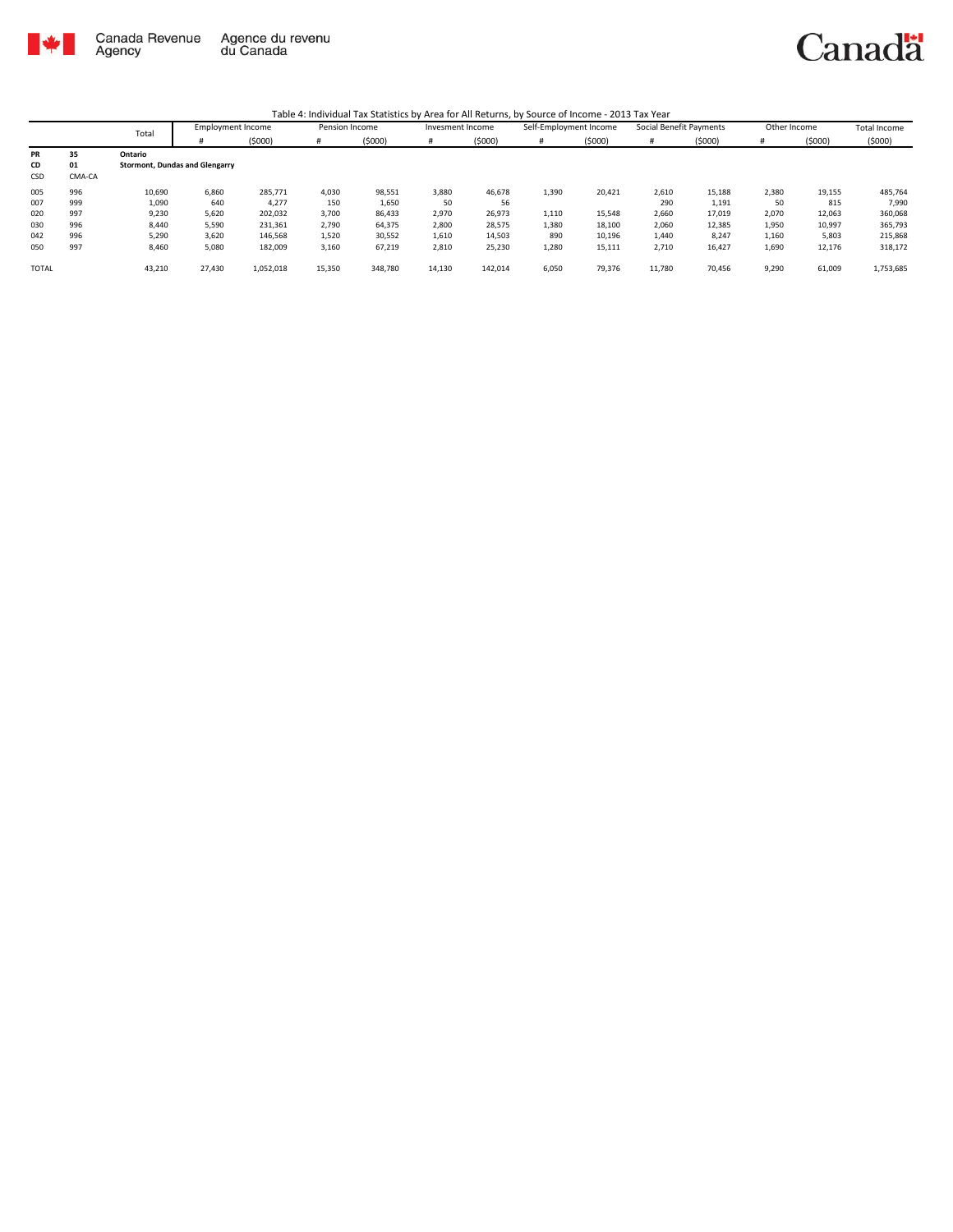

|              |        | Total                       | <b>Employment Income</b> |         | Pension Income |         | Invesment Income |        | Self-Employment Income |        | Social Benefit Payments |        | Other Income |        | <b>Total Income</b> |
|--------------|--------|-----------------------------|--------------------------|---------|----------------|---------|------------------|--------|------------------------|--------|-------------------------|--------|--------------|--------|---------------------|
|              |        |                             |                          | (5000)  | #              | (5000)  |                  | (5000) | #                      | (5000) |                         | (5000) | #            | (5000) | (5000)              |
| <b>PR</b>    | 35     | Ontario                     |                          |         |                |         |                  |        |                        |        |                         |        |              |        |                     |
| CD           | 02     | <b>Prescott and Russell</b> |                          |         |                |         |                  |        |                        |        |                         |        |              |        |                     |
| <b>CSD</b>   | CMA-CA |                             |                          |         |                |         |                  |        |                        |        |                         |        |              |        |                     |
| 001          | 996    | 2,790                       | 1,740                    | 66,282  | 1,010          | 23,149  | 970              | 9,738  | 460                    | 7,077  | 780                     | 4,537  | 580          | 3,182  | 113,964             |
| 010          | 996    | 7,140                       | 4,470                    | 181,716 | 2,830          | 67,400  | 2,550            | 24,930 | 850                    | 14,471 | 1,970                   | 12,189 | 1,560        | 9,487  | 310,193             |
| 023          | 996    | 7,740                       | 4,960                    | 193,323 | 2,710          | 58,028  | 2,090            | 16,917 | 1,000                  | 11,612 | 2,460                   | 15,848 | 1,500        | 8,980  | 304,707             |
| 025          | 996    | 9,490                       | 6,690                    | 302.154 | 2,670          | 59,025  | 2,700            | 20,512 | 1,380                  | 16,904 | 2,530                   | 15,683 | 1,970        | 12,767 | 427,045             |
| 044          | 996    | 3,020                       | 2,160                    | 99,030  | 870            | 20,193  | 840              | 6,413  | 370                    | 5,395  | 800                     | 4,995  | 640          | 5,031  | 141,057             |
| <b>TOTAL</b> |        | 30,180                      | 20,020                   | 842,504 | 10,080         | 227,794 | 9,130            | 78,510 | 4,050                  | 55,459 | 8,540                   | 53,252 | 6,250        | 39,447 | 1,296,966           |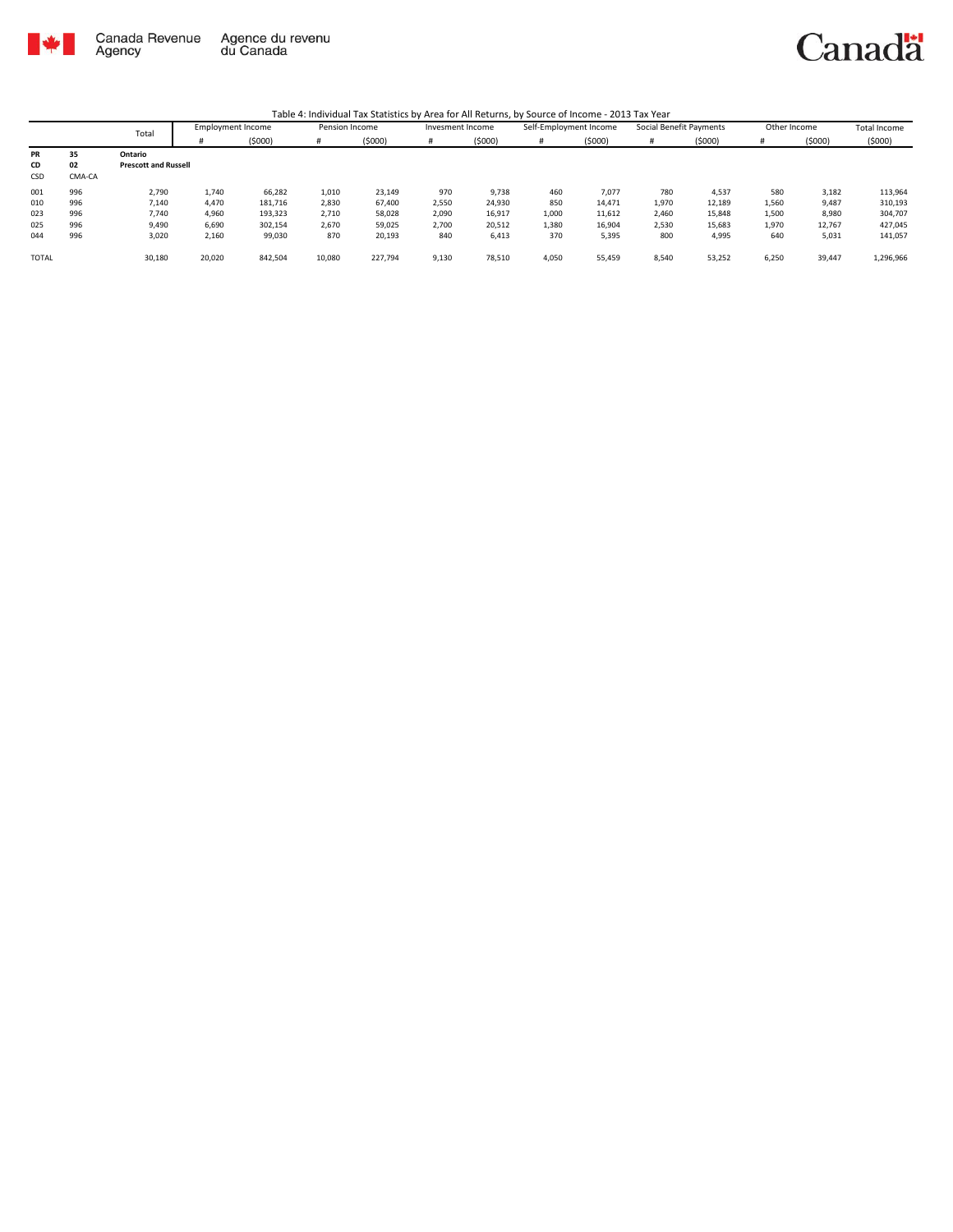

|              |        | Total                      | <b>Employment Income</b> |           | Pension Income |         | Invesment Income |         | Self-Employment Income |        | Social Benefit Payments |        | Other Income |        | Total Income |
|--------------|--------|----------------------------|--------------------------|-----------|----------------|---------|------------------|---------|------------------------|--------|-------------------------|--------|--------------|--------|--------------|
|              |        |                            | #                        | (5000)    | #              | (5000)  | #                | (5000)  | #                      | (5000) | #                       | (5000) | #            | (5000) | (5000)       |
| <b>PR</b>    | 35     | Ontario                    |                          |           |                |         |                  |         |                        |        |                         |        |              |        |              |
| CD           | 07     | <b>Leeds and Grenville</b> |                          |           |                |         |                  |         |                        |        |                         |        |              |        |              |
| <b>CSD</b>   | CMA-CA |                            |                          |           |                |         |                  |         |                        |        |                         |        |              |        |              |
| 004          | 997    | 6,070                      | 3,890                    | 143,243   | 2,260          | 52,687  | 1,680            | 14,510  | 640                    | 5,582  | 1,710                   | 11,196 | 1,320        | 8,833  | 236,051      |
| 008          | 997    | 3,110                      | 1.890                    | 65,830    | 1,260          | 31,134  | 940              | 5,243   | 250                    | 2,188  | 910                     | 6,283  | 700          | 5,734  | 116,412      |
| 017          | 996    | 2,180                      | 1,420                    | 50,890    | 850            | 20,889  | 700              | 4,965   | 270                    | 3,063  | 570                     | 3,538  | 510          | 5,164  | 88,509       |
| 021          | 996    | 7,590                      | 4,950                    | 194,336   | 2,990          | 77,141  | 2,650            | 28,282  | 1,020                  | 9,484  | 1,800                   | 10,883 | 1.850        | 14,548 | 334,674      |
| 024          | 997    | 4,270                      | 2,650                    | 89,468    | 1,790          | 44,960  | 1,400            | 12,504  | 370                    | 4,992  | 1,200                   | 7,402  | 930          | 6,798  | 166,124      |
| 033          | 997    | 600                        | 330                      | 11,654    | 290            | 8,694   | 250              | 2,895   | 100                    | 1,079  | 130                     | 695    | 170          | 1,309  | 26,326       |
| 040          | 997    | 8,400                      | 4,970                    | 176,467   | 3,830          | 105,639 | 3,110            | 31,052  | 1,200                  | 10,914 | 2,000                   | 12,429 | 2.140        | 16,450 | 352,951      |
| 042          | 996    | 2,330                      | 1,550                    | 58,497    | 850            | 19,675  | 730              | 4,971   | 290                    | 2,418  | 570                     | 3,392  | 550          | 4,345  | 93,298       |
| 052          | 997    | 2,290                      | 1,530                    | 62,021    | 840            | 21,871  | 670              | 5,933   | 360                    | 2,867  | 530                     | 3,155  | 530          | 4,083  | 99,930       |
| 065          | 996    | 12,430                     | 8,490                    | 404,093   | 4,180          | 119,804 | 4,020            | 34,572  | 1,540                  | 21,429 | 2,500                   | 14,503 | 3,060        | 25,522 | 619,923      |
| <b>TOTAL</b> |        | 49,270                     | 31,670                   | 1,256,500 | 19,130         | 502,495 | 16,140           | 144,926 | 6,050                  | 64,017 | 11,910                  | 73,476 | 11,760       | 92,786 | 2,134,200    |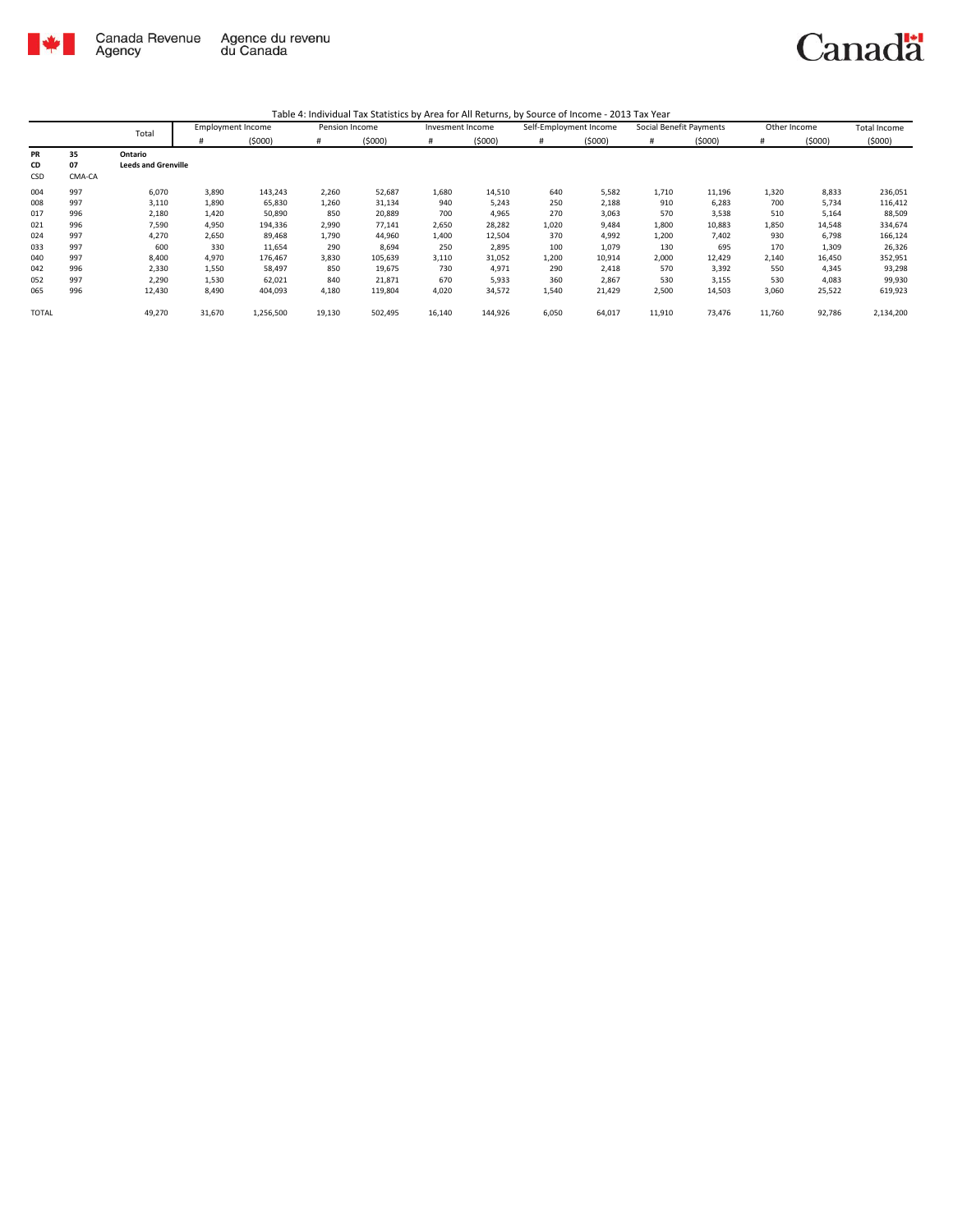

|              |        | Total   | <b>Employment Income</b> |           | Pension Income |         | Invesment Income |         | Self-Employment Income |        | Social Benefit Payments |        | Other Income |         | <b>Total Income</b> |
|--------------|--------|---------|--------------------------|-----------|----------------|---------|------------------|---------|------------------------|--------|-------------------------|--------|--------------|---------|---------------------|
|              |        |         | #                        | (5000)    | #              | (5000)  | #                | (5000)  | #                      | (5000) | #                       | (5000) | #            | (5000)  | (5000)              |
| PR           | 35     | Ontario |                          |           |                |         |                  |         |                        |        |                         |        |              |         |                     |
| CD           | 09     | Lanark  |                          |           |                |         |                  |         |                        |        |                         |        |              |         |                     |
| CSD          | CMA-CA |         |                          |           |                |         |                  |         |                        |        |                         |        |              |         |                     |
| 001          | 997    | 2,680   | 1,830                    | 70,319    | 900            | 22,249  | 700              | 5,479   | 330                    | 3,004  | 720                     | 4,633  | 580          | 4,271   | 109,955             |
| 004          | 997    | 7,380   | 4,320                    | 126,145   | 3,040          | 73,876  | 1,940            | 12,394  | 530                    | 5,787  | 2,650                   | 18,908 | 1,500        | 11,249  | 248,358             |
| 010          | 997    | 5,980   | 3,840                    | 157,102   | 2,390          | 66,977  | 2,140            | 20,026  | 850                    | 8,472  | 1,340                   | 7,840  | 1,480        | 10,293  | 270,711             |
| 015          | 997    | 4,430   | 2,760                    | 105,161   | 1,830          | 52,927  | 1,750            | 18,073  | 710                    | 6,501  | 930                     | 5,303  | 1,140        | 8,633   | 196,599             |
| 021          | 997    | 5,350   | 2,850                    | 98,148    | 2,660          | 78,758  | 2,190            | 19,815  | 480                    | 5,544  | 1,440                   | 8,662  | 1,320        | 8,472   | 219,399             |
| 024          | 996    | 5,750   | 4,120                    | 203,793   | 1,770          | 50,421  | 1,890            | 16,374  | 720                    | 10,650 | 1,060                   | 6,064  | 1,390        | 11,891  | 299,193             |
| 028          | 996    | 7,920   | 5,160                    | 212,387   | 2,690          | 74,785  | 2,200            | 14,198  | 770                    | 11,409 | 2,000                   | 12,579 | 1,830        | 13,485  | 338,843             |
| 030          | 996    | 10,790  | 6,990                    | 322,048   | 3,890          | 112,724 | 3,800            | 35,869  | 1,650                  | 20,392 | 2,230                   | 12,712 | 2,820        | 22,550  | 526,295             |
| 039          | 997    | 4,170   | 2,540                    | 95,735    | 1,630          | 39,561  | 1,250            | 7,914   | 670                    | 5,412  | 1,150                   | 6,889  | 880          | 9,190   | 164,702             |
| <b>TOTAL</b> |        | 54,450  | 34,400                   | 1,390,838 | 20,780         | 572,279 | 17,860           | 150,142 | 6,700                  | 77,171 | 13,520                  | 83,591 | 12,940       | 100,034 | 2,374,055           |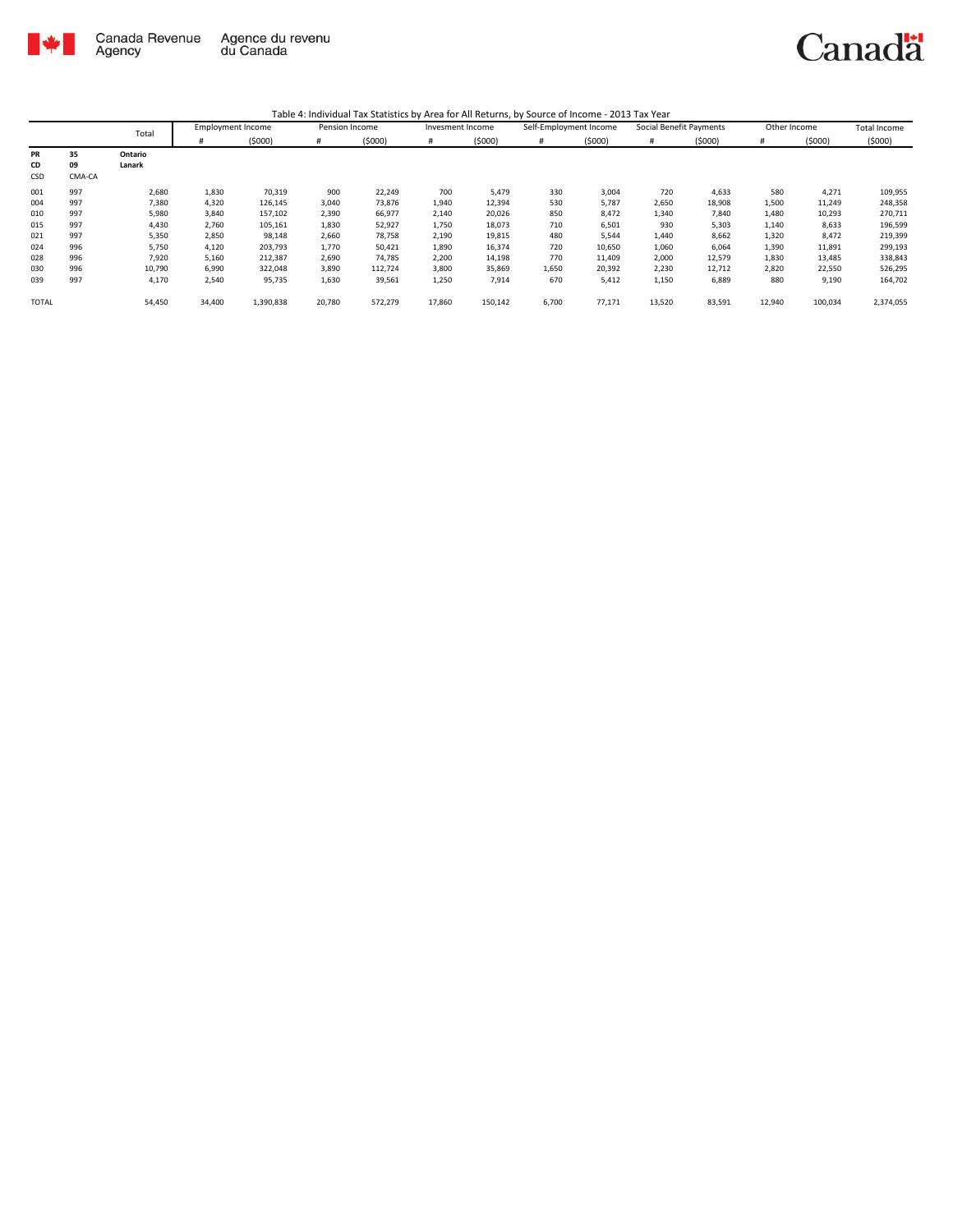

### Canadä

|              |        | Total     | Employment Income |        | Pension Income |        | Invesment Income |        | Self-Employment Income |        | Social Benefit Payments |        | Other Income |        | <b>Total Income</b> |
|--------------|--------|-----------|-------------------|--------|----------------|--------|------------------|--------|------------------------|--------|-------------------------|--------|--------------|--------|---------------------|
|              |        |           |                   | (5000) | #              | (5000) |                  | (5000) |                        | (5000) | #                       | (5000) |              | (5000) | (5000)              |
| PR           | 35     | Ontario   |                   |        |                |        |                  |        |                        |        |                         |        |              |        |                     |
| CD           | 10     | Frontenac |                   |        |                |        |                  |        |                        |        |                         |        |              |        |                     |
| CSD          | CMA-CA |           |                   |        |                |        |                  |        |                        |        |                         |        |              |        |                     |
| 035          | 997    | 3.780     | 1,930             | 61,854 | 1,770          | 43,035 | 1.210            | 8,257  | 480                    | 3,428  | 1,310                   | 9,504  | 830          | 6,529  | 132,608             |
| 045          | 997    | 1,420     | 630               | 16,953 | 800            | 19,938 | 530              | 4,209  | 200                    | 1,697  | 470                     | 3,015  | 360          | 2,148  | 47,961              |
| <b>TOTAL</b> |        | 5,210     | 2.560             | 78,807 | 2,560          | 62.973 | 1.740            | 12,466 | 680                    | 5,126  | 1,780                   | 12,520 | 1.190        | 8,677  | 180,569             |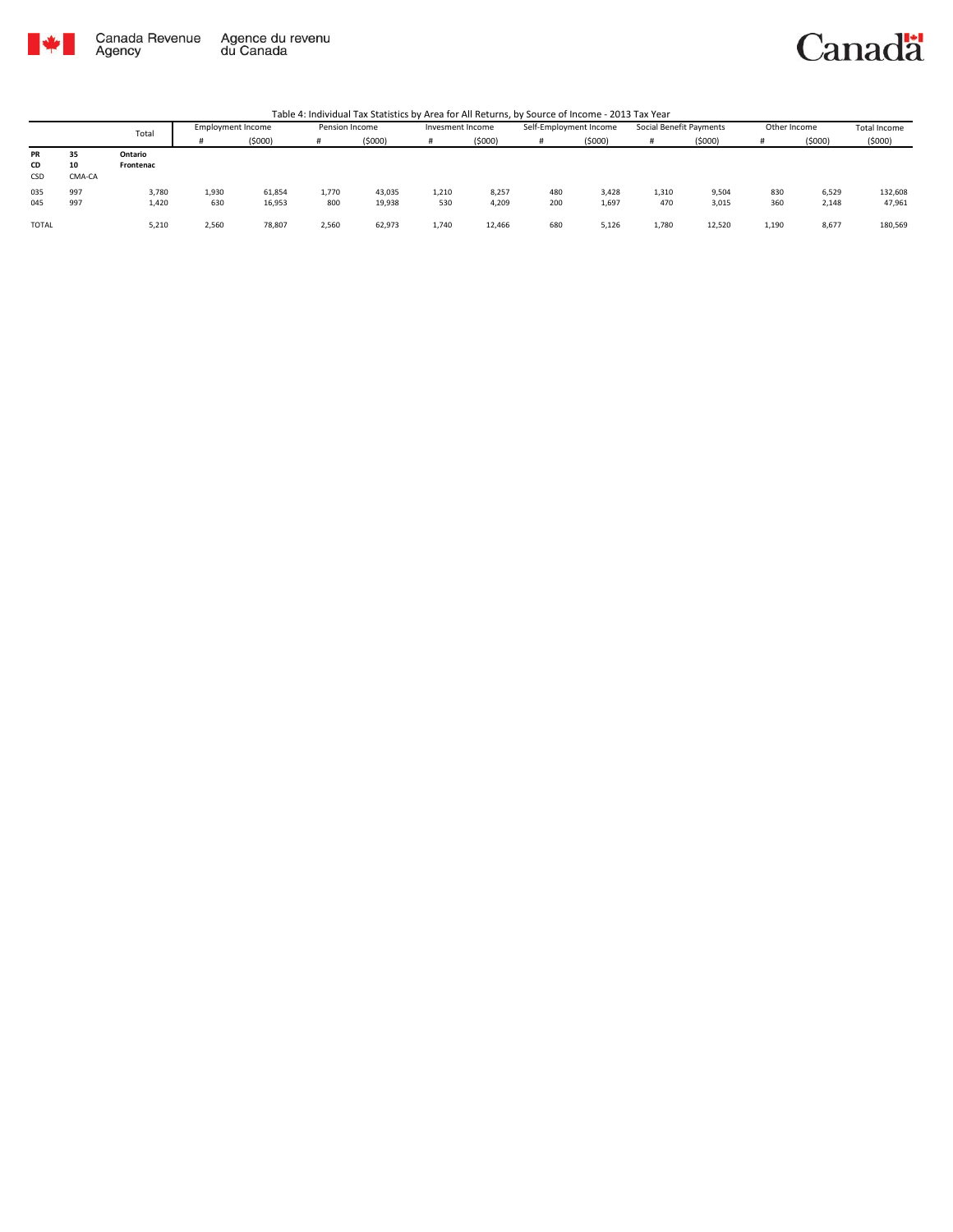

Canadä

|              |        | Total                       | <b>Employment Income</b> |         | Pension Income |         | Invesment Income |        | Self-Employment Income |        | Social Benefit Payments |         | Other Income |        | Total Income |
|--------------|--------|-----------------------------|--------------------------|---------|----------------|---------|------------------|--------|------------------------|--------|-------------------------|---------|--------------|--------|--------------|
|              |        |                             |                          | (5000)  |                | (\$000) |                  | (5000) | #                      | (5000) |                         | (\$000) |              | (5000) | (5000)       |
| PR           | 35     | Ontario                     |                          |         |                |         |                  |        |                        |        |                         |         |              |        |              |
| CD           | 11     | <b>Lennox and Addington</b> |                          |         |                |         |                  |        |                        |        |                         |         |              |        |              |
| CSD          | CMA-CA |                             |                          |         |                |         |                  |        |                        |        |                         |         |              |        |              |
| 015          | 997    | 12,180                      | 7.510                    | 273,154 | 4,910          | 120,257 | 3,810            | 28,725 | 1,230                  | 12.744 | 3,620                   | 23,882  | 2.830        | 16,312 | 475,074      |
| 030          | 996    | 6,190                       | 4,300                    | 165,571 | 2,100          | 47,586  | 1,690            | 9,566  | 920                    | 6.712  | 1,600                   | 9,763   | 1,340        | 8,790  | 247,988      |
| 035          | 997    | 2,050                       | 1,030                    | 30,830  | 960            | 20,015  | 520              | 2,650  | 230                    | 1,534  | 880                     | 6,433   | 420          | 2,982  | 64,445       |
| <b>TOTAL</b> |        | 20,420                      | 12,840                   | 469,555 | 7,960          | 187,859 | 6,020            | 40,941 | 2,380                  | 20,990 | 6,090                   | 40,077  | 4,590        | 28,084 | 787,506      |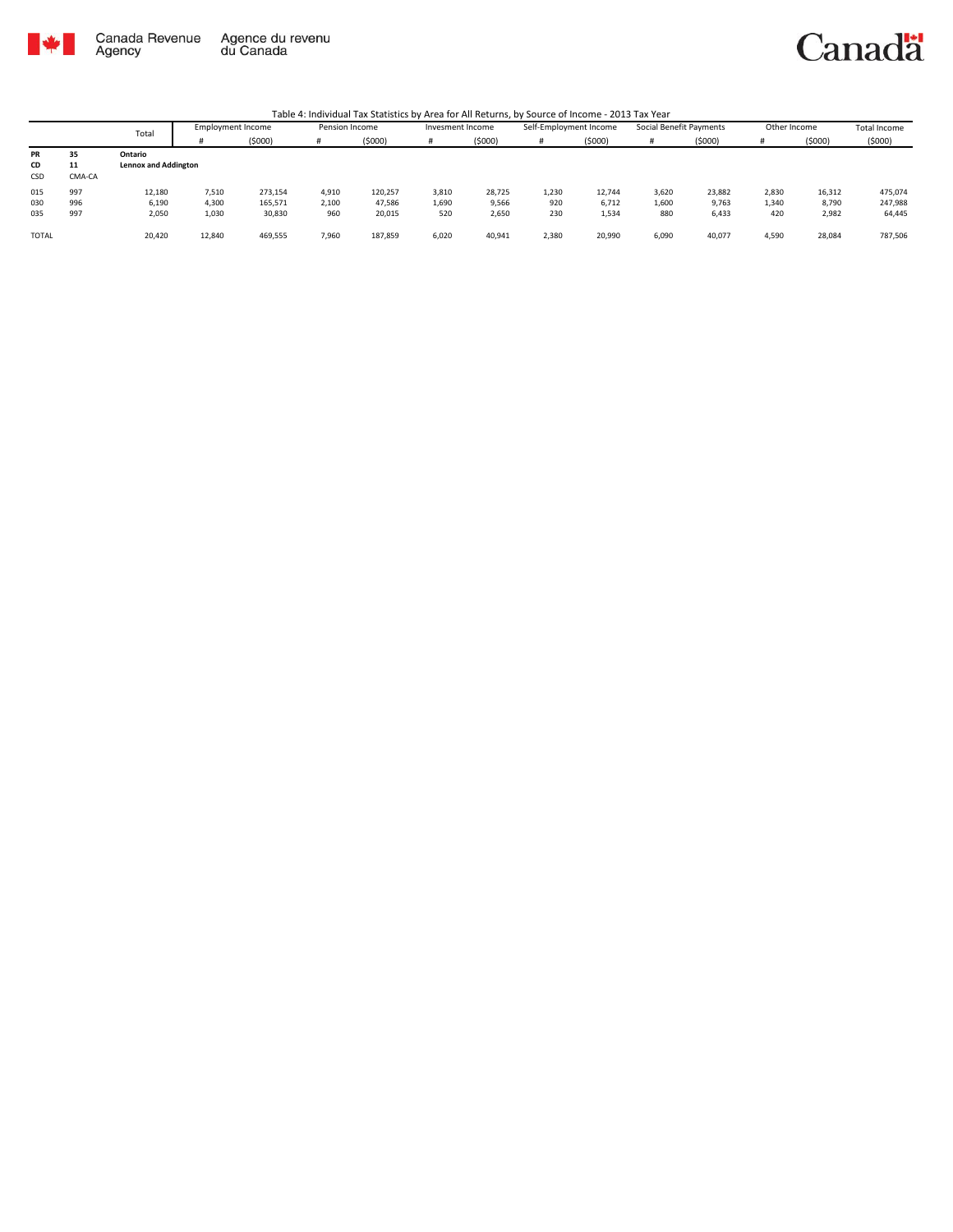

|       |        | Total           | <b>Employment Income</b> |         | Pension Income |         | Invesment Income |        | Self-Employment Income |        | Social Benefit Payments |        | Other Income |        | <b>Total Income</b> |
|-------|--------|-----------------|--------------------------|---------|----------------|---------|------------------|--------|------------------------|--------|-------------------------|--------|--------------|--------|---------------------|
|       |        |                 |                          | (5000)  | #              | (5000)  | #                | (5000) | #                      | (5000) |                         | (5000) | #            | (5000) | (5000)              |
| PR    | 35     | Ontario         |                          |         |                |         |                  |        |                        |        |                         |        |              |        |                     |
| CD    | 12     | <b>Hastings</b> |                          |         |                |         |                  |        |                        |        |                         |        |              |        |                     |
| CSD   | CMA-CA |                 |                          |         |                |         |                  |        |                        |        |                         |        |              |        |                     |
| 001   | 996    | 3,520           | 2,480                    | 90,723  | 1,050          | 21,755  | 1,020            | 5,577  | 460                    | 4,161  | 930                     | 5,513  | 770          | 5,074  | 132,802             |
| 002   | 996    | 1,320           | 780                      | 16,519  | 410            | 7,323   | 220              | 1,008  | 70                     | 565    | 580                     | 4,359  | 210          | 935    | 30,710              |
| 004   | 999    | 1,740           | 1,090                    | 27,040  | 520            | 8,758   | 310              | 1,016  | 130                    | 959    | 680                     | 4,825  | 270          | 1,152  | 43,750              |
| 020   | 996    | 3,980           | 2,570                    | 100,450 | 1,430          | 32,405  | 1,360            | 10,411 | 630                    | 6,428  | 1,000                   | 6,036  | 1,010        | 6,269  | 161,999             |
| 026   | 996    | 3,460           | 2,140                    | 74,488  | 1,340          | 29,372  | 1,090            | 5,936  | 510                    | 3,477  | 1,070                   | 6,772  | 780          | 5,064  | 125,108             |
| 030   | 996    | 4,870           | 2,860                    | 93,065  | 1,990          | 42,554  | 1,430            | 8,666  | 640                    | 5,274  | 1,640                   | 11,447 | 1,040        | 7,082  | 168,088             |
| 036   | 997    | 1,800           | 1,000                    | 33,005  | 740            | 15,517  | 520              | 2,536  | 260                    | 1,372  | 630                     | 4,458  | 360          | 2,916  | 59,803              |
| 046   | 996    | 3,170           | 1,680                    | 50,962  | 1,390          | 28,807  | 880              | 4,188  | 370                    | 1,918  | 1,120                   | 7,841  | 670          | 4,036  | 97,752              |
| 048   | 996    | 400             | 170                      | 4,571   | 220            | 4,661   | 120              | 366    | 60                     | 264    | 170                     | 1,122  | 70           | 555    | 11,537              |
| 051   | 997    | 310             | 140                      | 3,180   | 180            | 3,922   | 90               | 514    | 40                     | 124    | 110                     | 814    | 60           | 242    | 8,796               |
| 054   | 997    | 550             | 280                      | 7,664   | 260            | 5,304   | 160              | 1,776  | 80                     | 1,847  | 220                     | 1,623  | 120          | 898    | 19,111              |
| 058   | 998    | 1,230           | 690                      | 20,358  | 540            | 11,957  | 430              | 3,651  | 140                    | 1,173  | 440                     | 3,003  | 280          | 1,544  | 41,685              |
| 061   | 998    | 3,330           | 1,830                    | 57,424  | 1,470          | 32,158  | 1,140            | 11,741 | 430                    | 3,860  | 1,150                   | 7,954  | 650          | 3,872  | 117,009             |
| 065   | 997    | 770             | 410                      | 12,263  | 390            | 8,920   | 260              | 1,777  | 110                    | 2,270  | 260                     | 1,780  | 160          | 1,149  | 28,160              |
| 076   | 997    | 3,140           | 1,600                    | 45,617  | 1,540          | 33,754  | 1,060            | 7,545  | 370                    | 3,096  | 1,180                   | 8,332  | 670          | 3,816  | 102,159             |
| TOTAL |        | 33,590          | 19,710                   | 637,327 | 13,460         | 287,166 | 10,060           | 66,708 | 4,290                  | 36,788 | 11,170                  | 75,877 | 7,110        | 44,604 | 1,148,470           |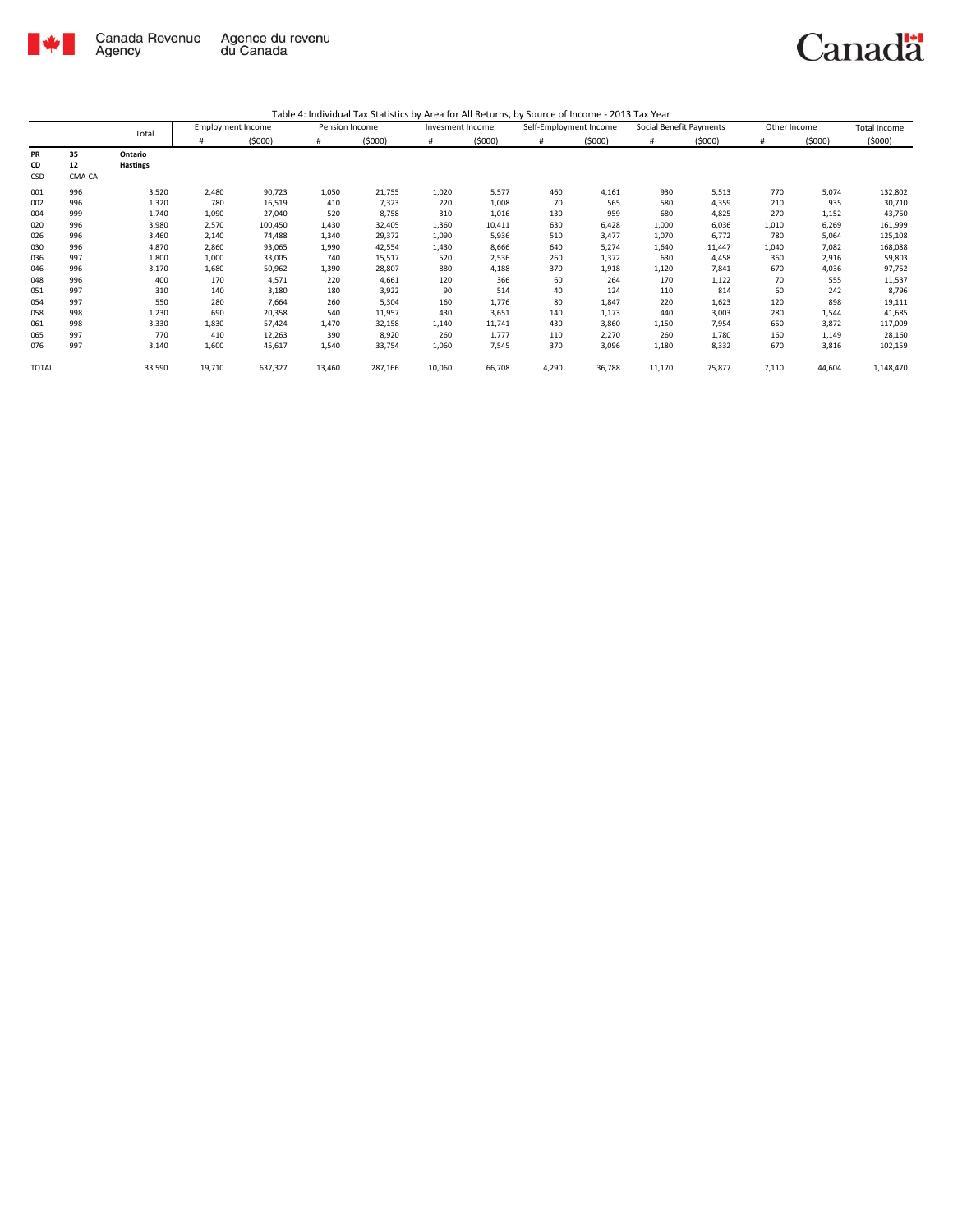

#### Canadä

|              |        | Total                | Employment Income |         | Pension Income |         | Invesment Income |        | Self-Employment Income |        | Social Benefit Payments |        | Other Income |        | <b>Total Income</b> |
|--------------|--------|----------------------|-------------------|---------|----------------|---------|------------------|--------|------------------------|--------|-------------------------|--------|--------------|--------|---------------------|
|              |        |                      |                   | (5000)  | Ħ              | (5000)  |                  | (5000) |                        | (5000) | Ħ                       | (5000) |              | (5000) | (5000)              |
| <b>PR</b>    | 35     | Ontario              |                   |         |                |         |                  |        |                        |        |                         |        |              |        |                     |
| CD           | 13     | <b>Prince Edward</b> |                   |         |                |         |                  |        |                        |        |                         |        |              |        |                     |
| CSD          | CMA-CA |                      |                   |         |                |         |                  |        |                        |        |                         |        |              |        |                     |
| 020          | 997    | 20,920               | 11,710            | 409,380 | 9,700          | 263,308 | 8,220            | 87,535 | 3,130                  | 42,023 | 5,350                   | 32,289 | 5,380        | 39,286 | 873,820             |
| <b>TOTAL</b> |        | 20,920               | 11,710            | 409,380 | 9,700          | 263,308 | 8,220            | 87,535 | 3,130                  | 42,023 | 5,350                   | 32,289 | 5,380        | 39,286 | 873,820             |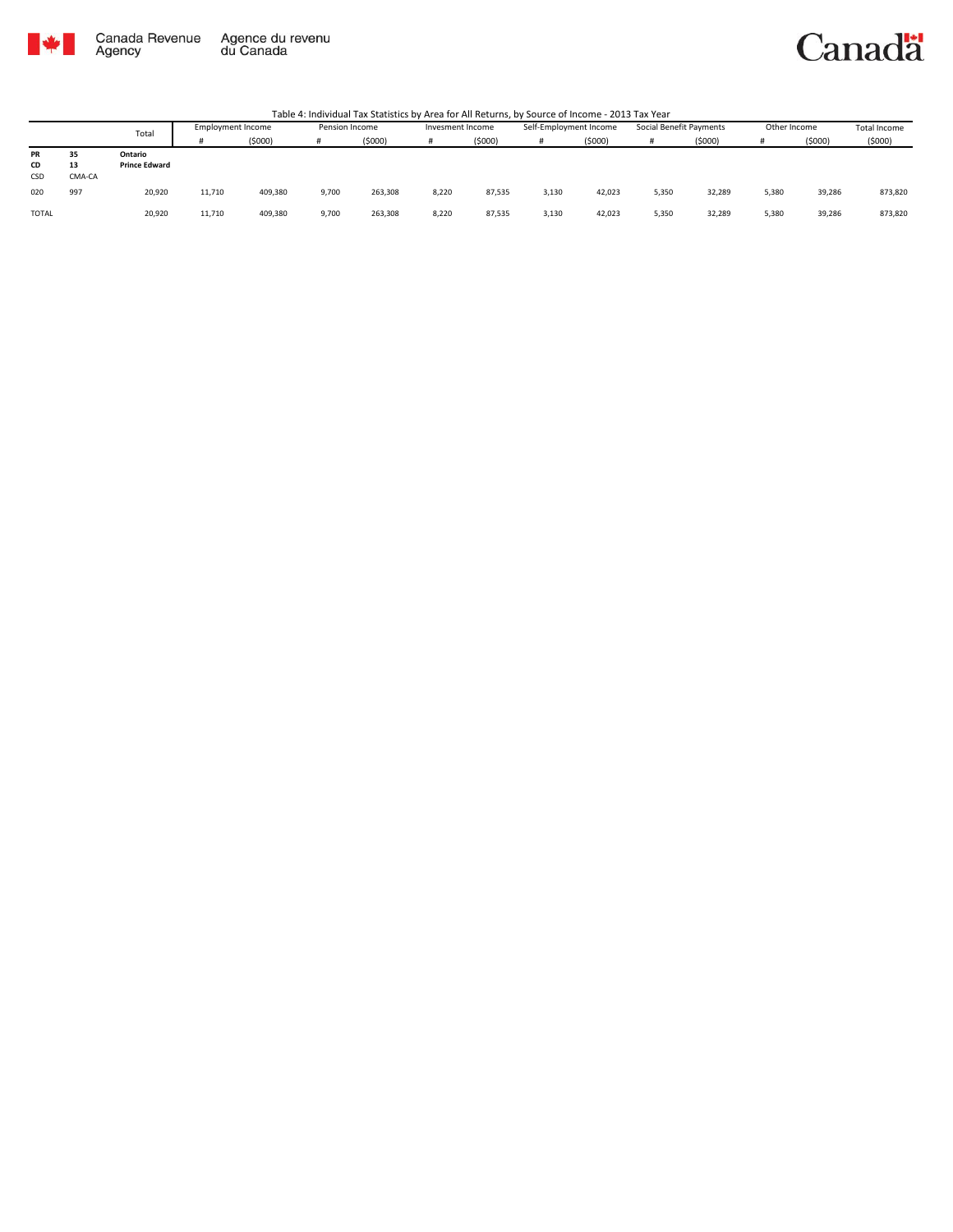

|              |        | Total          | <b>Employment Income</b> |         | Pension Income |         | Invesment Income |         | Self-Employment Income |        | Social Benefit Payments |        | Other Income |        | Total Income |
|--------------|--------|----------------|--------------------------|---------|----------------|---------|------------------|---------|------------------------|--------|-------------------------|--------|--------------|--------|--------------|
|              |        |                |                          | (5000)  | #              | (5000)  | #                | (5000)  | #                      | (5000) | #                       | (5000) | #            | (5000) | (5000)       |
| <b>PR</b>    | 35     | Ontario        |                          |         |                |         |                  |         |                        |        |                         |        |              |        |              |
| CD           | 14     | Northumberland |                          |         |                |         |                  |         |                        |        |                         |        |              |        |              |
| CSD          | CMA-CA |                |                          |         |                |         |                  |         |                        |        |                         |        |              |        |              |
| 004          | 997    | 9,270          | 5,460                    | 200,382 | 4,340          | 120,719 | 3,350            | 26,686  | 1,100                  | 13,006 | 2,130                   | 12,632 | 2,490        | 17,506 | 390,932      |
| 014          | 996    | 4,780          | 3,060                    | 113,948 | 1,830          | 43,418  | 1,520            | 11,431  | 650                    | 8,033  | 1,320                   | 8,044  | 1,220        | 8,810  | 193,684      |
| 019          | 996    | 8,820          | 6,090                    | 263.806 | 3,120          | 81,950  | 3,230            | 31,948  | 1,130                  | 14,300 | 1,790                   | 10,340 | 2,410        | 20,688 | 423,032      |
| 024          | 996    | 5,470          | 3,520                    | 136,967 | 2,030          | 51,330  | 1,810            | 18,753  | 770                    | 8,846  | 1,300                   | 7,890  | 1,360        | 10,168 | 233,955      |
| 027          | 997    | 360            | 220                      | 7.824   | 140            | 3,466   | 110              | 584     | 60                     | 385    | 100                     | 729    | 80           | 421    | 13,410       |
| 045          | 997    | 10,490         | 5,790                    | 194,220 | 4,820          | 109,835 | 3,610            | 22,206  | 1,470                  | 14,461 | 3,160                   | 19,872 | 2,600        | 20,199 | 380,792      |
| <b>TOTAL</b> |        | 39,190         | 24,120                   | 917,148 | 16,260         | 410,719 | 13,630           | 111,608 | 5,190                  | 59,031 | 9,800                   | 59,506 | 10,160       | 77,793 | 1,635,805    |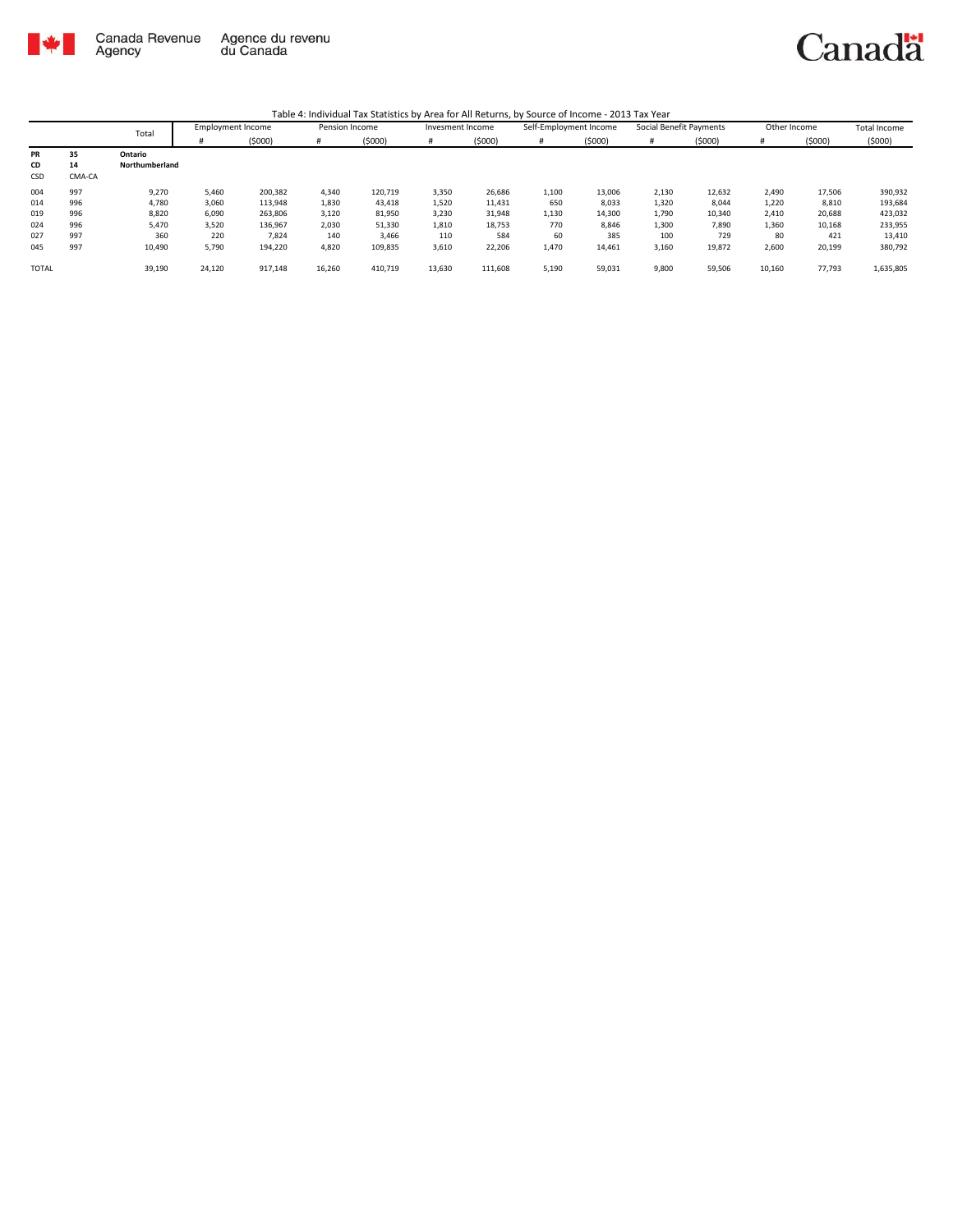

Canadä

|              |        | Total        | Employment Income |         | Pension Income |         | Invesment Income |         | Self-Employment Income |        | Social Benefit Payments |        | Other Income |        | <b>Total Income</b> |
|--------------|--------|--------------|-------------------|---------|----------------|---------|------------------|---------|------------------------|--------|-------------------------|--------|--------------|--------|---------------------|
|              |        |              |                   | (5000)  | #              | (5000)  |                  | (\$000) | #                      | (5000) |                         | (5000) |              | (5000) | (5000)              |
| PR           | 35     | Ontario      |                   |         |                |         |                  |         |                        |        |                         |        |              |        |                     |
| CD           | 15     | Peterborough |                   |         |                |         |                  |         |                        |        |                         |        |              |        |                     |
| <b>CSD</b>   | CMA-CA |              |                   |         |                |         |                  |         |                        |        |                         |        |              |        |                     |
| 003          | 996    | 3,000        | 1,880             | 68,210  | 1,110          | 24,284  | 950              | 6,739   | 450                    | 2,864  | 920                     | 5,540  | 710          | 3,427  | 111,064             |
| 030          | 997    | 3,850        | 2,020             | 64,663  | 1,880          | 42,186  | 1,200            | 7,360   | 450                    | 2.939  | 1,250                   | 8,227  | 930          | 6,518  | 131,893             |
| 037          | 997    | 1,970        | 1,050             | 32,927  | 1,000          | 25,610  | 770              | 7,133   | 300                    | 4,031  | 560                     | 3,310  | 520          | 3,673  | 76,684              |
| 044          | 996    | 4,820        | 2,500             | 90,749  | 2,560          | 71,006  | 1,980            | 21,237  | 620                    | 7,067  | 1,140                   | 7,140  | 1,420        | 11,999 | 209,197             |
|              |        |              |                   |         |                |         |                  |         |                        |        |                         |        |              |        |                     |
| <b>TOTAL</b> |        | 13,640       | 7,460             | 256,550 | 6,540          | 163,086 | 4,890            | 42,468  | 1,820                  | 16,901 | 3,870                   | 24,216 | 3,580        | 25,617 | 528,838             |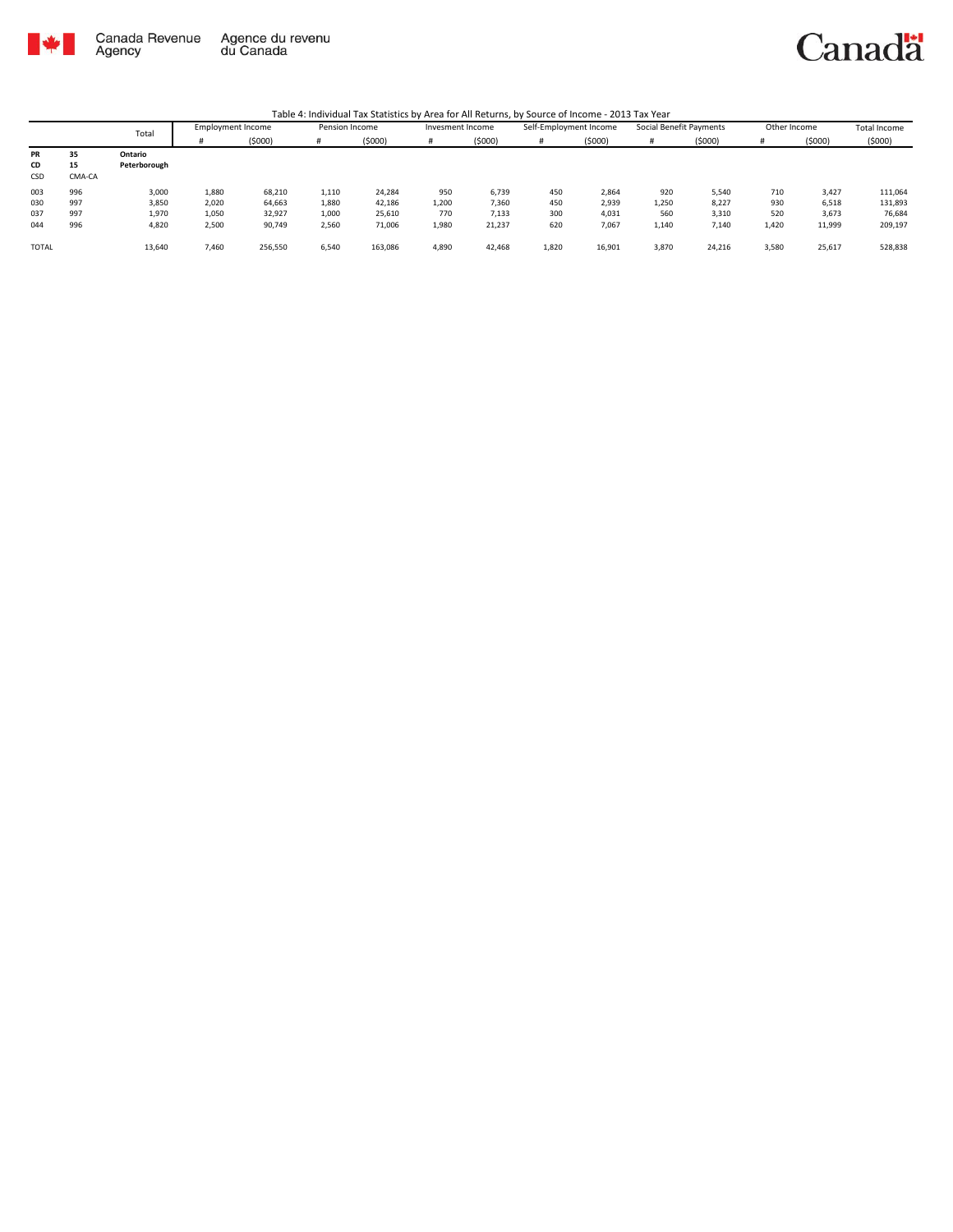

Canadä

|              |        | Total   | Employment Income |         | Pension Income |         | Invesment Income |        | Self-Employment Income |        | Social Benefit Payments |        | Other Income |        | Total Income |
|--------------|--------|---------|-------------------|---------|----------------|---------|------------------|--------|------------------------|--------|-------------------------|--------|--------------|--------|--------------|
|              |        |         |                   | (5000)  |                | (5000)  |                  | (5000) | #                      | (5000) |                         | (5000) |              | (5000) | (5000)       |
| PR           | 35     | Ontario |                   |         |                |         |                  |        |                        |        |                         |        |              |        |              |
| CD           | 18     | Durham  |                   |         |                |         |                  |        |                        |        |                         |        |              |        |              |
| CSD          | CMA-CA |         |                   |         |                |         |                  |        |                        |        |                         |        |              |        |              |
| 020          | 996    | 17,470  | 11,730            | 535,325 | 6,470          | 181,461 | 6,910            | 69,899 | 2,490                  | 30,550 | 3,290                   | 19,011 | 5,250        | 46,035 | 882,282      |
| 022          | 999    | 80      | 50                | 1,829   | 30             | 825     | 30               | 72     |                        |        | 20                      | 116    | 30           | 100    | 2,942        |
| 039          | 996    | 8,860   | 5,550             | 220,750 | 3,120          | 73,123  | 2,830            | 28,075 | 1,410                  | 15,606 | 2,290                   | 13,778 | 2,150        | 13,815 | 365,147      |
|              |        |         |                   |         |                |         |                  |        |                        |        |                         |        |              |        |              |
| <b>TOTAL</b> |        | 26,410  | 17,330            | 757,905 | 9,620          | 255,409 | 9,780            | 98,046 | 3,890                  | 46,156 | 5,600                   | 32,905 | 7,430        | 59,949 | 1,250,379    |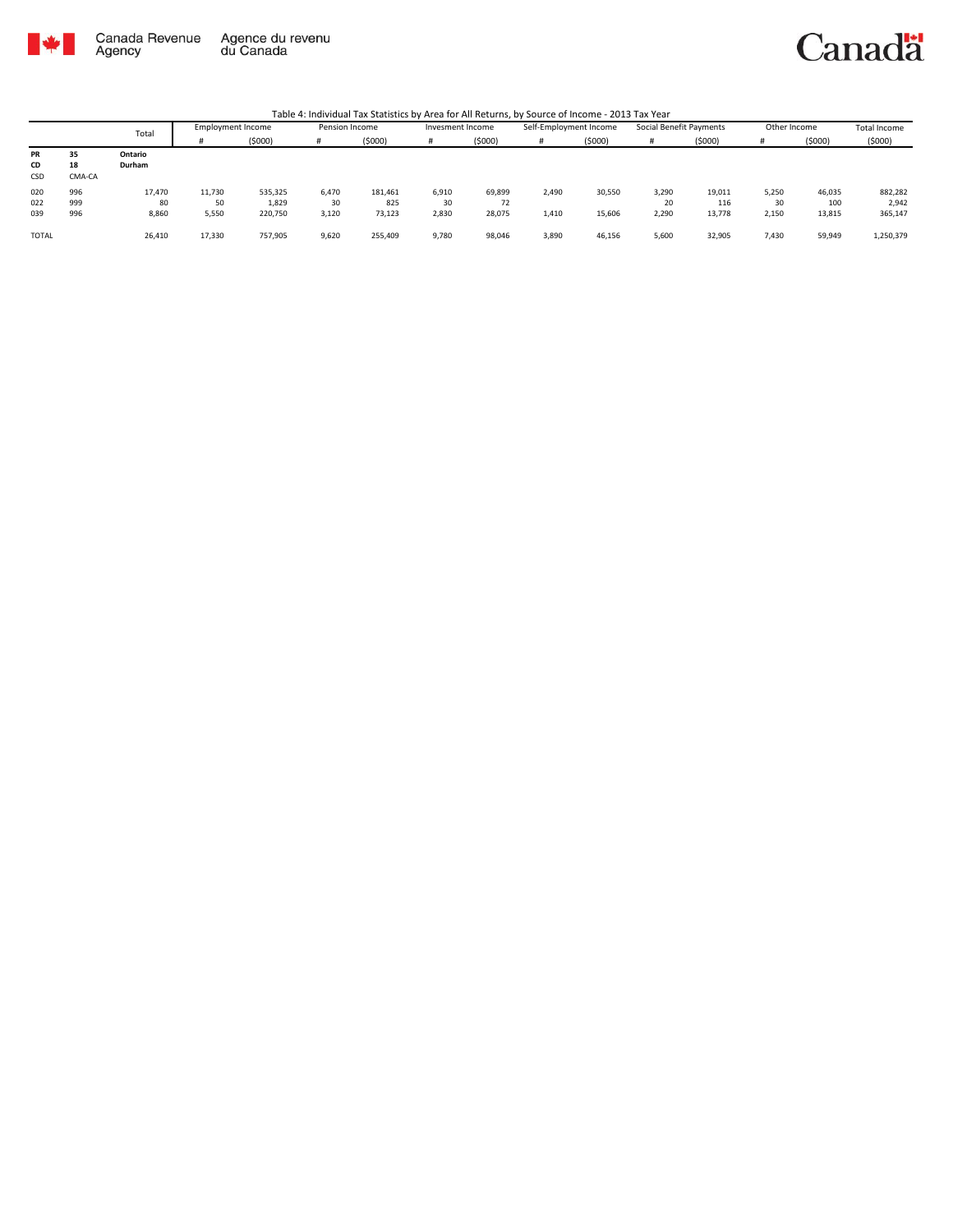

|              |        | Total           | <b>Employment Income</b> |         | Pension Income |         | Invesment Income |        | Self-Employment Income |        | Social Benefit Payments |        | Other Income |        | Total Income |
|--------------|--------|-----------------|--------------------------|---------|----------------|---------|------------------|--------|------------------------|--------|-------------------------|--------|--------------|--------|--------------|
|              |        |                 |                          | (5000)  | #              | (5000)  | #                | (5000) | #                      | (5000) | #                       | (5000) | #            | (5000) | (5000)       |
| <b>PR</b>    | 35     | Ontario         |                          |         |                |         |                  |        |                        |        |                         |        |              |        |              |
| CD           | 22     | <b>Dufferin</b> |                          |         |                |         |                  |        |                        |        |                         |        |              |        |              |
| <b>CSD</b>   | CMA-CA |                 |                          |         |                |         |                  |        |                        |        |                         |        |              |        |              |
| 001          | 996    | 2,090           | 1,460                    | 71,725  | 580            | 14,375  | 870              | 12,949 | 420                    | 4,679  | 350                     | 2,073  | 600          | 4,309  | 110,110      |
| 008          | 996    | 3,240           | 2,240                    | 105,620 | 890            | 19,380  | 1,150            | 15,808 | 660                    | 6,314  | 650                     | 3,354  | 780          | 4,721  | 155,197      |
| 010          | 996    | 2,110           | 1,500                    | 60,779  | 530            | 10,130  | 610              | 5,580  | 350                    | 3,069  | 500                     | 2,712  | 480          | 2,198  | 84,468       |
| 016          | 996    | 2,770           | 1,910                    | 91,053  | 850            | 22,468  | 1,020            | 12,006 | 490                    | 3.357  | 570                     | 3,230  | 730          | 7,890  | 140,004      |
| 019          | 996    | 2,360           | 1,600                    | 61,711  | 640            | 12,020  | 700              | 9,796  | 470                    | 3,230  | 630                     | 3,472  | 540          | 3,613  | 93,842       |
| 021          | 996    | 4,650           | 3,350                    | 135,188 | 1,260          | 25,262  | 1,160            | 6,399  | 430                    | 5,446  | 1,310                   | 7,123  | 1,120        | 6,843  | 186,262      |
| <b>TOTAL</b> |        | 17,220          | 12,060                   | 526,077 | 4,760          | 103,634 | 5,520            | 62,538 | 2,820                  | 26,097 | 4,010                   | 21,964 | 4,240        | 29,573 | 769,882      |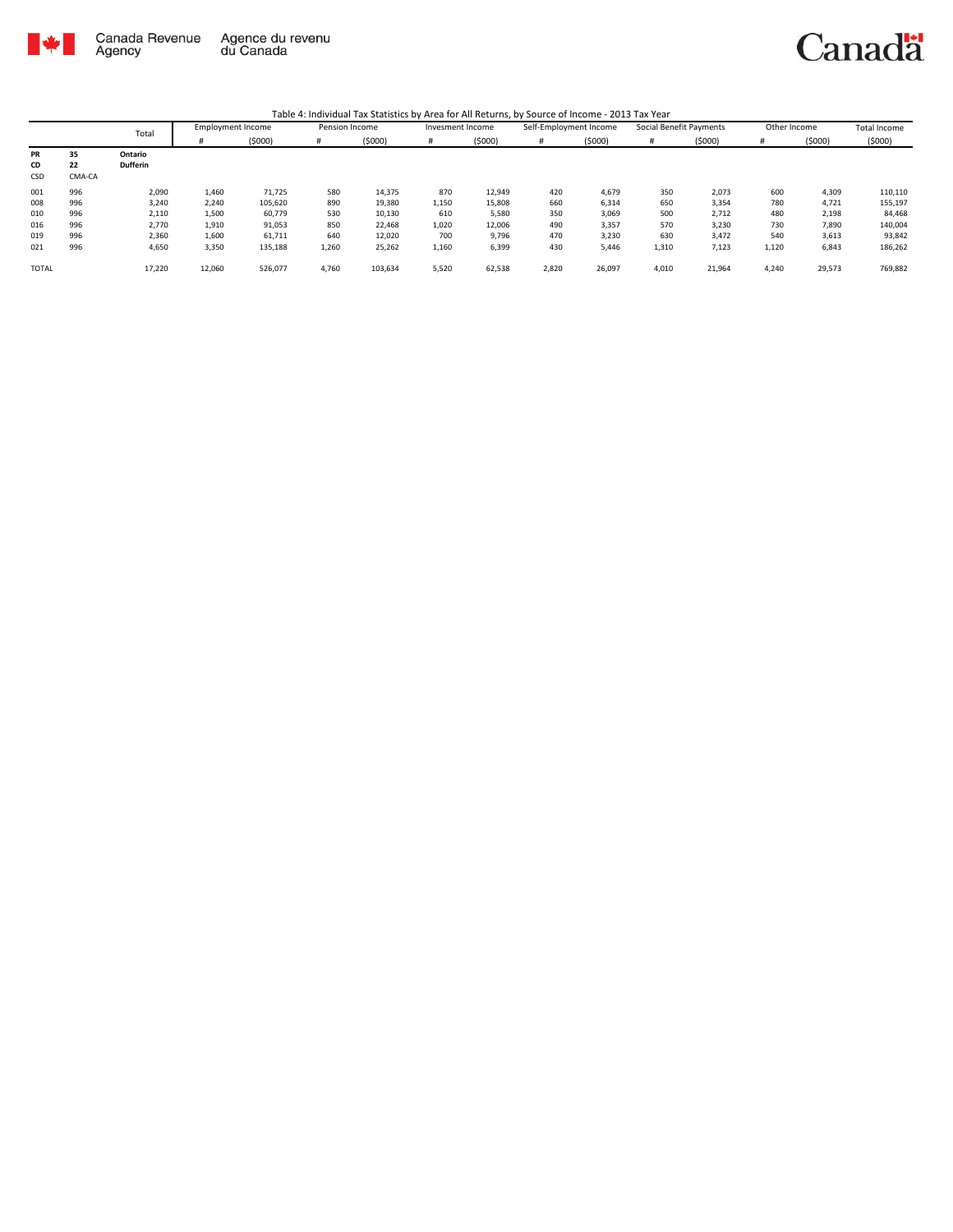

Canadä

|       |        | Total      | <b>Employment Income</b> |         | Pension Income |         | Invesment Income |         | Self-Employment Income |        | Social Benefit Payments |        | Other Income |        | <b>Total Income</b> |
|-------|--------|------------|--------------------------|---------|----------------|---------|------------------|---------|------------------------|--------|-------------------------|--------|--------------|--------|---------------------|
|       |        |            |                          | (5000)  | н              | (5000)  |                  | (5000)  | #                      | (5000) |                         | (5000) |              | (5000) | (5000)              |
| PR    | 35     | Ontario    |                          |         |                |         |                  |         |                        |        |                         |        |              |        |                     |
| CD    | 23     | Wellington |                          |         |                |         |                  |         |                        |        |                         |        |              |        |                     |
| CSD   | CMA-CA |            |                          |         |                |         |                  |         |                        |        |                         |        |              |        |                     |
| 017   | 996    | 8,720      | 6.260                    | 329,301 | 2,400          | 61,950  | 3,390            | 50,752  | 1,400                  | 18,301 | 1,470                   | 8,098  | 2,260        | 18,889 | 487,291             |
| 033   | 997    | 6,930      | 4,530                    | 178,376 | 1,480          | 27,304  | 2,970            | 40,315  | 1,930                  | 29,449 | 1,320                   | 6,364  | 1,520        | 6,192  | 288,000             |
| 043   | 997    | 6,340      | 4,040                    | 146,414 | 1,980          | 39,932  | 2,390            | 23,261  | 1,330                  | 16,829 | 1,640                   | 8,602  | 1,560        | 5,724  | 240,762             |
| 050   | 997    | 8,920      | 5,640                    | 207,735 | 2,880          | 59,579  | 3,140            | 28,937  | 1,570                  | 19,232 | 2,350                   | 13,198 | 2,040        | 10,280 | 338,961             |
|       |        |            |                          |         |                |         |                  |         |                        |        |                         |        |              |        |                     |
| TOTAL |        | 30,910     | 20,470                   | 861,827 | 8,740          | 188,766 | 11,880           | 143,264 | 6,220                  | 83,811 | 6,780                   | 36,262 | 7,380        | 41,085 | 1,355,014           |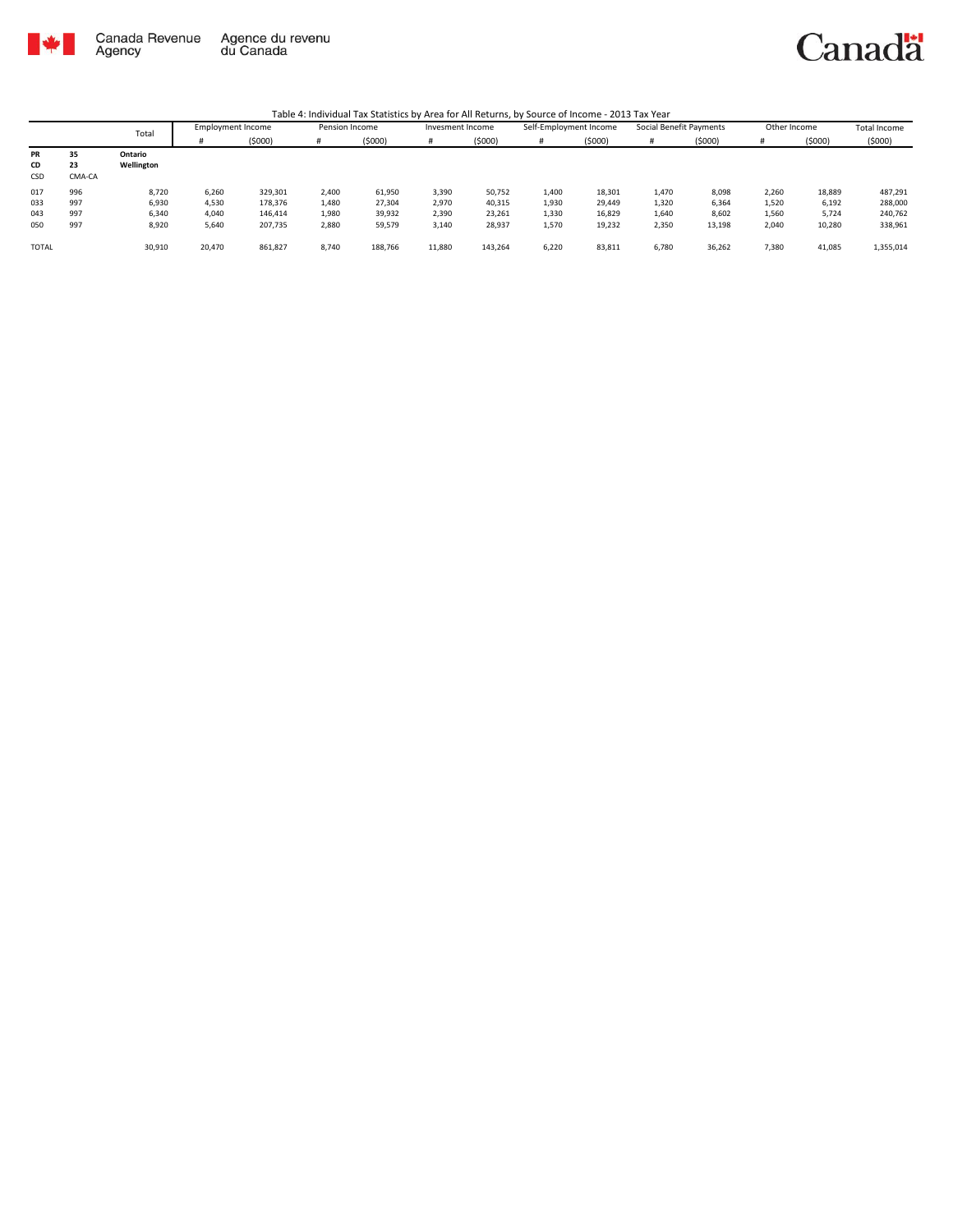

#### Canadä

|              |        | Total   | Employment Income |         | Pension Income |        | Invesment Income |        | Self-Employment Income |        | Social Benefit Payments |         | Other Income |        | Total Income |
|--------------|--------|---------|-------------------|---------|----------------|--------|------------------|--------|------------------------|--------|-------------------------|---------|--------------|--------|--------------|
|              |        |         |                   | (5000)  |                | (5000) |                  | (5000) |                        | (5000) |                         | (\$000) |              | (5000) | (5000)       |
| PR           | 35     | Ontario |                   |         |                |        |                  |        |                        |        |                         |         |              |        |              |
| <b>CD</b>    | 26     | Niagara |                   |         |                |        |                  |        |                        |        |                         |         |              |        |              |
| CSD          | CMA-CA |         |                   |         |                |        |                  |        |                        |        |                         |         |              |        |              |
| 021          | 996    | 10,930  | 7,790             | 316,308 | 3.220          | 71,790 | 3,720            | 30,178 | 1,630                  | 24,088 | 2,510                   | 13,968  | 2.520        | 15,347 | 471,681      |
| <b>TOTAL</b> |        | 10,930  | 7,790             | 316,308 | 3,220          | 71,790 | 3,720            | 30,178 | 1,630                  | 24,088 | 2,510                   | 13,968  | 2.520        | 15,347 | 471,681      |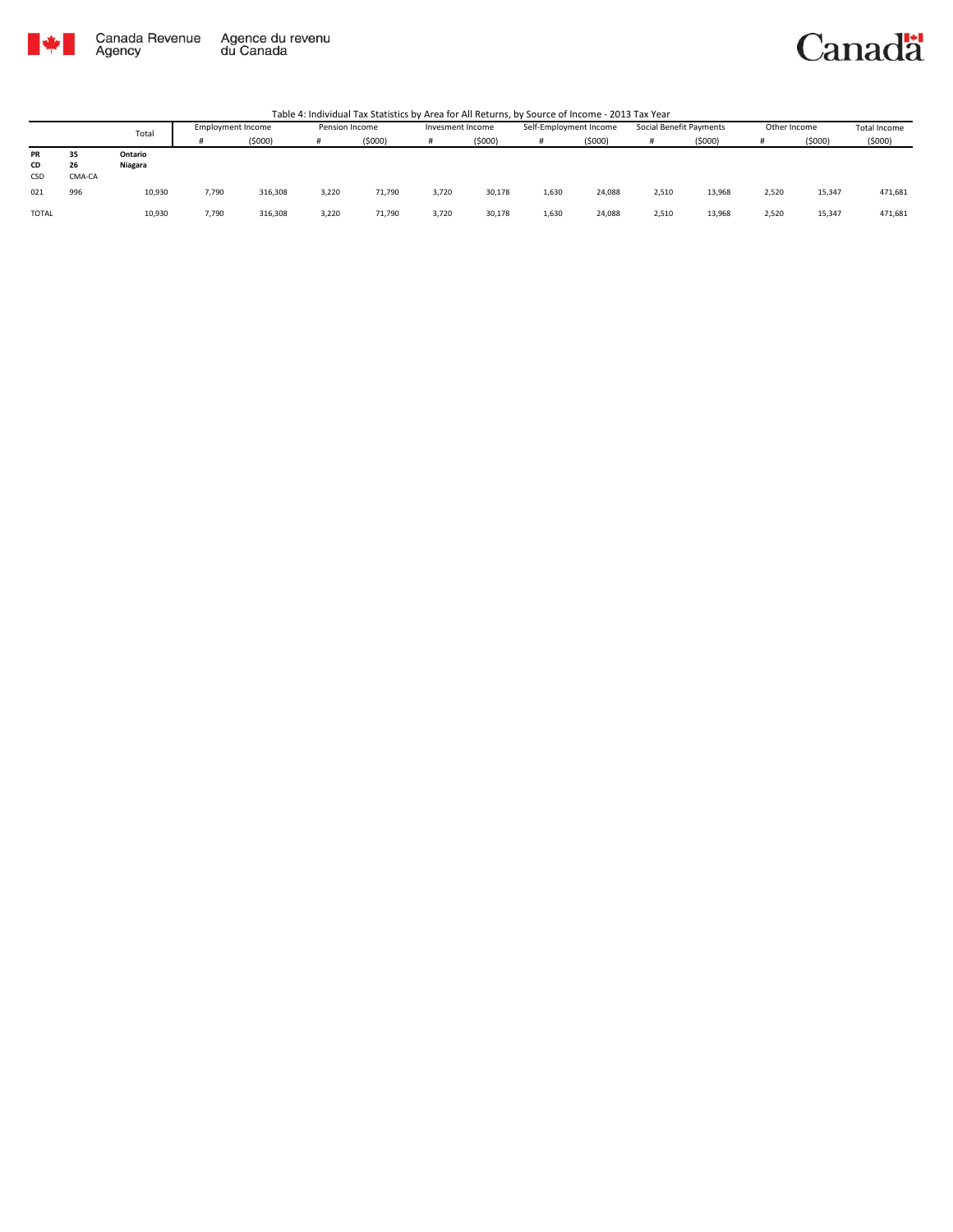

### Canadä

|       |        | Total                    | <b>Employment Income</b> |         | Pension Income |         | Invesment Income |        | Self-Employment Income |        | Social Benefit Payments |        | Other Income |        | Total Income |
|-------|--------|--------------------------|--------------------------|---------|----------------|---------|------------------|--------|------------------------|--------|-------------------------|--------|--------------|--------|--------------|
|       |        |                          |                          | (\$000) | #              | (5000)  |                  | (5000) | #                      | (5000) |                         | (5000) |              | (5000) | (5000)       |
| PR    | 35     | Ontario                  |                          |         |                |         |                  |        |                        |        |                         |        |              |        |              |
| CD    | 28     | <b>Haldimand-Norfolk</b> |                          |         |                |         |                  |        |                        |        |                         |        |              |        |              |
| CSD   | CMA-CA |                          |                          |         |                |         |                  |        |                        |        |                         |        |              |        |              |
| 018   | 996    | 34,740                   | 23,630                   | 901,997 | 11,900         | 271,018 | 11.080           | 72,984 | 4,100                  | 54,476 | 9,030                   | 55,410 | 8.140        | 50,624 | 1,406,508    |
| 035   | 999    | 110                      | 80                       | 2,721   | 30             | 740     | 20               | 173    | 10                     | 52     | 30                      | 186    | 30           | 195    | 4,066        |
| 037   | 999    | 570                      | 350                      | 5,343   | 160            | 2,957   | 70               | 370    | 20                     | 162    | 200                     | 1,325  | 60           | 1,570  | 11,727       |
|       |        |                          |                          |         |                |         |                  |        |                        |        |                         |        |              |        |              |
| TOTAL |        | 35,410                   | 24,060                   | 910,060 | 12,090         | 274.715 | 11,170           | 73,526 | 4,130                  | 54,690 | 9,250                   | 56,920 | 8,220        | 52,389 | 1,422,301    |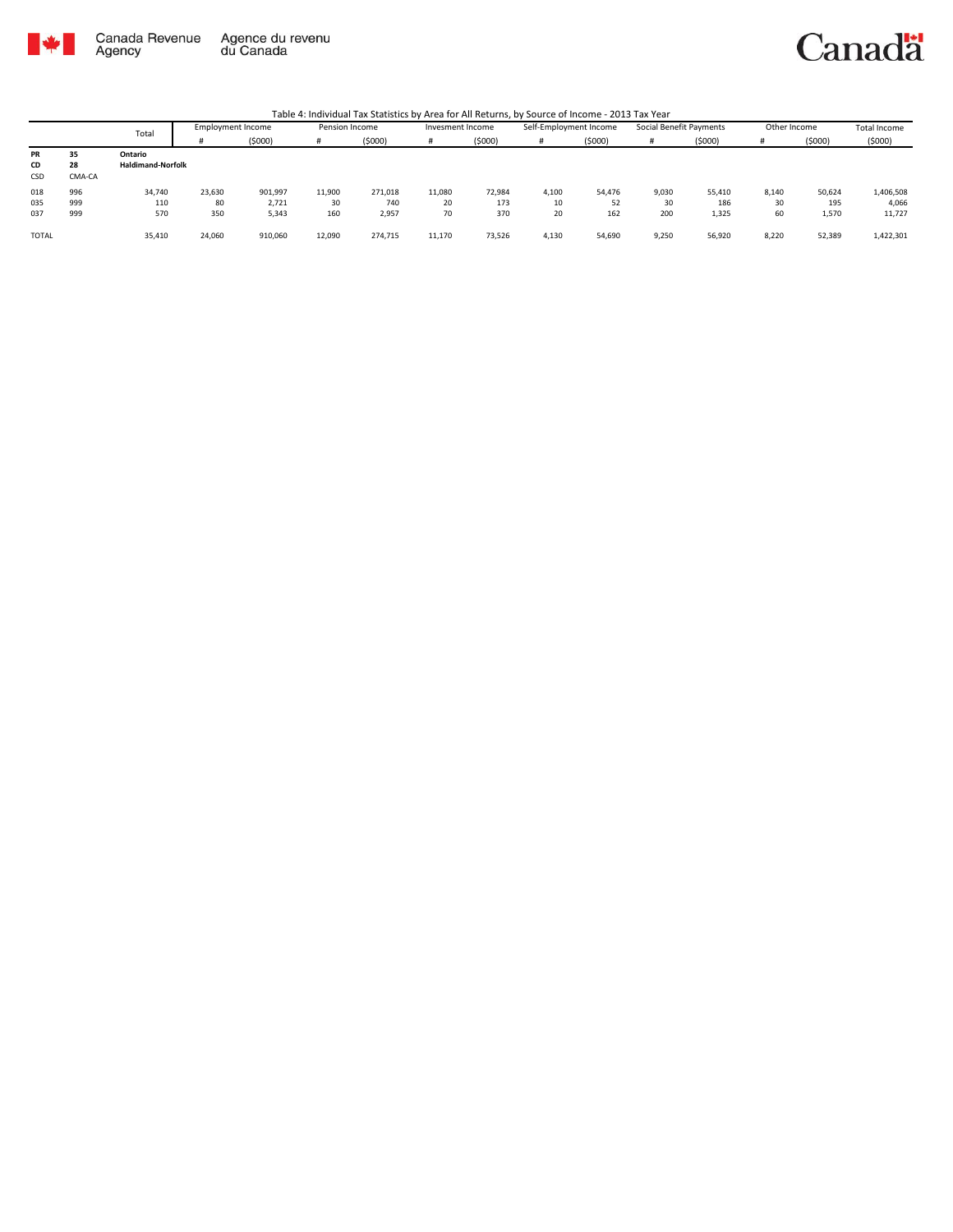

#### Canadä

|              |        | Total        | <b>Employment Income</b> |        | Pension Income |        | Invesment Income |        | Self-Employment Income |        | Social Benefit Payments |        | Other Income |        | Total Income |
|--------------|--------|--------------|--------------------------|--------|----------------|--------|------------------|--------|------------------------|--------|-------------------------|--------|--------------|--------|--------------|
|              |        |              |                          | (5000) |                | (5000) | #                | (5000) |                        | (5000) | Ħ                       | (5000) |              | (5000) | (5000)       |
| PR           | 35     | Ontario      |                          |        |                |        |                  |        |                        |        |                         |        |              |        |              |
| CD           | 29     | <b>Brant</b> |                          |        |                |        |                  |        |                        |        |                         |        |              |        |              |
| CSD          | CMA-CA |              |                          |        |                |        |                  |        |                        |        |                         |        |              |        |              |
| 021          | 997    | 380          | 240                      | 6,893  | 130            | 2,733  | 110              | 665    | 40                     | 424    | 120                     | 918    | 80           | 448    | 12,080       |
| <b>TOTAL</b> |        | 380          | 240                      | 6,893  | 130            | 2,733  | 110              | 665    | 40                     | 424    | 120                     | 918    | 80           | 448    | 12,080       |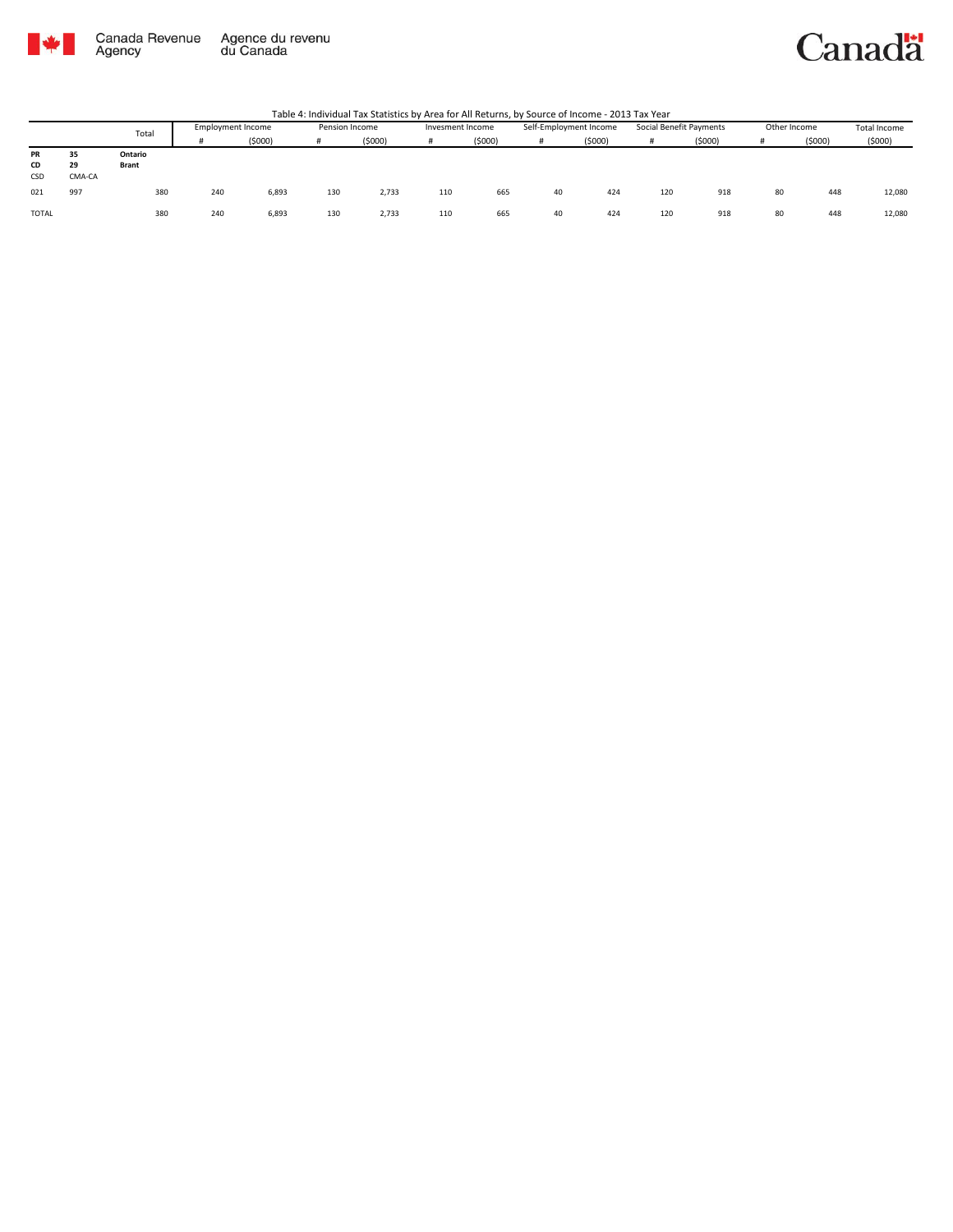

### Canadä

|              |        | Total    | Employment Income |         | Pension Income |         | Invesment Income |         | Self-Employment Income |        | Social Benefit Payments |        | Other Income |        | <b>Total Income</b> |
|--------------|--------|----------|-------------------|---------|----------------|---------|------------------|---------|------------------------|--------|-------------------------|--------|--------------|--------|---------------------|
|              |        |          |                   | (5000)  | #              | (5000)  |                  | (5000)  |                        | (5000) | #                       | (5000) |              | (5000) | (5000)              |
| PR           | 35     | Ontario  |                   |         |                |         |                  |         |                        |        |                         |        |              |        |                     |
| CD           | 30     | Waterloo |                   |         |                |         |                  |         |                        |        |                         |        |              |        |                     |
| CSD          | CMA-CA |          |                   |         |                |         |                  |         |                        |        |                         |        |              |        |                     |
| 020          | 996    | 15,680   | 11,020            | 530,227 | 4,930          | 132,088 | 6,890            | 91,829  | 2,030                  | 34,593 | 3,090                   | 16,697 | 4,430        | 25,236 | 830,670             |
| 027          | 996    | 7,760    | 5,210             | 238,333 | 1,800          | 38,096  | 3,720            | 55,158  | 1,880                  | 30,238 | 1,350                   | 6,584  | 1,840        | 9,484  | 377,893             |
| <b>TOTAL</b> |        | 23,440   | 16,230            | 768,561 | 6,730          | 170,183 | 10,610           | 146,987 | 3,920                  | 64,831 | 4,450                   | 23,281 | 6,280        | 34,719 | 1,208,563           |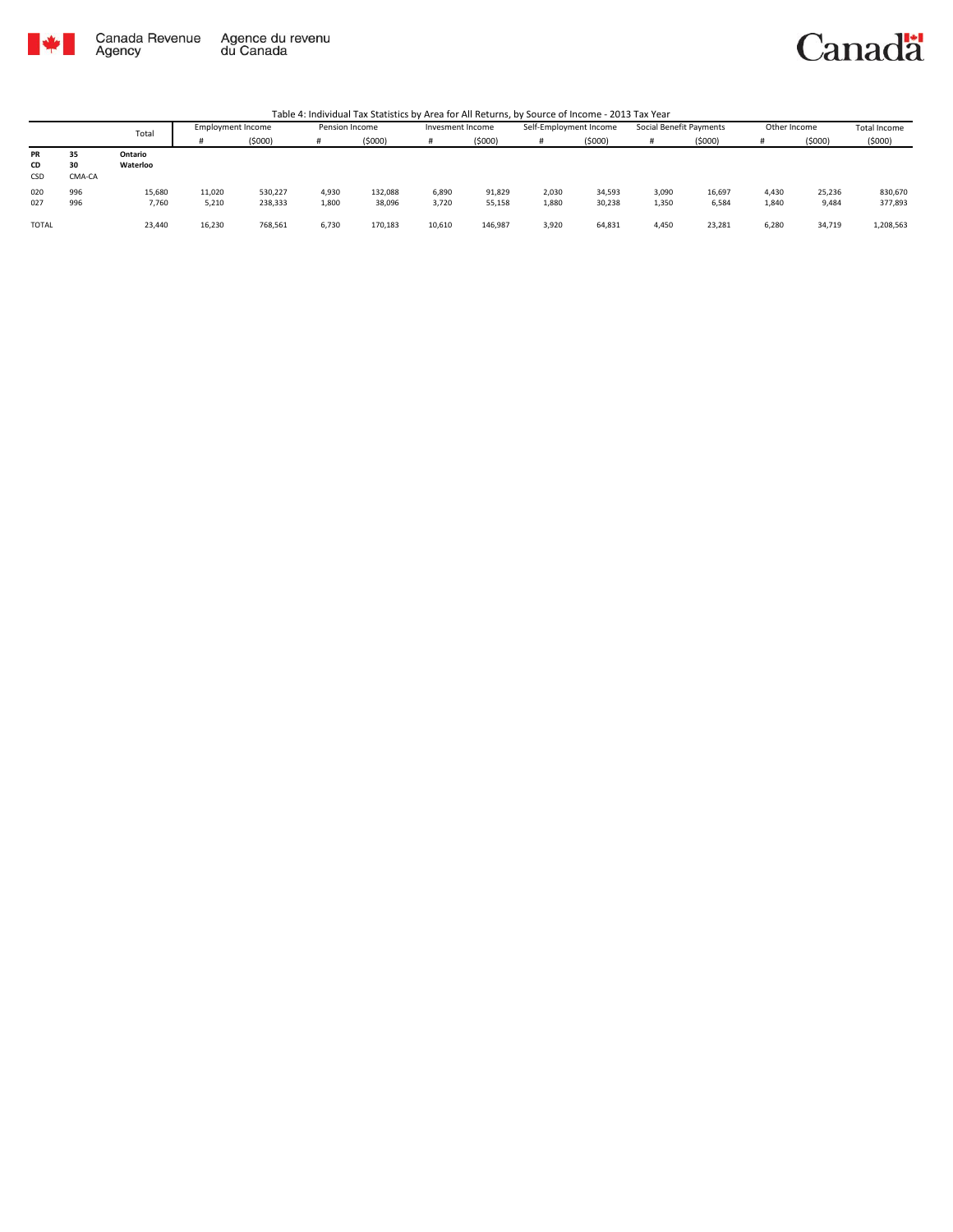

|              |        | Total   | <b>Employment Income</b> |         | Pension Income |         | Invesment Income |         | Self-Employment Income |        | Social Benefit Payments |        | Other Income |        | Total Income |
|--------------|--------|---------|--------------------------|---------|----------------|---------|------------------|---------|------------------------|--------|-------------------------|--------|--------------|--------|--------------|
|              |        |         |                          | (5000)  | #              | (5000)  |                  | (5000)  | #                      | (5000) | #                       | (5000) |              | (5000) | (5000)       |
| PR           | 35     | Ontario |                          |         |                |         |                  |         |                        |        |                         |        |              |        |              |
| CD           | 31     | Perth   |                          |         |                |         |                  |         |                        |        |                         |        |              |        |              |
| <b>CSD</b>   | CMA-CA |         |                          |         |                |         |                  |         |                        |        |                         |        |              |        |              |
| 013          | 996    | 3,090   | 2,080                    | 78,158  | 970            | 21,905  | 1,540            | 25,067  | 780                    | 10,602 | 620                     | 3,212  | 900          | 4,930  | 143,875      |
| 016          | 997    | 5,830   | 4,150                    | 169,988 | 1,980          | 47,691  | 2,180            | 22,309  | 650                    | 7,010  | 1,260                   | 6,444  | 1,470        | 9,320  | 262,762      |
| 025          | 997    | 6,680   | 4,630                    | 179,403 | 1,910          | 37,736  | 2,830            | 35,860  | 1,420                  | 19,598 | 1,540                   | 8,003  | 1,800        | 8,761  | 289,360      |
| 030          | 996    | 8,550   | 5,740                    | 214,346 | 2,160          | 40,542  | 4,030            | 47,027  | 2,260                  | 27,531 | 1,710                   | 8,268  | 2,020        | 9,778  | 347,491      |
| 040          | 997    | 9,900   | 6,670                    | 252,213 | 2,930          | 60,509  | 4,030            | 49,702  | 1,710                  | 25,802 | 2,370                   | 12,420 | 2,440        | 10,006 | 410,651      |
| <b>TOTAL</b> |        | 34,060  | 23,260                   | 894,108 | 9,930          | 208,382 | 14,600           | 179,965 | 6,820                  | 90,544 | 7,500                   | 38,345 | 8,640        | 42,795 | 1,454,140    |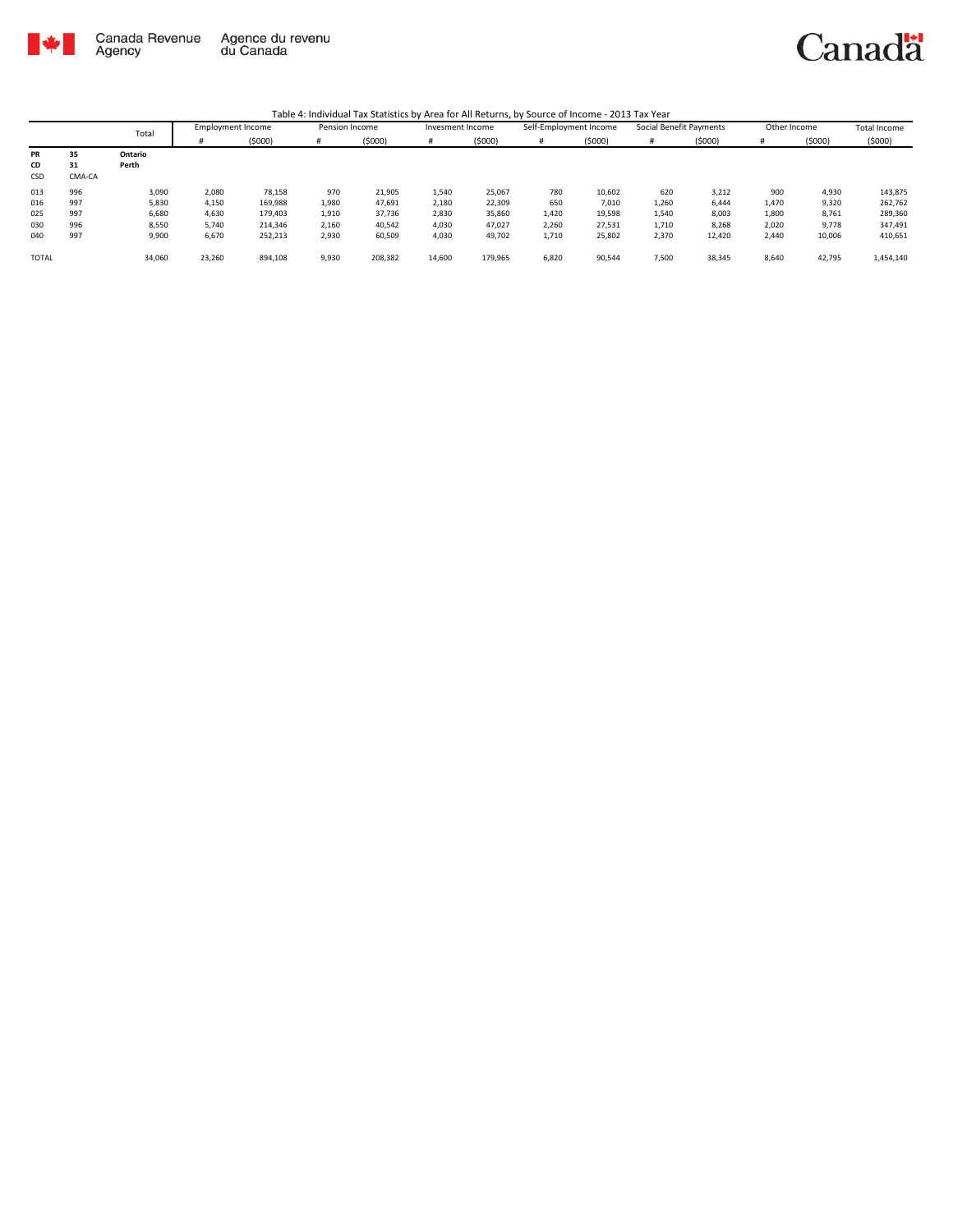

|              |        | Total   | <b>Employment Income</b> |         | Pension Income |         | Invesment Income |         | Self-Employment Income |        | Social Benefit Payments |        | Other Income |        | Total Income |
|--------------|--------|---------|--------------------------|---------|----------------|---------|------------------|---------|------------------------|--------|-------------------------|--------|--------------|--------|--------------|
|              |        |         |                          | (5000)  | #              | (\$000) |                  | (5000)  | #                      | (5000) |                         | (5000) | #            | (5000) | (5000)       |
| PR           | 35     | Ontario |                          |         |                |         |                  |         |                        |        |                         |        |              |        |              |
| CD           | 32     | Oxford  |                          |         |                |         |                  |         |                        |        |                         |        |              |        |              |
| <b>CSD</b>   | CMA-CA |         |                          |         |                |         |                  |         |                        |        |                         |        |              |        |              |
| 002          | 996    | 7,860   | 5,360                    | 204,221 | 2,200          | 41,301  | 2,980            | 43,165  | 1,630                  | 17,553 | 1,880                   | 10,081 | 1,880        | 10,033 | 326,354      |
| 012          | 996    | 5,690   | 3,920                    | 157,336 | 1,560          | 33,014  | 2,120            | 30,075  | 1,070                  | 11,684 | 1,250                   | 6,860  | 1,440        | 6,973  | 245,942      |
| 027          | 996    | 6,400   | 4,410                    | 182,058 | 2,040          | 47,698  | 2,840            | 33,264  | 1,290                  | 17,264 | 1,250                   | 6,763  | 1,960        | 10,598 | 297,644      |
| 038          | 996    | 5,540   | 3,850                    | 151,596 | 1,760          | 36,721  | 2,510            | 33,531  | 990                    | 11,153 | 1,160                   | 5,826  | 1,430        | 7,602  | 246,428      |
| 045          | 996    | 5,680   | 4,170                    | 177,240 | 1,530          | 31,262  | 2,200            | 37,215  | 1,050                  | 11,070 | 1,230                   | 6,232  | 1,470        | 8,524  | 271,545      |
| <b>TOTAL</b> |        | 31,160  | 21,710                   | 872,451 | 9,090          | 189,996 | 12,650           | 177,250 | 6,030                  | 68,723 | 6,760                   | 35,762 | 8,180        | 43,729 | 1,387,912    |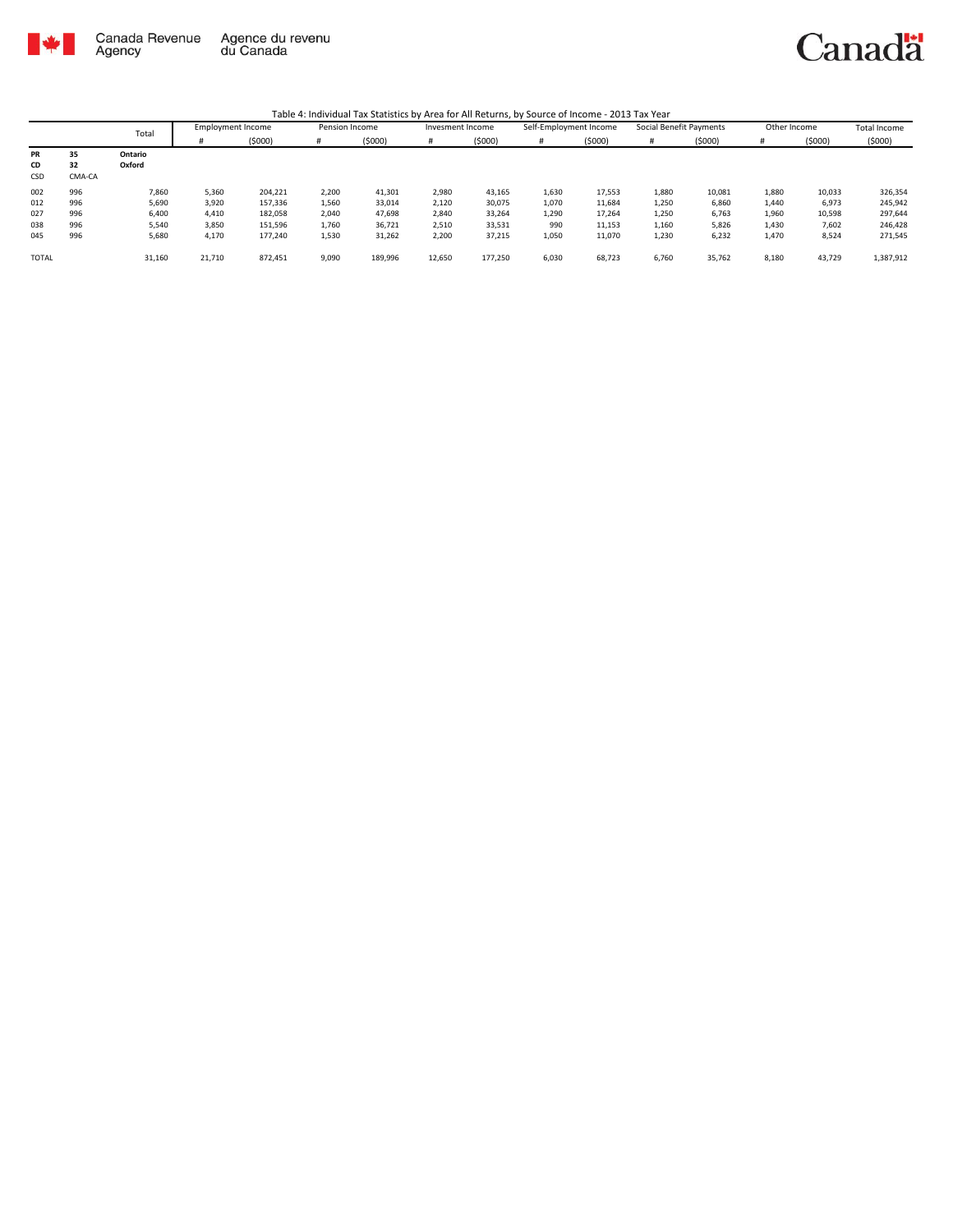

|              |        | Total   | <b>Employment Income</b> |         | Pension Income |         | Invesment Income |        | Self-Employment Income |        | Social Benefit Payments |        | Other Income |        | <b>Total Income</b> |
|--------------|--------|---------|--------------------------|---------|----------------|---------|------------------|--------|------------------------|--------|-------------------------|--------|--------------|--------|---------------------|
|              |        |         |                          | (5000)  | #              | (5000)  |                  | (5000) | #                      | (5000) |                         | (5000) |              | (5000) | (5000)              |
| PR           | 35     | Ontario |                          |         |                |         |                  |        |                        |        |                         |        |              |        |                     |
| CD           | 34     | Elgin   |                          |         |                |         |                  |        |                        |        |                         |        |              |        |                     |
| CSD          | CMA-CA |         |                          |         |                |         |                  |        |                        |        |                         |        |              |        |                     |
| 005          | 996    | 5,010   | 3,130                    | 97,922  | 1,400          | 25,051  | 1,390            | 15,259 | 1,020                  | 10,304 | 1,490                   | 8,340  | 1,020        | 4,916  | 161,793             |
| 010          | 996    | 6,400   | 4,300                    | 152,077 | 1,560          | 31,536  | 1,960            | 21,778 | 1,400                  | 20,010 | 1,580                   | 8,810  | 1,310        | 6,770  | 240,982             |
| 011          | 996    | 5,830   | 3,690                    | 117,145 | 1,900          | 39,480  | 1,550            | 15,030 | 670                    | 7,829  | 1,940                   | 12,213 | 1,160        | 7,983  | 199,680             |
| 030          | 996    | 3,010   | 1.980                    | 73.795  | 1,020          | 21,543  | 1,030            | 7,842  | 550                    | 6.576  | 780                     | 4.253  | 900          | 5,555  | 119,566             |
| 042          | 997    | 4,030   | 2,410                    | 80,613  | 1,610          | 31,660  | 1,370            | 11,436 | 730                    | 7,951  | 1,250                   | 7,600  | 1,080        | 6,561  | 145,821             |
| <b>TOTAL</b> |        | 24,270  | 15,530                   | 521,553 | 7,490          | 149,270 | 7,300            | 71,346 | 4,360                  | 52,671 | 7,050                   | 41,216 | 5,470        | 31,785 | 867,841             |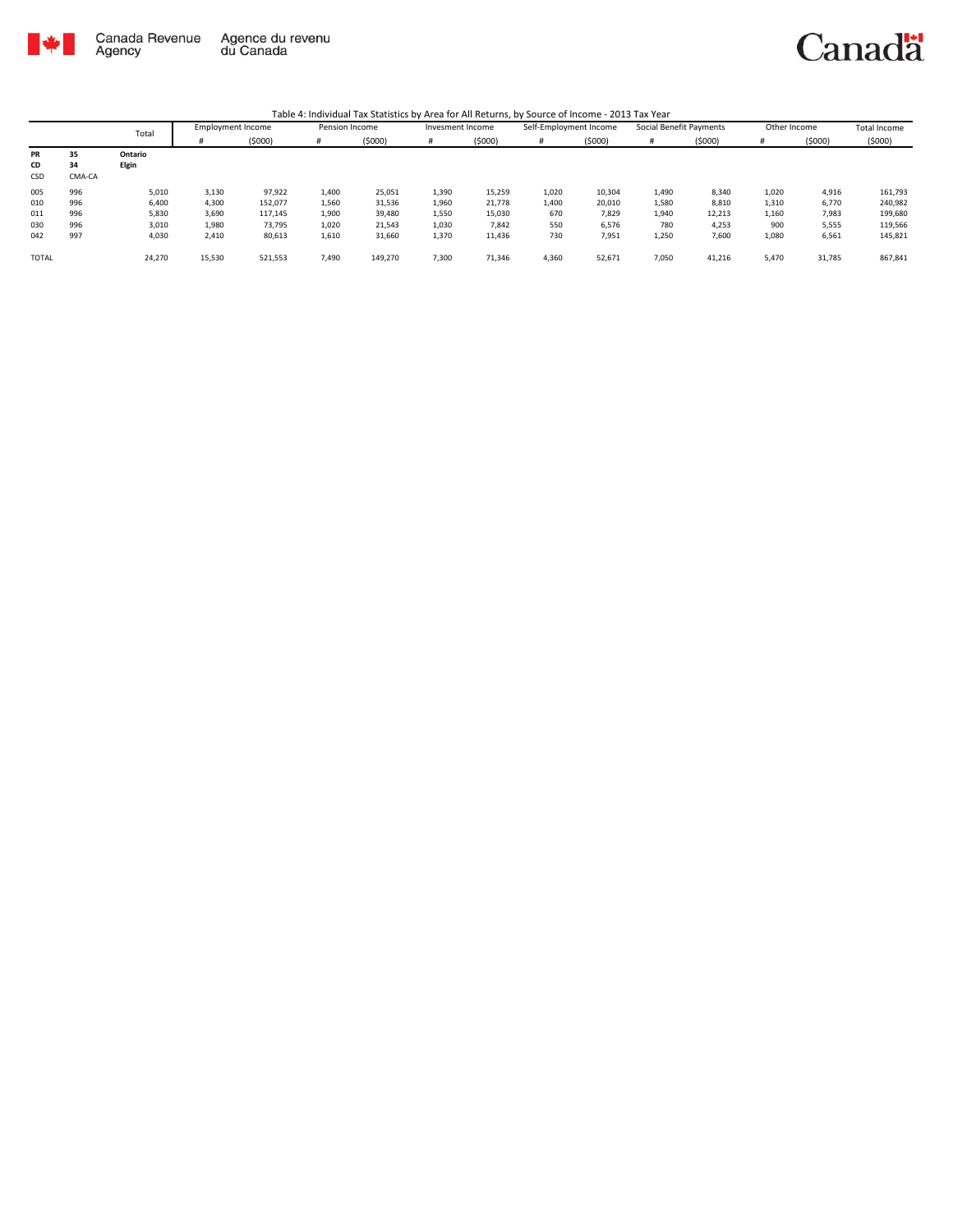

### Canadä

|              |        |         | <b>Employment Income</b> |         | Pension Income |         | Invesment Income |        | Self-Employment Income |        | Social Benefit Payments |        | Other Income |        | Total Income |
|--------------|--------|---------|--------------------------|---------|----------------|---------|------------------|--------|------------------------|--------|-------------------------|--------|--------------|--------|--------------|
|              |        | Total   |                          | (\$000) |                | (5000)  |                  | (5000) |                        | (5000) | Ħ                       | (5000) |              | (5000) | (5000)       |
| PR           | 35     | Ontario |                          |         |                |         |                  |        |                        |        |                         |        |              |        |              |
| CD           | 37     | Essex   |                          |         |                |         |                  |        |                        |        |                         |        |              |        |              |
| CSD          | CMA-CA |         |                          |         |                |         |                  |        |                        |        |                         |        |              |        |              |
| 001          | 997    | 150     | 100                      | 2,745   | 50             | 1,066   | 70               | 148    | 40                     | 777    | 50                      | 313    | 40           | 462    | 5,511        |
| 016          | 996    | 15,700  | 10,910                   | 420,861 | 5,700          | 140,410 | 5,040            | 32,792 | 1,630                  | 16,533 | 4,270                   | 28,432 | 4,480        | 24,548 | 663,576      |
|              |        |         |                          |         |                |         |                  |        |                        |        |                         |        |              |        |              |
| <b>TOTAL</b> |        | 15,850  | 11,010                   | 423,606 | 5,750          | 141,476 | 5,100            | 32,940 | 1,670                  | 17,310 | 4,320                   | 28,745 | 4,520        | 25,010 | 669,087      |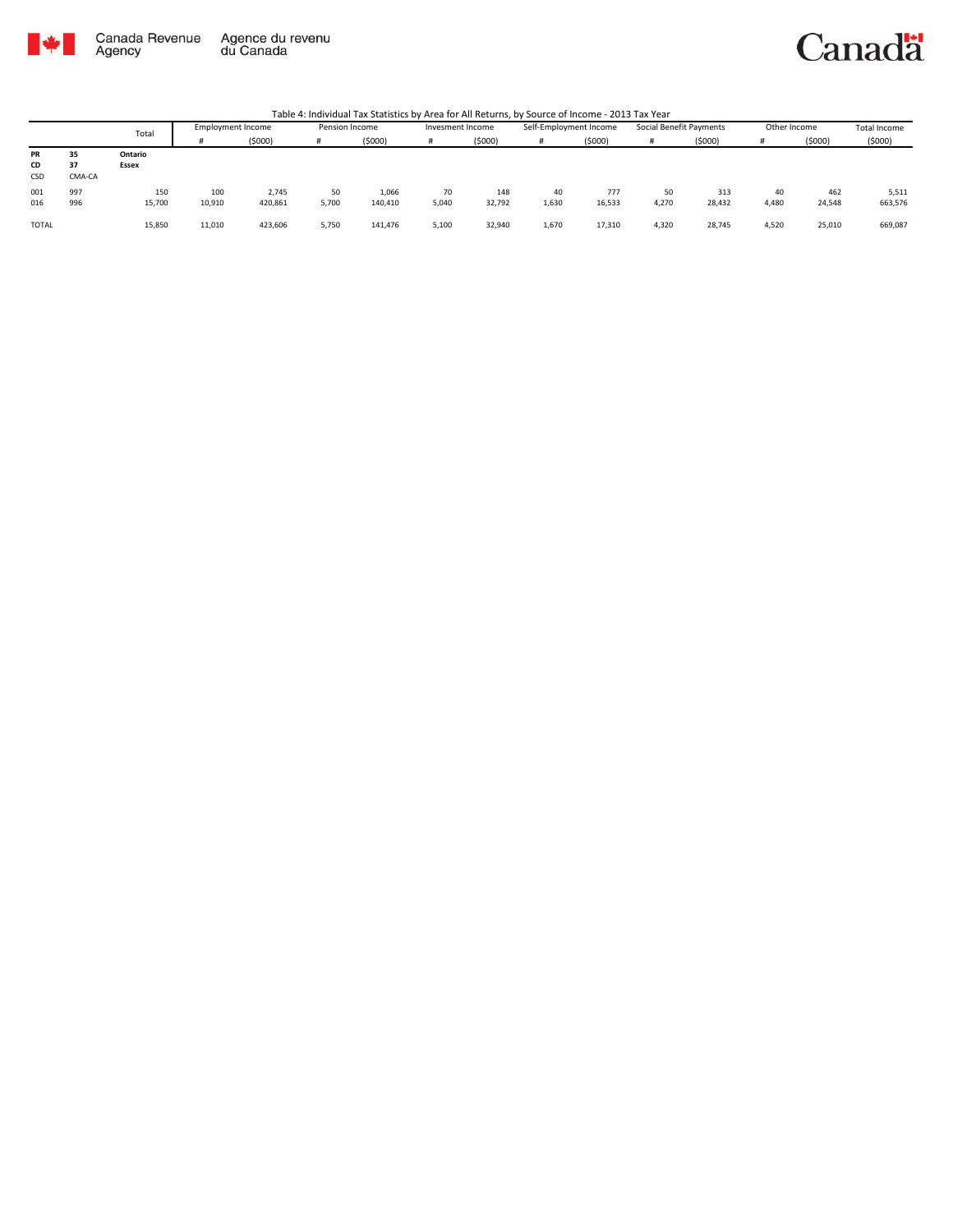

|              |        | Total   | <b>Employment Income</b> |         | Pension Income |         | Invesment Income |         | Self-Employment Income |        | Social Benefit Payments |        | Other Income |        | <b>Total Income</b> |
|--------------|--------|---------|--------------------------|---------|----------------|---------|------------------|---------|------------------------|--------|-------------------------|--------|--------------|--------|---------------------|
|              |        |         | #                        | (5000)  | #              | (5000)  | #                | (5000)  | #                      | (5000) | #                       | (5000) | #            | (5000) | (5000)              |
| PR           | 35     | Ontario |                          |         |                |         |                  |         |                        |        |                         |        |              |        |                     |
| CD           | 38     | Lambton |                          |         |                |         |                  |         |                        |        |                         |        |              |        |                     |
| CSD          | CMA-CA |         |                          |         |                |         |                  |         |                        |        |                         |        |              |        |                     |
| 004          | 997    | 1,110   | 600                      | 6,899   | 220            | 3,270   | 100              | 969     | 40                     | 353    | 500                     | 3,579  | 90           | 709    | 15,778              |
| 007          | 996    | 1,500   | 960                      | 34,208  | 510            | 10,759  | 580              | 6,629   | 370                    | 3,918  | 430                     | 2,551  | 340          | 1,614  | 59,678              |
| 015          | 997    | 1,900   | 1,220                    | 43,272  | 600            | 12,018  | 710              | 6,824   | 460                    | 7,349  | 550                     | 3,465  | 490          | 2,523  | 75,451              |
| 016          | 996    | 2,220   | 1,470                    | 61,581  | 790            | 20,198  | 800              | 7,203   | 360                    | 5,501  | 580                     | 3,511  | 630          | 4,726  | 102,720             |
| 018          | 997    | 530     | 350                      | 13,589  | 180            | 4,243   | 200              | 1,174   | 130                    | 3,560  | 130                     | 811    | 140          | 621    | 24,000              |
| 019          | 996    | 4,360   | 2,980                    | 130,978 | 1,580          | 40,625  | 1,690            | 15,095  | 600                    | 7,588  | 1,070                   | 6,921  | 1,200        | 6,154  | 207,362             |
| 035          | 996    | 6,070   | 4,140                    | 202,859 | 2,200          | 64,021  | 2,730            | 27,458  | 980                    | 14,537 | 1,220                   | 7,535  | 1,830        | 13,482 | 329,893             |
| 040          | 997    | 9,510   | 5,370                    | 193,490 | 4,550          | 119,700 | 4,230            | 46,402  | 1,320                  | 17,705 | 2,390                   | 13,891 | 2,890        | 17,693 | 408,881             |
| 043          | 997    | 2,770   | 1,860                    | 69,452  | 870            | 17,891  | 1,110            | 16,100  | 610                    | 8,052  | 760                     | 4,266  | 790          | 2,865  | 118,626             |
| 056          | 997    | 700     | 370                      | 5,476   | 250            | 4,550   | 100              | 462     | 20                     | 128    | 260                     | 1,848  | 100          | 1,039  | 13,503              |
| <b>TOTAL</b> |        | 30,650  | 19,310                   | 761,805 | 11,750         | 297,276 | 12,260           | 128,315 | 4,880                  | 68,693 | 7,910                   | 48,377 | 8,500        | 51,425 | 1,355,891           |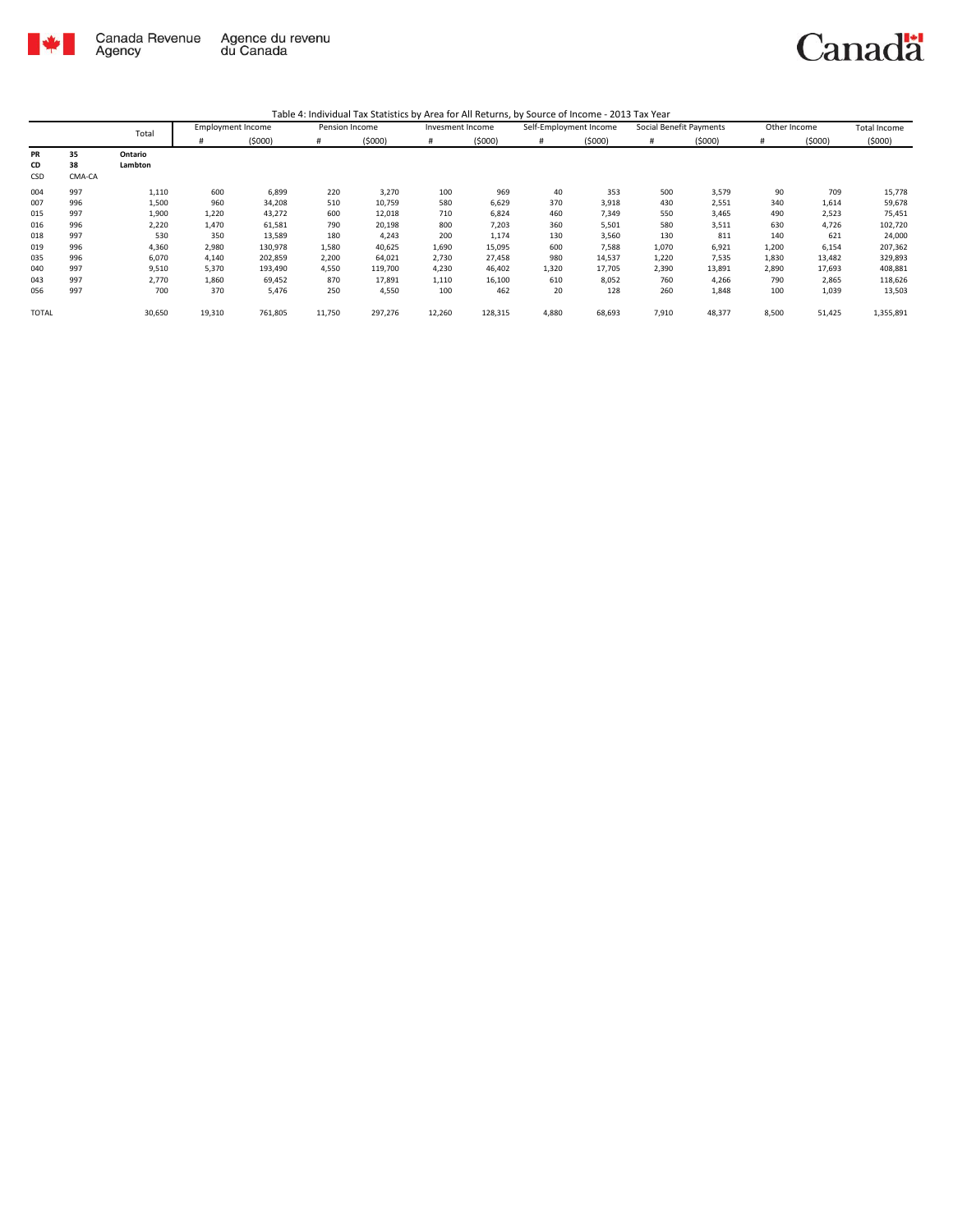

|              |        | Total     | <b>Employment Income</b> |         | Pension Income |        | Invesment Income |        | Self-Employment Income |        | Social Benefit Payments |        | Other Income |        | <b>Total Income</b> |
|--------------|--------|-----------|--------------------------|---------|----------------|--------|------------------|--------|------------------------|--------|-------------------------|--------|--------------|--------|---------------------|
|              |        |           |                          | (5000)  | #              | (5000) | #                | (5000) | #                      | (5000) | #                       | (5000) | #            | (5000) | (5000)              |
| PR           | 35     | Ontario   |                          |         |                |        |                  |        |                        |        |                         |        |              |        |                     |
| CD           | 39     | Middlesex |                          |         |                |        |                  |        |                        |        |                         |        |              |        |                     |
| CSD          | CMA-CA |           |                          |         |                |        |                  |        |                        |        |                         |        |              |        |                     |
| 002          | 997    | 350       | 220                      | 5,829   | 140            | 2,526  | 130              | 907    | 60                     | 855    | 120                     | 798    | 90           | 472    | 11,387              |
| 005          | 996    | 4,480     | 2,840                    | 100,783 | 1,600          | 32,723 | 1,580            | 12,827 | 920                    | 12,606 | 1,270                   | 7,491  | 1,170        | 6,986  | 173,416             |
| 017          | 997    | 530       | 260                      | 3,822   | 140            | 1,549  | 50               | 534    | 30                     | 260    | 280                     | 2,013  | 50           | 239    | 8,417               |
| 018          | 997    | 90        | 50                       | 741     | 20             | 177    |                  |        |                        |        | 40                      | 261    |              |        | 1,213               |
| 021          | 999    | 890       | 470                      | 8,568   | 220            | 3,407  | 100              | 952    | 60                     | 636    | 420                     | 2,980  | 80           | 900    | 17,444              |
| 041          | 996    | 4,980     | 3,450                    | 127,882 | 1,530          | 31,904 | 2,090            | 21,678 | 1,070                  | 11,586 | 1,240                   | 6,931  | 1,320        | 6,243  | 206,224             |
| 060          | 996    | 3,490     | 2,500                    | 103,861 | 1,030          | 22,872 | 1,330            | 13,290 | 580                    | 5,922  | 830                     | 4,607  | 930          | 4,484  | 155,037             |
| <b>TOTAL</b> |        | 14,820    | 9,780                    | 351,487 | 4,670          | 95,158 | 5,280            | 50,188 | 2,720                  | 31,866 | 4,190                   | 25,080 | 3,630        | 19,323 | 573,137             |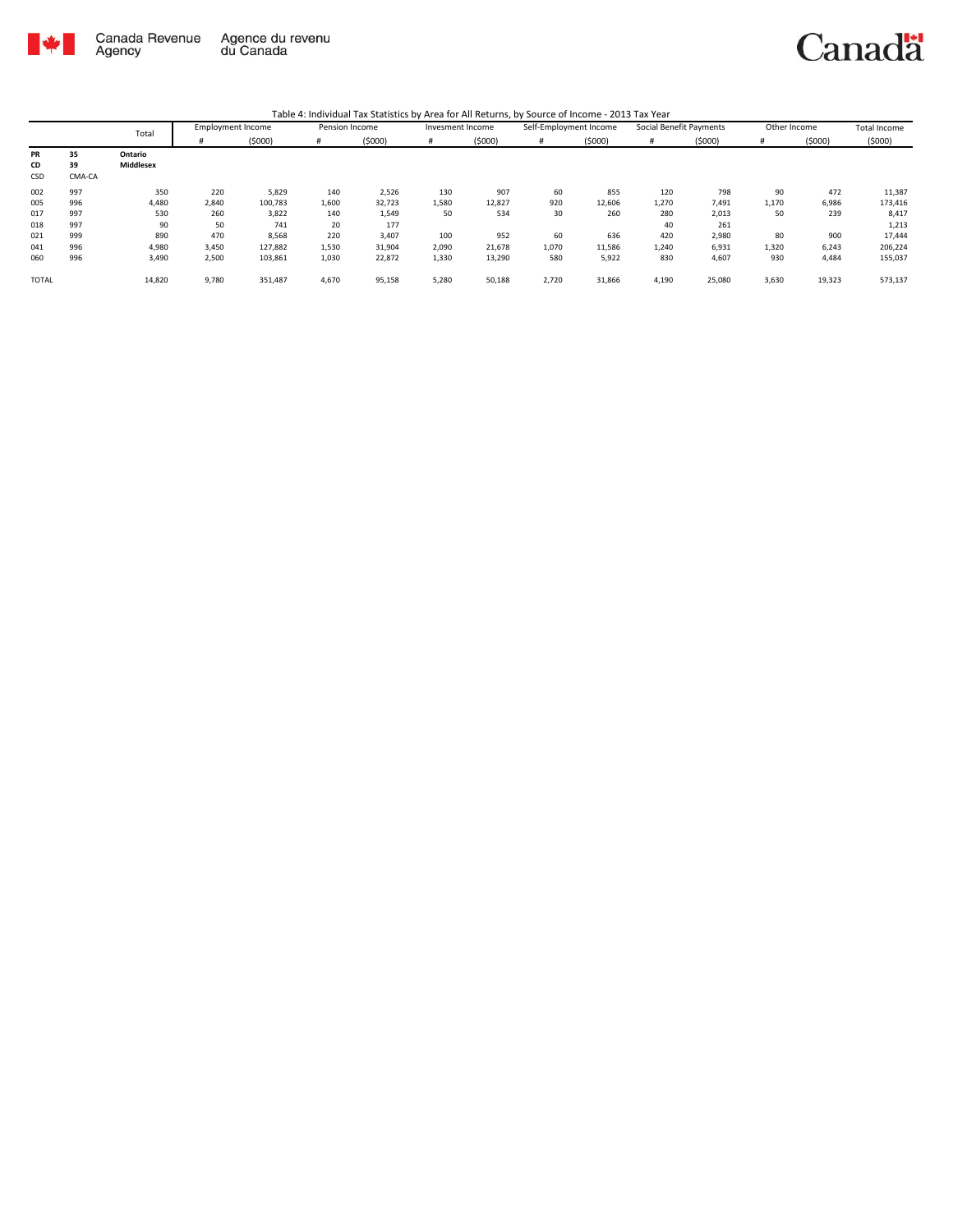

|              |        | Total   | <b>Employment Income</b> |           | Pension Income |         | Invesment Income |         | Self-Employment Income |         | Social Benefit Payments |        | Other Income |        | <b>Total Income</b> |
|--------------|--------|---------|--------------------------|-----------|----------------|---------|------------------|---------|------------------------|---------|-------------------------|--------|--------------|--------|---------------------|
|              |        |         | #                        | (5000)    | #              | (5000)  | #                | (5000)  | #                      | (5000)  | #                       | (5000) | #            | (5000) | (5000)              |
| <b>PR</b>    | 35     | Ontario |                          |           |                |         |                  |         |                        |         |                         |        |              |        |                     |
| CD           | 40     | Huron   |                          |           |                |         |                  |         |                        |         |                         |        |              |        |                     |
| CSD          | CMA-CA |         |                          |           |                |         |                  |         |                        |         |                         |        |              |        |                     |
| 005          | 997    | 8,050   | 5,090                    | 196,966   | 3,030          | 69,811  | 3,290            | 40,006  | 1,070                  | 15,194  | 2,100                   | 12,106 | 2,150        | 9,529  | 343,612             |
| 010          | 997    | 5,640   | 3,560                    | 132,696   | 2,250          | 51,349  | 2,480            | 25,429  | 1,020                  | 15,339  | 1,310                   | 7,256  | 1,500        | 10,052 | 242,121             |
| 025          | 998    | 6,030   | 3,620                    | 129,077   | 2,440          | 55,908  | 2,560            | 40,828  | 1,050                  | 16,497  | 1,560                   | 9,019  | 1,570        | 8,689  | 260,017             |
| 028          | 998    | 6,250   | 3,760                    | 142,234   | 2,710          | 66,693  | 2,590            | 24,615  | 620                    | 7,373   | 1,660                   | 10,009 | 1,560        | 9,776  | 260,699             |
| 040          | 997    | 7,270   | 4,770                    | 171,985   | 2,330          | 48,278  | 2,980            | 28,131  | 1,440                  | 19,739  | 1,910                   | 11,027 | 1,880        | 9,004  | 288,163             |
| 046          | 997    | 2,670   | 1,690                    | 57,633    | 770            | 14,052  | 980              | 8,595   | 690                    | 8,594   | 650                     | 3,646  | 640          | 3,177  | 95,698              |
| 050          | 998    | 2,630   | 1,720                    | 63,581    | 830            | 16,692  | 1,060            | 13,200  | 550                    | 5,993   | 690                     | 4,006  | 660          | 3,024  | 106,496             |
| 055          | 998    | 3,750   | 2,390                    | 88,130    | 1,290          | 27,714  | 1,510            | 18,480  | 690                    | 8,578   | 1,030                   | 6,234  | 980          | 5,300  | 154,437             |
| 063          | 998    | 4,200   | 2,530                    | 96,020    | 1,700          | 38,225  | 1,840            | 18,276  | 870                    | 10,258  | 1,050                   | 5,937  | 1,140        | 6,306  | 175,021             |
| <b>TOTAL</b> |        | 46,500  | 29,130                   | 1,078,321 | 17,360         | 388,721 | 19,280           | 217,560 | 8,010                  | 107,566 | 11,960                  | 69,239 | 12,080       | 64,858 | 1,926,264           |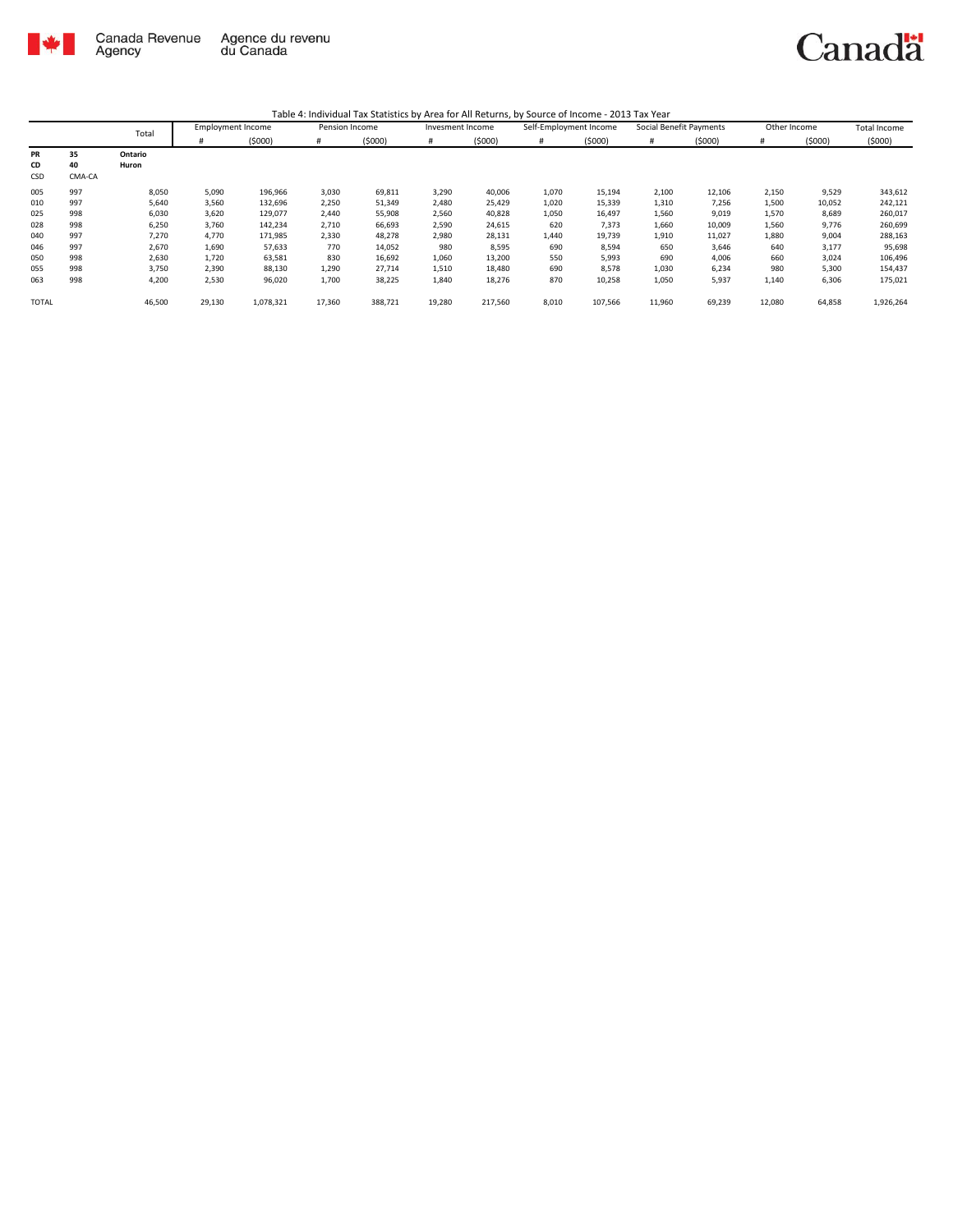

|              |        | Total        | <b>Employment Income</b> |           | Pension Income |         | Invesment Income |         | Self-Employment Income |        | Social Benefit Payments |        | Other Income |         | <b>Total Income</b> |
|--------------|--------|--------------|--------------------------|-----------|----------------|---------|------------------|---------|------------------------|--------|-------------------------|--------|--------------|---------|---------------------|
|              |        |              | #                        | (5000)    | #              | (5000)  | #                | (5000)  | #                      | (5000) | #                       | (5000) | #            | (5000)  | (5000)              |
| PR           | 35     | Ontario      |                          |           |                |         |                  |         |                        |        |                         |        |              |         |                     |
| CD           | 41     | <b>Bruce</b> |                          |           |                |         |                  |         |                        |        |                         |        |              |         |                     |
| CSD          | CMA-CA |              |                          |           |                |         |                  |         |                        |        |                         |        |              |         |                     |
| 004          | 998    | 4,320        | 2,910                    | 111,341   | 1,280          | 25,524  | 1,850            | 14,378  | 1,010                  | 9,901  | 1,100                   | 6,599  | 1,080        | 5,643   | 173,385             |
| 015          | 998    | 5,310        | 3,220                    | 155,015   | 2,100          | 56,310  | 2,420            | 23,863  | 1,080                  | 13,763 | 1,270                   | 7,426  | 1,650        | 20,419  | 276,797             |
| 024          | 998    | 8,980        | 5.940                    | 294,631   | 3,640          | 121,356 | 3,870            | 34,362  | 1,120                  | 15,087 | 1,980                   | 11,877 | 2,730        | 39,590  | 516,903             |
| 032          | 998    | 7,660        | 5.070                    | 201,252   | 2,720          | 63,192  | 3,130            | 25,372  | 1,280                  | 13,828 | 2,080                   | 12,179 | 1,900        | 11,535  | 327,359             |
| 043          | 997    | 5,080        | 3,180                    | 126,984   | 1,740          | 38,382  | 1,920            | 17,072  | 1,110                  | 11,275 | 1,510                   | 8,726  | 1,280        | 8,543   | 210,982             |
| 045          | 997    | 10,690       | 7,010                    | 344,453   | 4,450          | 147,474 | 4,480            | 36,274  | 1,010                  | 16,587 | 2,390                   | 14,541 | 3,210        | 52,426  | 611,754             |
| 055          | 997    | 6,940        | 3,780                    | 129,450   | 3,330          | 82,484  | 2,750            | 25,195  | 970                    | 9,121  | 1,960                   | 11,636 | 1,770        | 10,763  | 268,649             |
| 057          | 998    | 600          | 340                      | 12,121    | 300            | 8,527   | 250              | 4,213   | 60                     | 953    | 150                     | 972    | 160          | 1,245   | 28,031              |
| 060          | 998    | 680          | 360                      | 9,959     | 330            | 8,116   | 250              | 1,565   | 90                     | 933    | 180                     | 1,023  | 170          | 1,241   | 22,838              |
| 069          | 997    | 3,110        | 1,580                    | 49,793    | 1,700          | 45,970  | 1,410            | 13,555  | 510                    | 6,200  | 890                     | 5,226  | 910          | 6,168   | 126,912             |
| <b>TOTAL</b> |        | 53,360       | 33,380                   | 1,434,998 | 21,590         | 597,336 | 22,330           | 195,849 | 8,220                  | 97,648 | 13,510                  | 80,205 | 14,870       | 157,573 | 2,563,609           |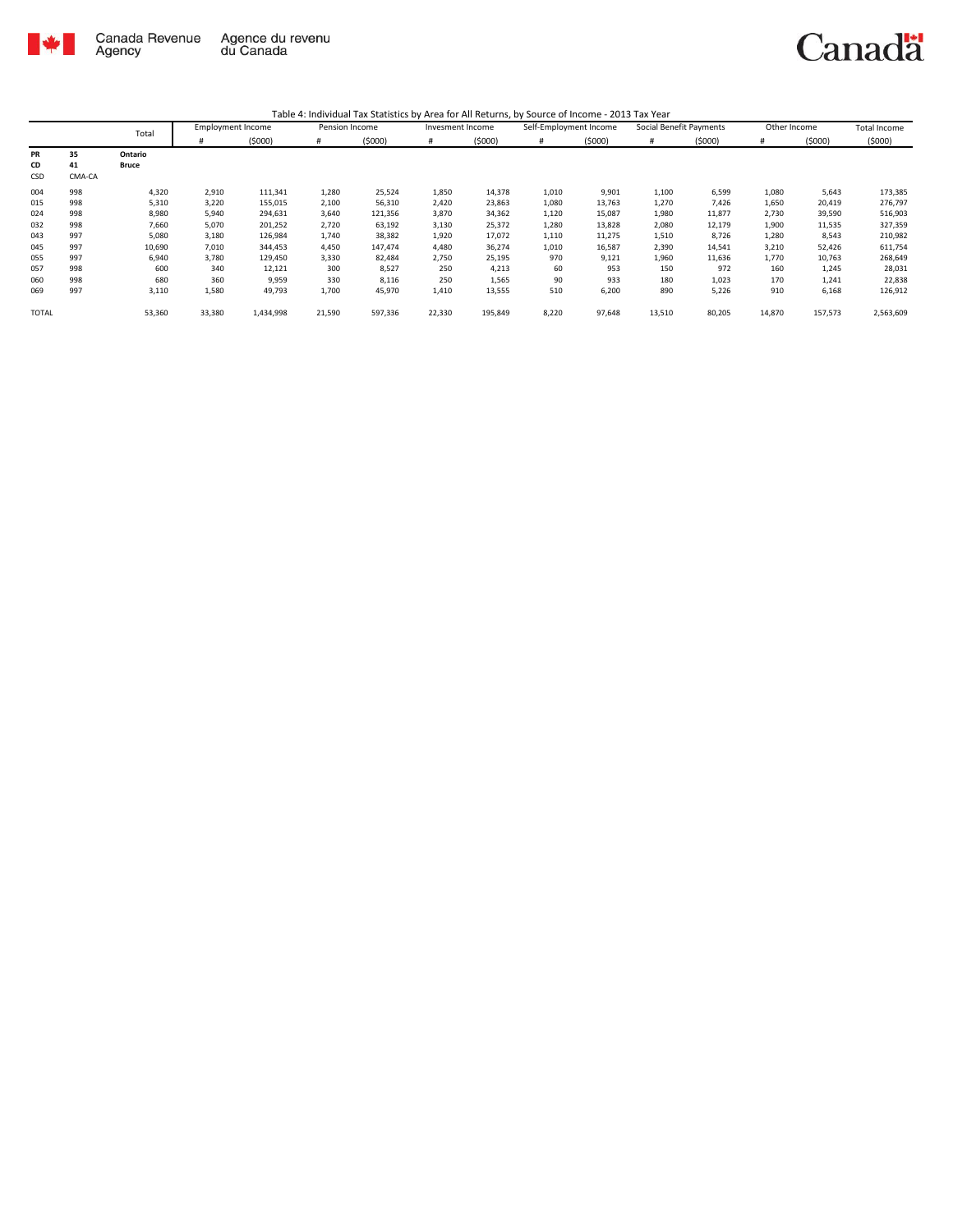

|              |        | Total   | <b>Employment Income</b> |           | Pension Income |         | Invesment Income |         | Self-Employment Income |        | Social Benefit Payments |        | Other Income |        | <b>Total Income</b> |
|--------------|--------|---------|--------------------------|-----------|----------------|---------|------------------|---------|------------------------|--------|-------------------------|--------|--------------|--------|---------------------|
|              |        |         |                          | (5000)    | #              | (5000)  | #                | (5000)  | #                      | (5000) | #                       | (5000) | #            | (5000) | (5000)              |
| PR           | 35     | Ontario |                          |           |                |         |                  |         |                        |        |                         |        |              |        |                     |
| CD           | 42     | Grey    |                          |           |                |         |                  |         |                        |        |                         |        |              |        |                     |
| <b>CSD</b>   | CMA-CA |         |                          |           |                |         |                  |         |                        |        |                         |        |              |        |                     |
| 004          | 997    | 10,020  | 6,050                    | 208,473   | 3,790          | 78,394  | 3,970            | 34,140  | 2,020                  | 17,627 | 3,080                   | 17,882 | 2,490        | 14,283 | 370,800             |
| 005          | 997    | 5,020   | 3,130                    | 111,464   | 1,470          | 27,695  | 1,580            | 14,936  | 1,080                  | 11,301 | 1,420                   | 8,627  | 1,100        | 6,260  | 180,283             |
| 015          | 997    | 7,580   | 4,500                    | 161,953   | 2,800          | 68,387  | 2,820            | 29,280  | 1,640                  | 15,211 | 1,970                   | 10,870 | 1,880        | 12,854 | 298,555             |
| 029          | 997    | 6,310   | 3,750                    | 132,038   | 2,590          | 58,868  | 2,440            | 16,293  | 560                    | 8,599  | 2,030                   | 11,673 | 1,530        | 6,809  | 234,281             |
| 037          | 996    | 5,060   | 3,050                    | 108,440   | 1,940          | 40,727  | 1,870            | 13,156  | 1,010                  | 7,781  | 1,430                   | 8,185  | 1,180        | 7,264  | 185,553             |
| 045          | 997    | 5,780   | 3,160                    | 139,099   | 2,680          | 86,134  | 3,020            | 60,223  | 1,140                  | 22,004 | 1,020                   | 5,386  | 1,850        | 18,101 | 330,947             |
| 047          | 996    | 9,020   | 5,300                    | 194,726   | 3,970          | 101,259 | 3,810            | 43,971  | 1,400                  | 13,896 | 2,310                   | 12,883 | 2,360        | 17,832 | 384,566             |
| <b>TOTAL</b> |        | 48,790  | 28,930                   | 1,056,192 | 19,230         | 461,464 | 19,500           | 211,999 | 8,850                  | 96,419 | 13,260                  | 75,507 | 12,390       | 83,404 | 1,984,985           |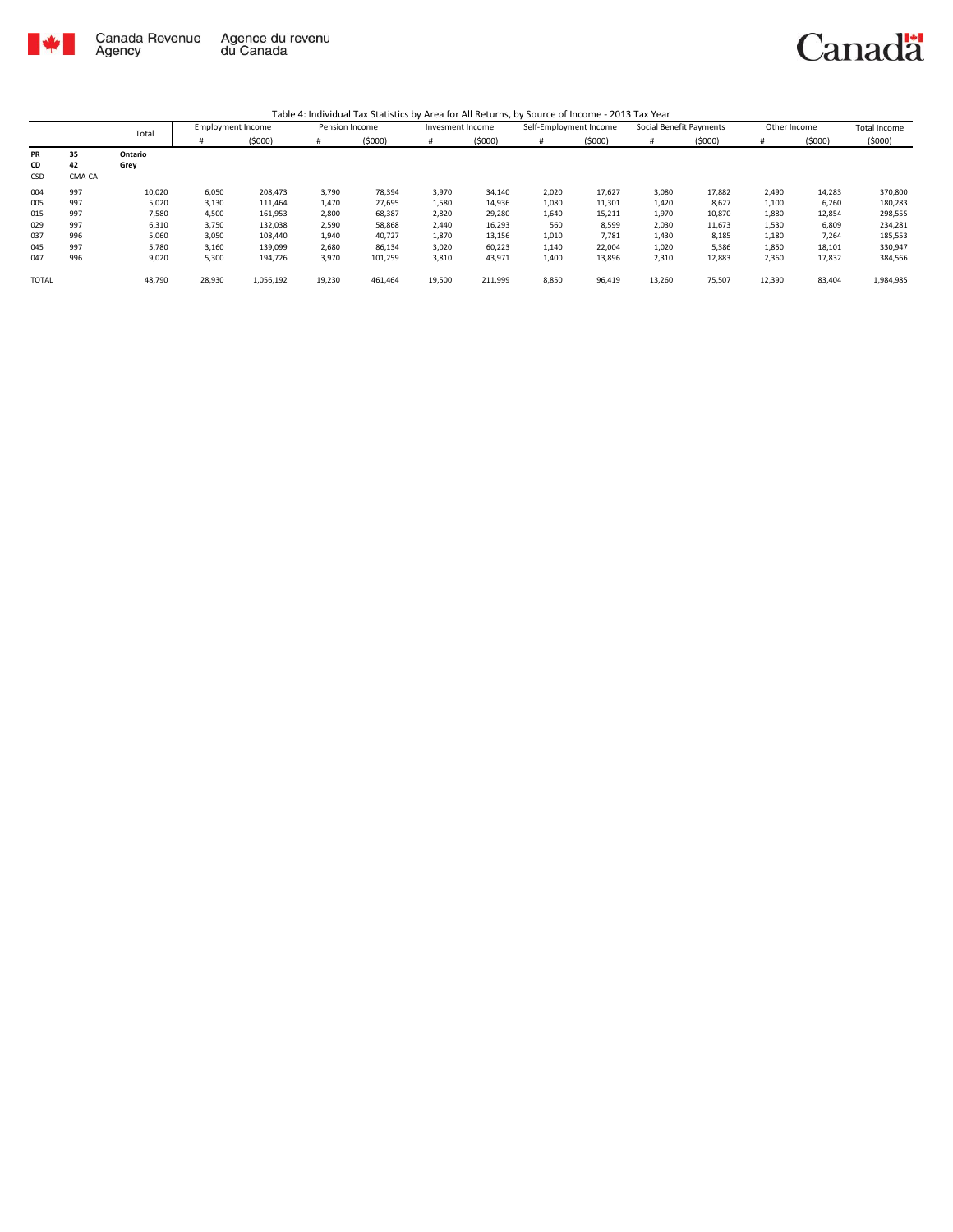

|              |        | Total   | <b>Employment Income</b> |           | Pension Income |         | Invesment Income |         | Self-Employment Income |         | Social Benefit Payments |         | Other Income |         | <b>Total Income</b> |
|--------------|--------|---------|--------------------------|-----------|----------------|---------|------------------|---------|------------------------|---------|-------------------------|---------|--------------|---------|---------------------|
|              |        |         | #                        | (5000)    | #              | (5000)  | #                | (5000)  | #                      | (5000)  | #                       | (5000)  |              | (5000)  | (5000)              |
| PR           | 35     | Ontario |                          |           |                |         |                  |         |                        |         |                         |         |              |         |                     |
| CD           | 43     | Simcoe  |                          |           |                |         |                  |         |                        |         |                         |         |              |         |                     |
| CSD          | CMA-CA |         |                          |           |                |         |                  |         |                        |         |                         |         |              |         |                     |
| 003          | 996    | 7,910   | 5,680                    | 278,915   | 2,210          | 52,649  | 2,680            | 32,078  | 1,120                  | 13,466  | 1,480                   | 7,947   | 1,950        | 11,783  | 396,838             |
| 005          | 996    | 10,810  | 7,110                    | 277,384   | 3,630          | 83,889  | 3,930            | 50,153  | 1,770                  | 17,996  | 2,630                   | 15,333  | 2,760        | 20,890  | 465,645             |
| 015          | 996    | 10,730  | 7,070                    | 282,157   | 3,920          | 96,366  | 3,530            | 36,764  | 1,400                  | 15,915  | 2,570                   | 14,653  | 2,540        | 19,045  | 464,900             |
| 021          | 996    | 14,560  | 10,930                   | 486,104   | 3,580          | 77,977  | 3,650            | 29,076  | 1,580                  | 19,671  | 3,440                   | 20,445  | 3,160        | 18,720  | 651,993             |
| 023          | 996    | 16,460  | 11,140                   | 515,037   | 5,620          | 147,054 | 6,370            | 90,628  | 2,520                  | 38,761  | 3,170                   | 16,817  | 4,270        | 29,788  | 838,086             |
| 064          | 996    | 15,920  | 8,550                    | 283,757   | 8,210          | 208,853 | 5,790            | 30,178  | 1,500                  | 20,933  | 4,110                   | 24,903  | 4,130        | 26,507  | 595,132             |
| 068          | 996    | 9,630   | 5,640                    | 215,255   | 3,940          | 95,080  | 3,440            | 31,281  | 1,330                  | 15,532  | 2,440                   | 14,791  | 2,450        | 17,816  | 389,756             |
| 069          | 997    | 40      | 20                       | 463       | 10             | 143     |                  |         |                        |         | 10                      | 96      |              |         | 917                 |
| 070          | 999    |         |                          |           |                |         |                  |         |                        |         |                         |         |              |         |                     |
| <b>TOTAL</b> |        | 86,050  | 56,130                   | 2,339,072 | 31,120         | 762,011 | 29,390           | 300,333 | 11,220                 | 142,304 | 19,840                  | 114,984 | 21,270       | 144,563 | 3,803,268           |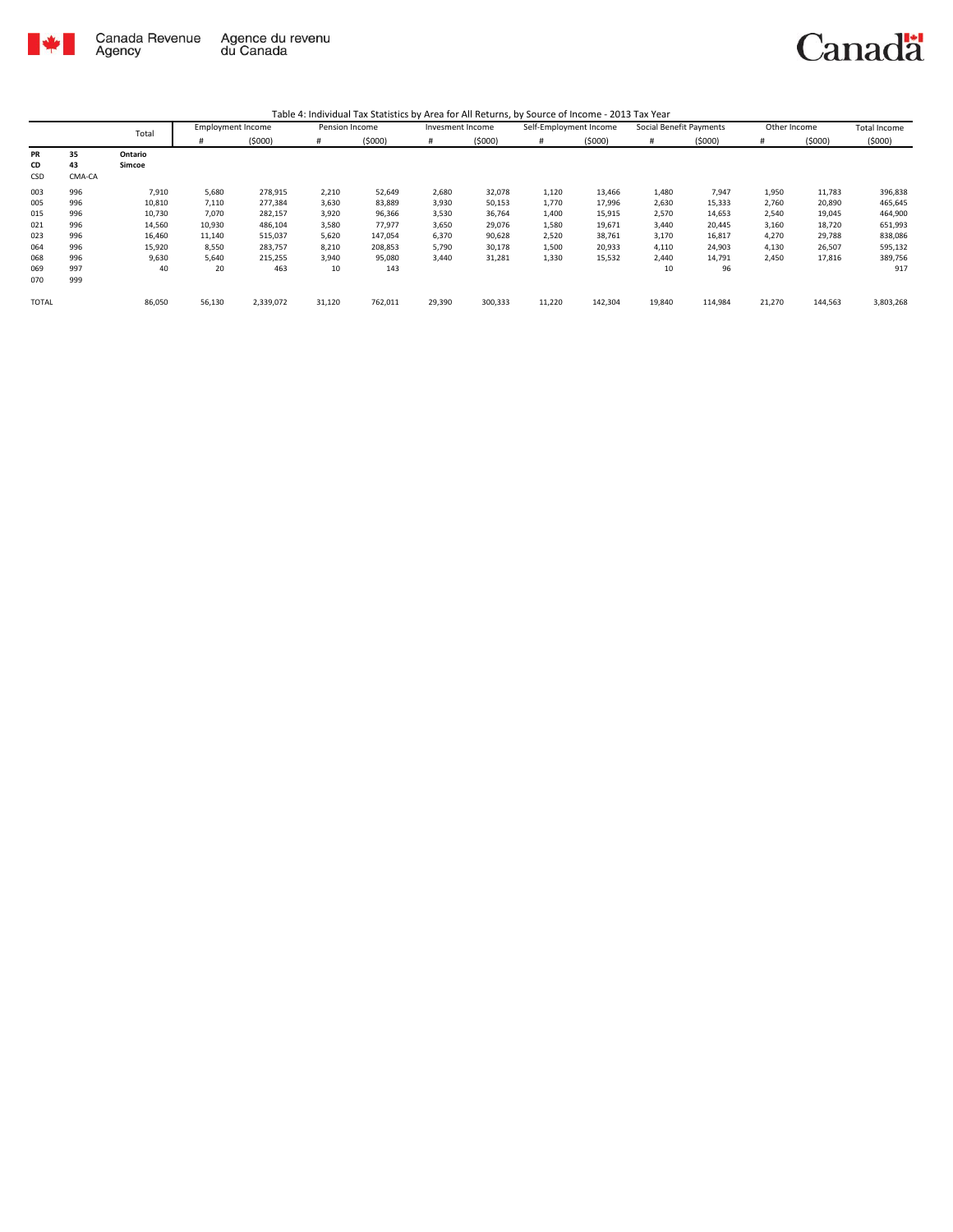

|              |        | Total   | <b>Employment Income</b> |           | Pension Income |         | Invesment Income |         | Self-Employment Income |        | Social Benefit Payments |        | Other Income |        | <b>Total Income</b> |
|--------------|--------|---------|--------------------------|-----------|----------------|---------|------------------|---------|------------------------|--------|-------------------------|--------|--------------|--------|---------------------|
|              |        |         |                          | (5000)    | #              | (5000)  | #                | (5000)  | #                      | (5000) | #                       | (5000) | #            | (5000) | (5000)              |
| PR           | 35     | Ontario |                          |           |                |         |                  |         |                        |        |                         |        |              |        |                     |
| <b>CD</b>    | 44     | Muskoka |                          |           |                |         |                  |         |                        |        |                         |        |              |        |                     |
| CSD          | CMA-CA |         |                          |           |                |         |                  |         |                        |        |                         |        |              |        |                     |
| 002          | 997    | 9,100   | 5,220                    | 170,835   | 3,930          | 97,114  | 2,960            | 37,596  | 1,060                  | 13,320 | 2,730                   | 17,316 | 2,030        | 13,323 | 349,505             |
| 018          | 998    | 12,830  | 8,080                    | 299,338   | 5,020          | 134,432 | 4,680            | 54,135  | 1,700                  | 24,312 | 3,130                   | 18,162 | 3,040        | 18,800 | 549,179             |
| 027          | 997    | 2,510   | 1,360                    | 46,399    | 1,220          | 36,429  | 1,120            | 17,225  | 460                    | 5,754  | 550                     | 3,224  | 700          | 6,833  | 115,864             |
| 042          | 998    | 15,510  | 9,670                    | 344,778   | 5,760          | 145,228 | 5,690            | 71,185  | 2,140                  | 29,382 | 4,090                   | 23,774 | 3,600        | 29,188 | 643,534             |
| 053          | 997    | 5,350   | 3,310                    | 115,434   | 2,080          | 55,342  | 2,140            | 31,239  | 850                    | 13,505 | 1,200                   | 6,593  | 1,350        | 10,901 | 233,016             |
| 065          | 997    | 1,910   | 1,030                    | 33,426    | 920            | 24,609  | 730              | 10,606  | 220                    | 3,406  | 540                     | 3,518  | 490          | 4,900  | 80,464              |
| 073          | 999    | 200     | 110                      | 3,034     | 80             | 1,818   | 60               | 669     | 30                     | 359    | 60                      | 456    | 30           | 184    | 6,519               |
| <b>TOTAL</b> |        | 47.410  | 28,800                   | 1,013,244 | 19,010         | 494,972 | 17,390           | 222,655 | 6,470                  | 90,039 | 12,280                  | 73,043 | 11,240       | 84,129 | 1,978,081           |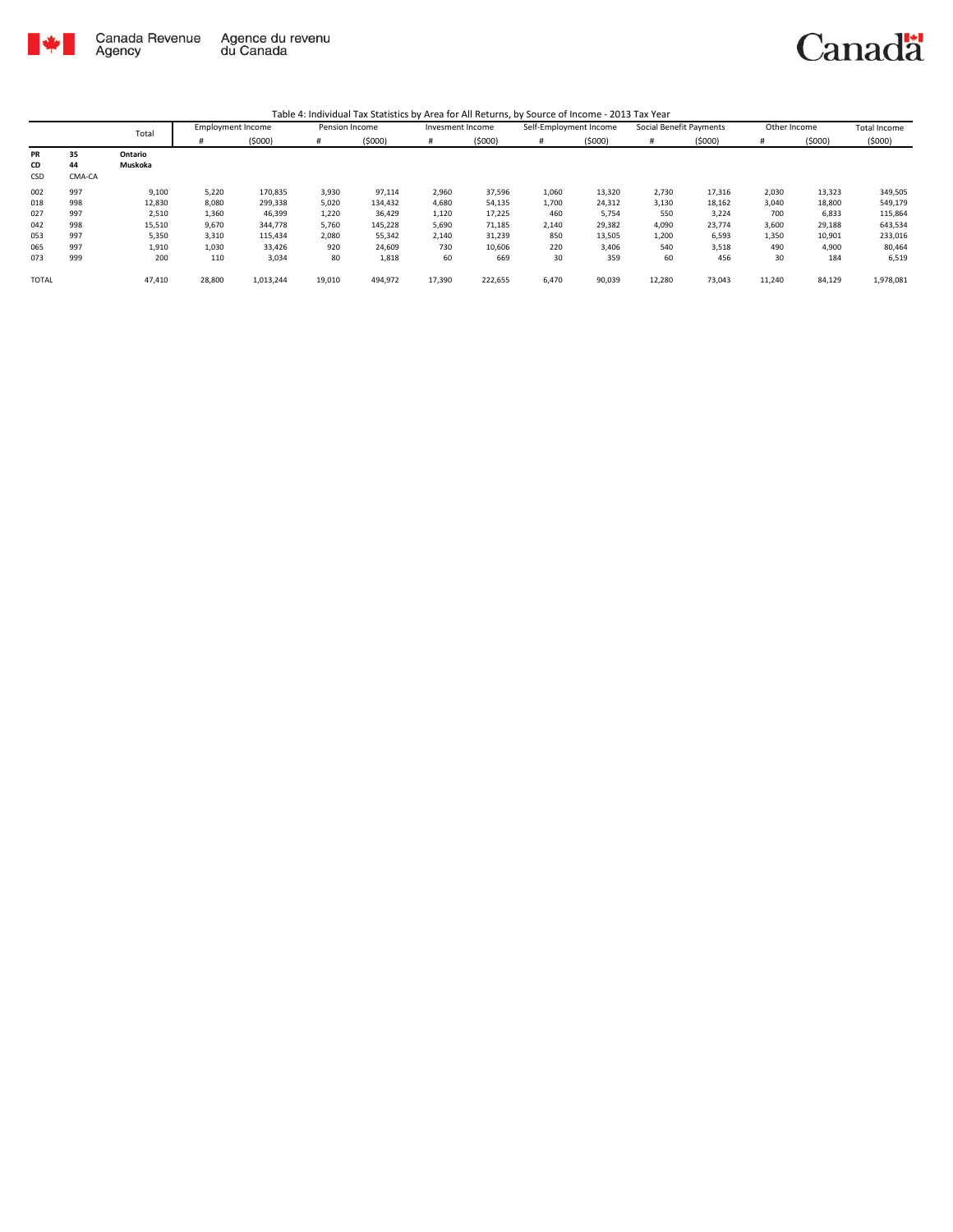

Canadä

|              |        | Total      | <b>Employment Income</b> |         | Pension Income |         | Invesment Income |        | Self-Employment Income |        | Social Benefit Payments |        | Other Income |        | <b>Total Income</b> |
|--------------|--------|------------|--------------------------|---------|----------------|---------|------------------|--------|------------------------|--------|-------------------------|--------|--------------|--------|---------------------|
|              |        |            |                          | (5000)  | Ħ              | (5000)  |                  | (5000) | #                      | (5000) |                         | (5000) |              | (5000) | (5000)              |
| PR           | 35     | Ontario    |                          |         |                |         |                  |        |                        |        |                         |        |              |        |                     |
| CD           | 46     | Haliburton |                          |         |                |         |                  |        |                        |        |                         |        |              |        |                     |
| CSD          | CMA-CA |            |                          |         |                |         |                  |        |                        |        |                         |        |              |        |                     |
| 005          | 997    | 2,500      | 1,250                    | 32,797  | 1,280          | 28,434  | 760              | 4,396  | 290                    | 2,434  | 930                     | 6,684  | 520          | 3,731  | 78,477              |
| 015          | 997    | 4,980      | 2,650                    | 81,297  | 2,470          | 62,444  | 1,810            | 16,575 | 700                    | 6,358  | 1,450                   | 9,222  | 1,210        | 9,668  | 185,564             |
| 018          | 997    | 1,680      | 840                      | 23,753  | 920            | 24,795  | 690              | 6,533  | 260                    | 2,203  | 460                     | 2,791  | 450          | 3,000  | 63,076              |
| 024          | 997    | 5,260      | 2,820                    | 85,042  | 2,560          | 66,523  | 1,990            | 20,260 | 770                    | 10,041 | 1,440                   | 8,964  | 1,260        | 8,197  | 199,027             |
| <b>TOTAL</b> |        | 14,410     | 7,560                    | 222,890 | 7,220          | 182,197 | 5,260            | 47,764 | 2,010                  | 21,036 | 4,280                   | 27,661 | 3.440        | 24,597 | 526,145             |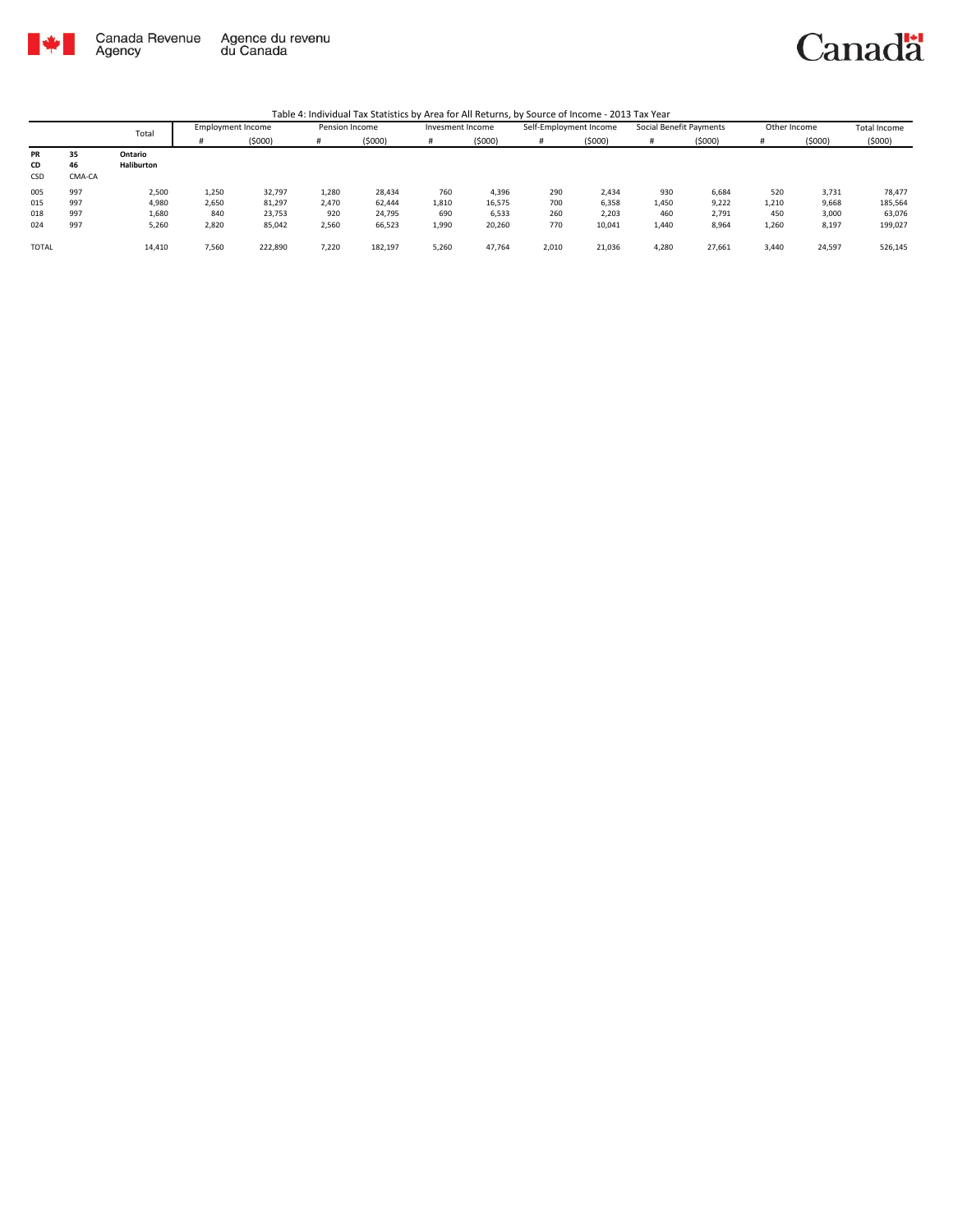

|              |        | Total   | <b>Employment Income</b> |           | Pension Income |         | Invesment Income |         | Self-Employment Income |        | Social Benefit Payments |        | Other Income |        | Total Income |
|--------------|--------|---------|--------------------------|-----------|----------------|---------|------------------|---------|------------------------|--------|-------------------------|--------|--------------|--------|--------------|
|              |        |         | #                        | (5000)    | #              | (5000)  | #                | (5000)  | #                      | (5000) | #                       | (5000) | #            | (5000) | (5000)       |
| PR           | 35     | Ontario |                          |           |                |         |                  |         |                        |        |                         |        |              |        |              |
| CD           | 47     | Renfrew |                          |           |                |         |                  |         |                        |        |                         |        |              |        |              |
| CSD          | CMA-CA |         |                          |           |                |         |                  |         |                        |        |                         |        |              |        |              |
| 002          | 997    | 7,000   | 4,250                    | 165,521   | 2,830          | 74,585  | 2,220            | 15,373  | 550                    | 7,901  | 1,960                   | 11,783 | 1,630        | 11,913 | 287,076      |
| 003          | 997    | 5,420   | 3,660                    | 158,464   | 1,910          | 50,149  | 1,800            | 12,268  | 680                    | 6,027  | 1,230                   | 7,235  | 1,300        | 11,268 | 245,410      |
| 008          | 997    | 2,140   | 1,160                    | 40,565    | 1,050          | 27,949  | 760              | 6,466   | 280                    | 2,589  | 560                     | 3,483  | 560          | 5,351  | 86,404       |
| 020          | 998    | 1,320   | 760                      | 21,595    | 570            | 10,558  | 350              | 1,864   | 240                    | 466    | 570                     | 3,979  | 240          | 1,521  | 39,984       |
| 030          | 997    | 3,470   | 1,890                    | 57,050    | 1,580          | 34,415  | 1,150            | 10,060  | 440                    | 4,429  | 1,290                   | 8,158  | 640          | 3,699  | 117,812      |
| 033          | 997    | 1,950   | 1,070                    | 34,397    | 890            | 17,941  | 600              | 3,216   | 310                    | 2,357  | 710                     | 4,714  | 360          | 2,551  | 65,175       |
| 035          | 997    | 3,060   | 1,730                    | 57,553    | 1,350          | 29,440  | 920              | 6,351   | 450                    | 4,845  | 1,030                   | 6,289  | 610          | 3,685  | 108,162      |
| 037          | 997    | 360     | 190                      | 5,841     | 160            | 3,781   | 110              | 686     | 40                     | 355    | 120                     | 800    | 80           | 380    | 11,843       |
| 043          | 997    | 2,370   | 1,540                    | 56,431    | 860            | 19,938  | 750              | 6,415   | 420                    | 2,737  | 680                     | 3,797  | 470          | 2,842  | 92,161       |
| 046          | 997    | 2,250   | 1,470                    | 58,239    | 830            | 18,525  | 700              | 5,505   | 320                    | 3,452  | 590                     | 3,449  | 520          | 3,887  | 93,056       |
| 048          | 997    | 6,710   | 3,810                    | 127,785   | 2,810          | 67,197  | 2,040            | 15,255  | 440                    | 7,170  | 2,280                   | 15,448 | 1,330        | 8,263  | 241,118      |
| 056          | 997    | 5,380   | 3,480                    | 126,573   | 1,930          | 44,260  | 1,720            | 12,137  | 980                    | 10,522 | 1,480                   | 8,568  | 1,100        | 6,939  | 208,999      |
| 070          | 996    | 2,330   | 1,410                    | 47,847    | 930            | 20,198  | 690              | 4,060   | 300                    | 2,583  | 770                     | 4,641  | 450          | 2,089  | 81,417       |
| 090          | 996    | 2,170   | 1,430                    | 70,563    | 820            | 26,389  | 640              | 3,976   | 160                    | 1,370  | 440                     | 2,659  | 520          | 3,171  | 108,130      |
| 096          | 997    | 3,410   | 2,090                    | 112,266   | 1,460          | 54,706  | 1,400            | 10,434  | 270                    | 3,590  | 570                     | 3,160  | 950          | 8,308  | 192,464      |
| 098          | 997    | 310     | 170                      | 5,592     | 160            | 3,929   | 90               | 729     | 40                     | 409    | 90                      | 574    | 70           | 451    | 11,683       |
| <b>TOTAL</b> |        | 49,630  | 30,110                   | 1,146,282 | 20,140         | 503,962 | 15,920           | 114,793 | 5,940                  | 60,803 | 14,380                  | 88,736 | 10,800       | 76,318 | 1,990,894    |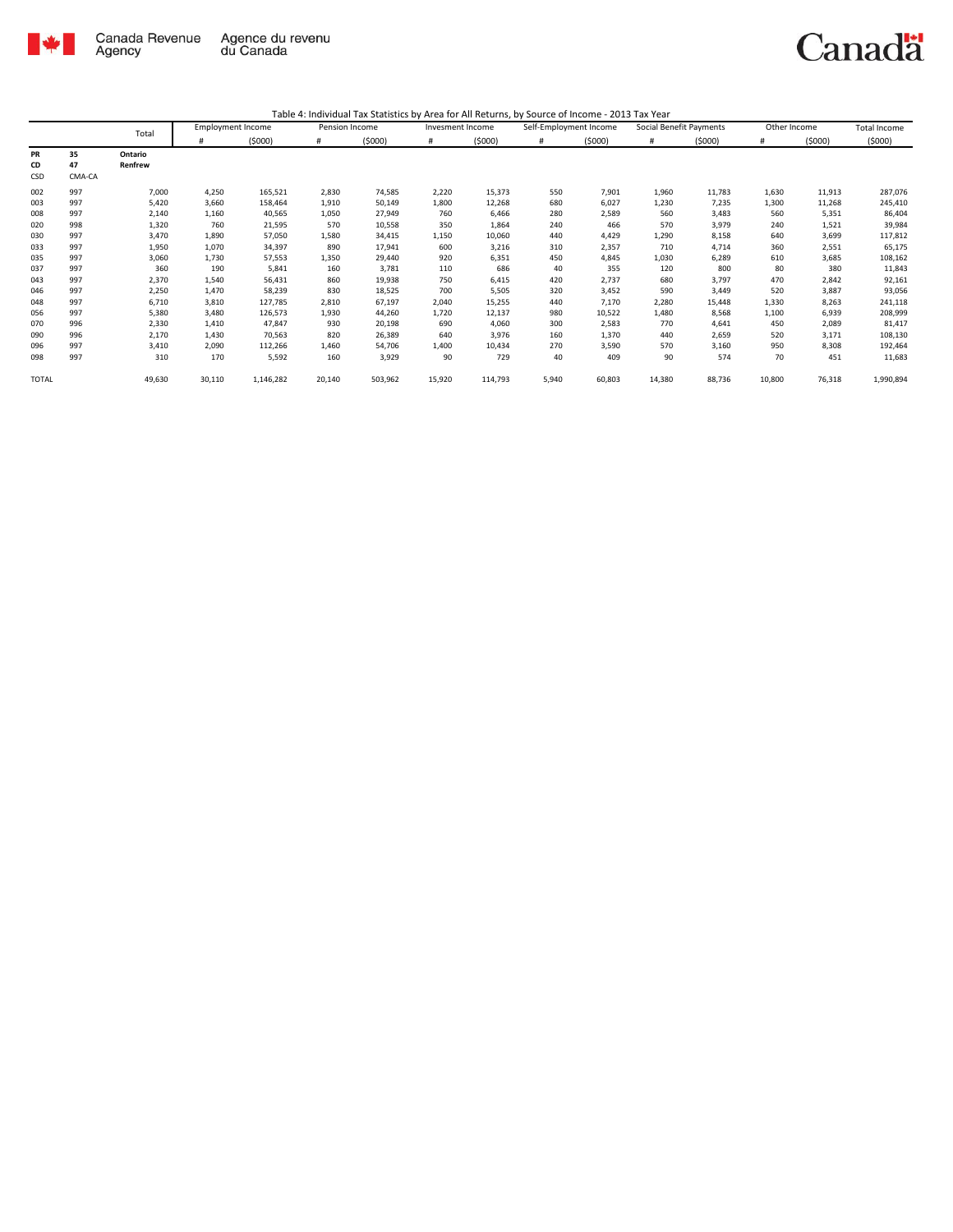

|              |        | Total     | <b>Employment Income</b> |         | Pension Income |         | Invesment Income |        | Self-Employment Income |        | Social Benefit Payments |        | Other Income |        | <b>Total Income</b> |
|--------------|--------|-----------|--------------------------|---------|----------------|---------|------------------|--------|------------------------|--------|-------------------------|--------|--------------|--------|---------------------|
|              |        |           | #                        | (5000)  | #              | (5000)  | #                | (5000) | #                      | (5000) | #                       | (5000) |              | (5000) | (5000)              |
| PR           | 35     | Ontario   |                          |         |                |         |                  |        |                        |        |                         |        |              |        |                     |
| CD           | 48     | Nipissing |                          |         |                |         |                  |        |                        |        |                         |        |              |        |                     |
| CSD          | CMA-CA |           |                          |         |                |         |                  |        |                        |        |                         |        |              |        |                     |
| 001          | 997    | 1,270     | 740                      | 20,481  | 600            | 12,785  | 380              | 2,923  | 120                    | 403    | 560                     | 3,900  | 240          | 1,213  | 41,705              |
| 013          | 997    | 810       | 470                      | 17,143  | 320            | 6,046   | 210              | 696    | 70                     | 574    | 370                     | 2,781  | 140          | 887    | 28,126              |
| 019          | 996    | 130       | 80                       | 2,751   | 40             | 698     | 20               | 16     | 10                     | 120    | 60                      | 509    | 20           | 84     | 4,179               |
| 021          | 997    | 1,680     | 980                      | 33,364  | 630            | 10,676  | 380              | 1,806  | 160                    | 948    | 760                     | 5,699  | 280          | 1,803  | 54,296              |
| 022          | 997    | 490       | 300                      | 9,754   | 180            | 3,802   | 120              | 601    | 50                     | 26     | 220                     | 1,484  | 80           | 956    | 16,624              |
| 031          | 996    | 990       | 630                      | 25,179  | 360            | 7,569   | 290              | 2,132  | 140                    | 1,433  | 280                     | 1,850  | 200          | 1,760  | 39,922              |
| 055          | 997    | 11,880    | 6,990                    | 257,108 | 4,860          | 103,433 | 3,450            | 20,712 | 990                    | 11,759 | 4,780                   | 36,381 | 2,390        | 13,086 | 442,479             |
| 069          | 997    | 870       | 490                      | 11,758  | 410            | 8,293   | 270              | 1,536  | 110                    | 807    | 330                     | 2,248  | 160          | 697    | 25,339              |
| 073          | 996    | 1,120     | 740                      | 18,209  | 310            | 6,124   | 200              | 873    | 70                     | 706    | 440                     | 3,044  | 170          | 939    | 29,897              |
| 091          | 998    | 70        | 40                       | 1,411   | 40             | 718     | 10               | 47     |                        |        | 30                      | 181    | 10           | 64     | 2,422               |
| 094          | 996    | 1,520     | 980                      | 38,171  | 530            | 10,360  | 360              | 2,547  | 140                    | 1,469  | 490                     | 3,301  | 280          | 1,589  | 57,437              |
| <b>TOTAL</b> |        | 20,820    | 12,440                   | 435,330 | 8,280          | 170,503 | 5,680            | 33,889 | 1,870                  | 18,242 | 8,310                   | 61,379 | 3,980        | 23,078 | 742,421             |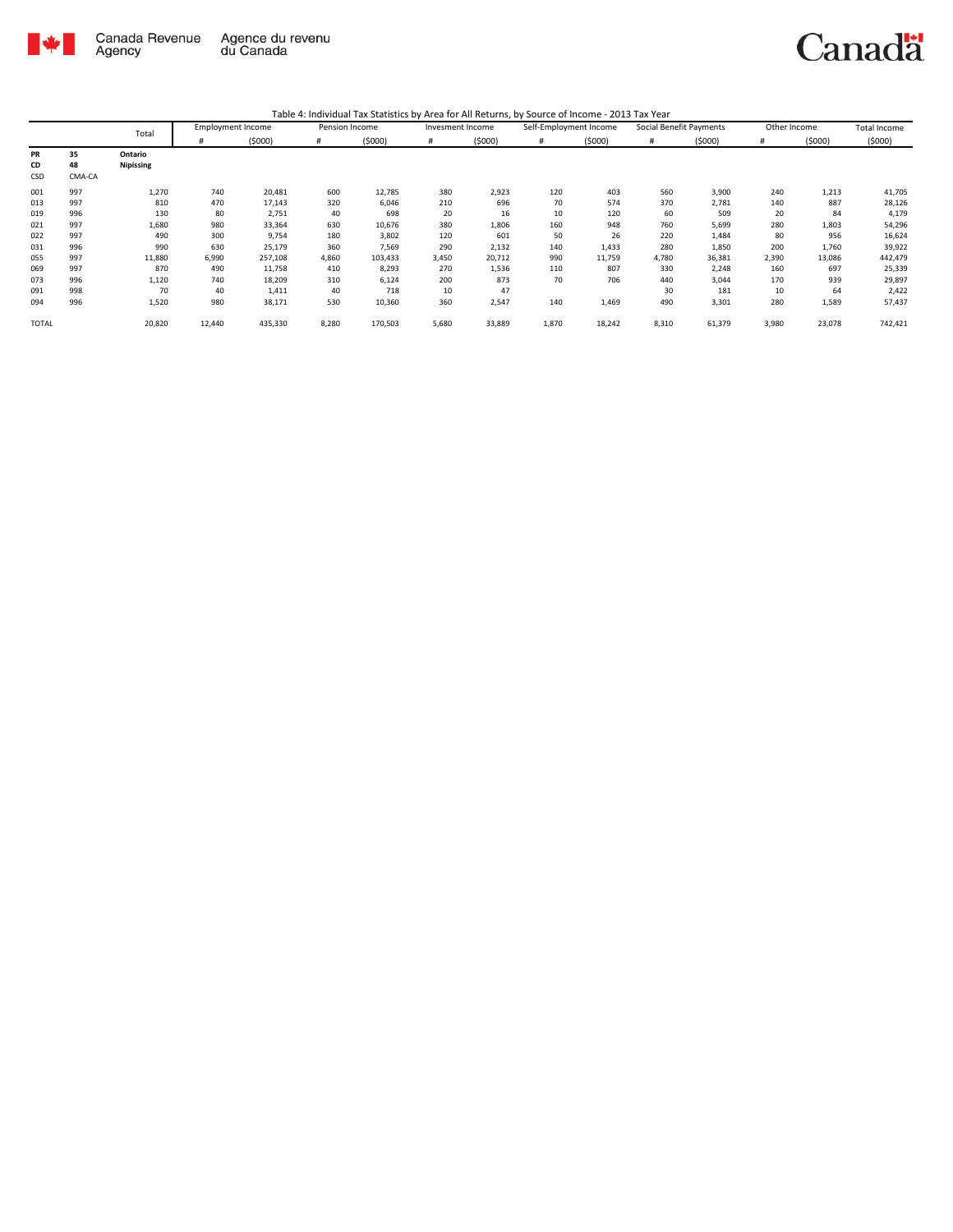

|              |        |             | <b>Employment Income</b> |         | Pension Income |         | Invesment Income |        | Self-Employment Income |        | Social Benefit Payments |        | Other Income |        | <b>Total Income</b> |
|--------------|--------|-------------|--------------------------|---------|----------------|---------|------------------|--------|------------------------|--------|-------------------------|--------|--------------|--------|---------------------|
|              |        | Total       | #                        | (5000)  | #              | (5000)  | #                | (5000) | $\#$                   | (5000) | #                       | (5000) | #            | (5000) | (5000)              |
| <b>PR</b>    | 35     | Ontario     |                          |         |                |         |                  |        |                        |        |                         |        |              |        |                     |
| CD           | 49     | Parry Sound |                          |         |                |         |                  |        |                        |        |                         |        |              |        |                     |
| CSD          | CMA-CA |             |                          |         |                |         |                  |        |                        |        |                         |        |              |        |                     |
| 003          | 997    | 2,740       | 1,650                    | 60,217  | 1,090          | 27,931  | 1,050            | 12,939 | 350                    | 6,423  | 740                     | 4,327  | 650          | 4,874  | 116,711             |
| 005          | 997    | 510         | 300                      | 10,497  | 230            | 5,617   | 210              | 2,053  | 60                     | 523    | 150                     | 879    | 130          | 1,638  | 21,207              |
| 012          | 997    | 630         | 370                      | 10,945  | 270            | 5,722   | 190              | 602    | 80                     | 567    | 230                     | 1,533  | 110          | 642    | 20,009              |
| 014          | 997    | 1,990       | 1,220                    | 37,482  | 760            | 15,141  | 580              | 2,830  | 260                    | 2,471  | 660                     | 4,311  | 400          | 2,732  | 64,966              |
| 018          | 997    | 700         | 380                      | 10,496  | 330            | 7,444   | 240              | 1,203  | 90                     | 405    | 200                     | 1,299  | 180          | 1,193  | 22,040              |
| 019          | 997    | 1,190       | 630                      | 19,339  | 540            | 11,102  | 350              | 2,742  | 160                    | 1,353  | 440                     | 2,885  | 260          | 1,575  | 38,996              |
| 022          | 998    | 800         | 430                      | 12,503  | 360            | 7,082   | 250              | 1,265  | 100                    | 859    | 280                     | 1,831  | 180          | 919    | 24,459              |
| 024          | 998    | 550         | 300                      | 8,302   | 240            | 5,231   | 180              | 1,115  | 80                     | 926    | 200                     | 1,369  | 110          | 995    | 17,938              |
| 028          | 997    | 1,610       | 920                      | 29,198  | 780            | 19,651  | 590              | 4,183  | 220                    | 2,306  | 460                     | 2,846  | 420          | 3,211  | 61,395              |
| 031          | 998    | 1,680       | 1,060                    | 35,755  | 740            | 19,165  | 620              | 5,208  | 190                    | 2,087  | 440                     | 2,757  | 420          | 2,613  | 67,584              |
| 032          | 998    | 5,960       | 3,650                    | 112,641 | 2,400          | 57,038  | 1,970            | 18,091 | 520                    | 8,477  | 2,010                   | 13,205 | 1,170        | 7,469  | 216,920             |
| 036          | 998    | 910         | 550                      | 17,162  | 400            | 11,215  | 350              | 5,549  | 120                    | 2,554  | 240                     | 1,397  | 180          | 1,682  | 39,559              |
| 039          | 997    | 810         | 430                      | 12,172  | 450            | 10,857  | 290              | 2,072  | 100                    | 686    | 260                     | 1,559  | 220          | 1,353  | 28,699              |
| 043          | 997    | 1,260       | 640                      | 17,293  | 640            | 13,626  | 490              | 4,041  | 170                    | 1,313  | 480                     | 2,869  | 330          | 2,222  | 41,364              |
| 046          | 997    | 1,080       | 620                      | 19,128  | 480            | 10,081  | 350              | 1,554  | 130                    | 861    | 400                     | 2,489  | 240          | 1,321  | 35,434              |
| 048          | 997    | 830         | 450                      | 14,521  | 380            | 8,665   | 270              | 2,228  | 100                    | 430    | 290                     | 2,170  | 200          | 882    | 28,895              |
| 051          | 997    | 260         | 140                      | 4,387   | 120            | 2,824   | 90               | 541    | 30                     | 168    | 100                     | 547    | 70           | 511    | 8,979               |
| 054          | 997    | 780         | 410                      | 11,734  | 370            | 8,311   | 250              | 1,466  | 90                     | 1,003  | 290                     | 2,000  | 190          | 985    | 25,500              |
| 056          | 997    | 880         | 440                      | 12,313  | 420            | 8,980   | 270              | 1,243  | 100                    | 746    | 330                     | 2,524  | 190          | 958    | 26,763              |
| 060          | 996    | 2,780       | 1,690                    | 63,935  | 1,100          | 23,289  | 830              | 3,954  | 370                    | 3,595  | 950                     | 6,080  | 570          | 3,308  | 104,161             |
| 071          | 996    | 1,370       | 830                      | 31,567  | 580            | 12,702  | 450              | 2,315  | 170                    | 1,236  | 420                     | 2,951  | 330          | 1,878  | 52,648              |
| 072          | 998    | 160         | 90                       | 3,615   | 60             | 1,692   | 60               | 724    | 20                     | 116    | 40                      | 226    | 40           | 618    | 6,992               |
| 075          | 999    | 20          |                          |         |                |         |                  |        |                        |        |                         |        |              |        | 479                 |
| 076          | 999    | 110         | 80                       | 941     | 30             | 492     | 10               | 112    |                        |        | 50                      | 324    | 10           | 21     | 1,890               |
| 077          | 997    | 270         | 160                      | 2,991   | 110            | 1,998   | 60               | 181    | 20                     | 78     | 110                     | 935    | 60           | 193    | 6,377               |
| 078          | 999    | 70          | 40                       | 635     | 40             | 887     | 20               | 174    |                        |        | 40                      | 250    | 20           | 93     | 2,039               |
| 095          | 997    | 190         | 110                      | 3,200   | 80             | 1,445   | 50               | 475    | 20                     | 354    | 70                      | 450    | 40           | 278    | 6,203               |
| 096          | 997    | 1,830       | 890                      | 22,277  | 1,030          | 23,055  | 620              | 2,721  | 250                    | 1,829  | 730                     | 4,753  | 410          | 2,882  | 57,517              |
| <b>TOTAL</b> |        | 31,960      | 18,490                   | 585,246 | 14,010         | 321,240 | 10,690           | 81,580 | 3,800                  | 41,515 | 10,590                  | 68,765 | 7,100        | 47,048 | 1,145,794           |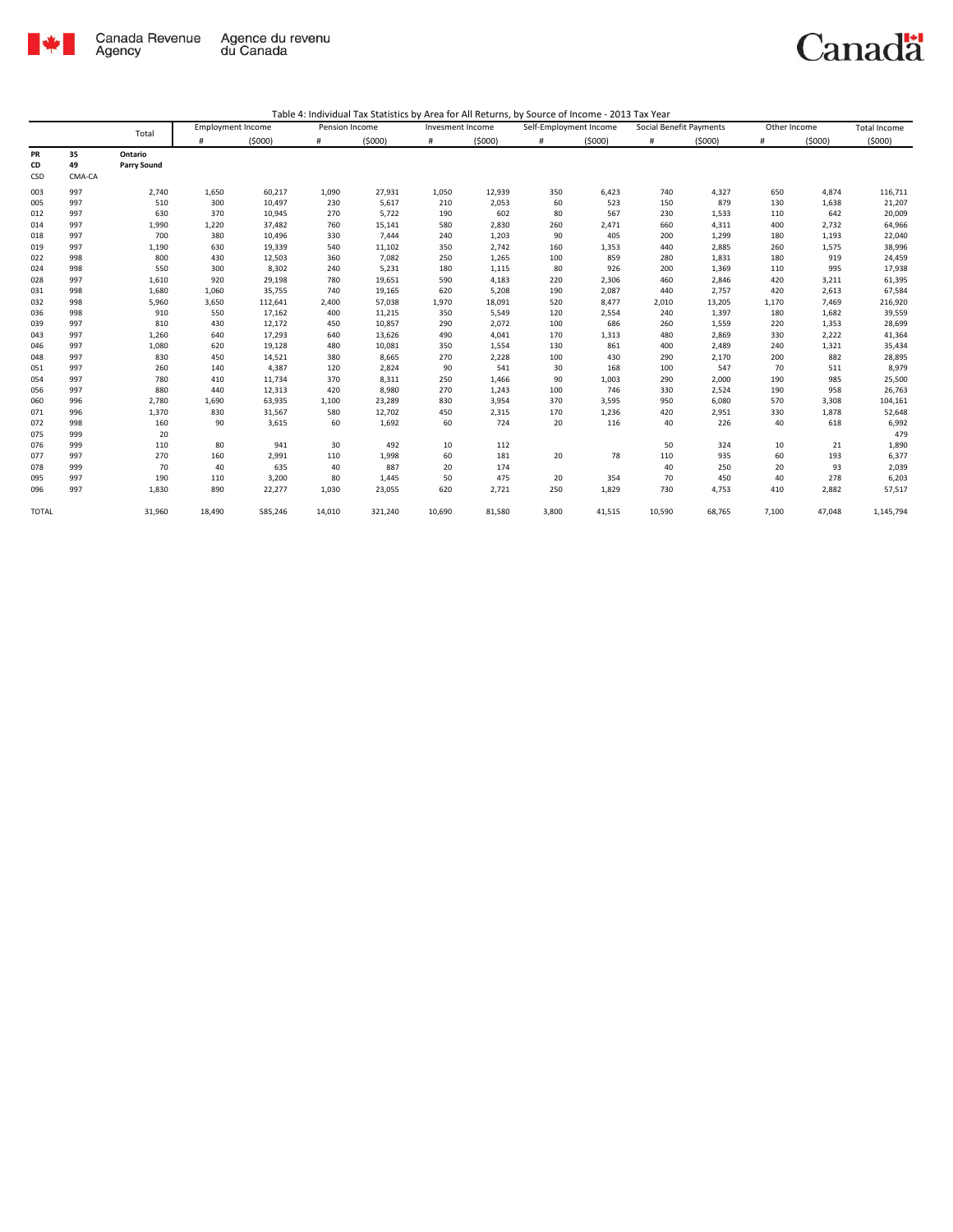

|              |        | Total      |       | <b>Employment Income</b> | Pension Income |        | Invesment Income |        | Self-Employment Income |        | Social Benefit Payments |        | Other Income |        | <b>Total Income</b> |
|--------------|--------|------------|-------|--------------------------|----------------|--------|------------------|--------|------------------------|--------|-------------------------|--------|--------------|--------|---------------------|
|              |        |            | #     | (5000)                   | #              | (5000) | #                | (5000) | #                      | (5000) | #                       | (5000) | #            | (5000) | (5000)              |
| PR           | 35     | Ontario    |       |                          |                |        |                  |        |                        |        |                         |        |              |        |                     |
| CD           | 51     | Manitoulin |       |                          |                |        |                  |        |                        |        |                         |        |              |        |                     |
| CSD          | CMA-CA |            |       |                          |                |        |                  |        |                        |        |                         |        |              |        |                     |
| 001          | 997    | 350        | 170   | 3,592                    | 200            | 4,670  | 130              | 953    | 60                     | 187    | 130                     | 782    | 100          | 401    | 10,585              |
| 006          | 998    | 1,850      | 1,010 | 29,370                   | 950            | 24,159 | 710              | 4,991  | 280                    | 1,380  | 560                     | 3,512  | 470          | 4,431  | 67,843              |
| 011          | 998    | 820        | 490   | 14,091                   | 380            | 9,014  | 270              | 1,861  | 100                    | 543    | 280                     | 1,696  | 180          | 1,009  | 28,214              |
| 017          | 998    | 2,060      | 1,230 | 37,173                   | 890            | 23,298 | 680              | 5,222  | 220                    | 1,459  | 670                     | 4,061  | 440          | 2,792  | 74,005              |
| 021          | 998    | 470        | 260   | 7,523                    | 240            | 7,048  | 170              | 729    | 60                     | 265    | 130                     | 1,037  | 130          | 1,086  | 17,688              |
| 026          | 998    | 730        | 450   | 17,844                   | 350            | 9,329  | 290              | 1,696  | 100                    | 792    | 220                     | 1,479  | 210          | 1,270  | 32,409              |
| 027          | 998    | 470        | 270   | 8,724                    | 220            | 5,294  | 180              | 1,117  | 70                     | 558    | 160                     | 1,048  | 120          | 533    | 17,274              |
| 028          | 999    | 280        | 170   | 4,525                    | 140            | 3,276  | 120              | 361    | 40                     | 260    | 100                     | 649    | 80           | 336    | 9,408               |
| 040          | 998    | 300        | 210   | 2,318                    | 70             | 1,356  | 30               | 37     |                        |        | 130                     | 1,001  | 40           | 226    | 4,938               |
| 041          | 998    | 290        | 180   | 5,249                    | 110            | 2,582  | 90               | 507    | 20                     | 622    | 100                     | 689    | 50           | 303    | 9,952               |
| 042          | 999    | 130        | 70    | 2,083                    | 60             | 1,643  | 40               | 191    | 20                     | 100    | 40                      | 255    | 30           | 110    | 4,382               |
| 043          | 998    | 1,560      | 930   | 3,485                    | 270            | 2,987  | 70               | 246    | 10                     | 67     | 760                     | 5,741  | 90           | 555    | 13,082              |
| 044          | 999    | 70         | 40    | 51                       | 20             | 189    |                  |        |                        |        | 40                      | 286    |              |        | 535                 |
| 045          | 998    | 630        | 370   | 3,258                    | 150            | 2,389  | 70               | 130    | 20                     | 467    | 270                     | 2,178  | 50           | 253    | 8,675               |
| 094          | 999    | 160        | 70    | 1,200                    | 110            | 2,413  | 60               | 148    | 10                     | 6      | 60                      | 351    | 40           | 201    | 4,318               |
| 100          | 999    | 30         | 20    | 381                      | 20             | 289    |                  |        |                        |        | 20                      | 100    |              |        | 844                 |
| <b>TOTAL</b> |        | 10,220     | 5,940 | 140,867                  | 4,170          | 99,935 | 2,920            | 18,227 | 1,020                  | 6,756  | 3,670                   | 24,865 | 2,020        | 13,549 | 304,198             |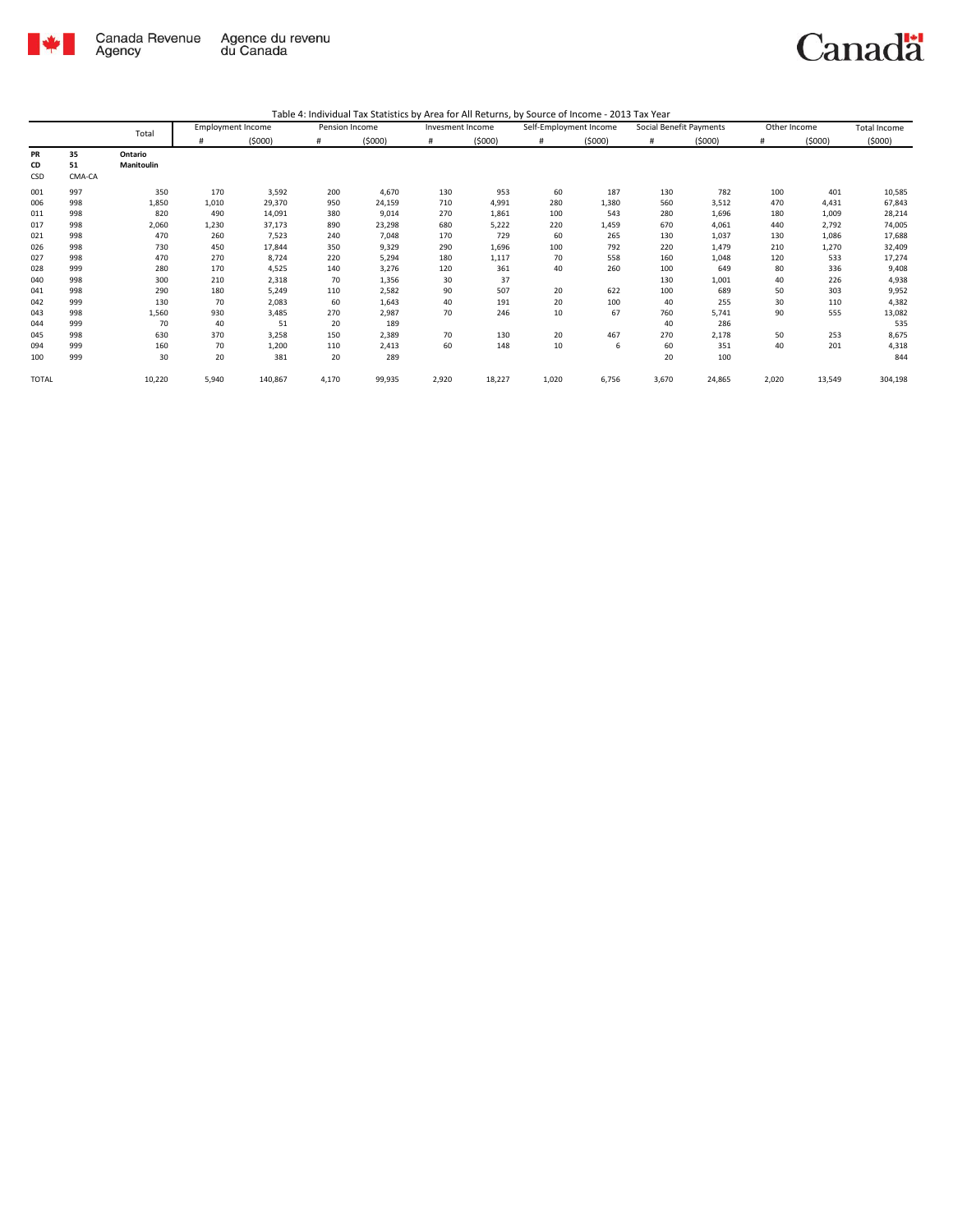

|              |        | Total   | <b>Employment Income</b> |         | Pension Income |         | Invesment Income |        | Self-Employment Income |        | Social Benefit Payments |        | Other Income |        | <b>Total Income</b> |
|--------------|--------|---------|--------------------------|---------|----------------|---------|------------------|--------|------------------------|--------|-------------------------|--------|--------------|--------|---------------------|
|              |        |         | #                        | (5000)  | #              | (5000)  | #                | (5000) | #                      | (5000) | #                       | (5000) | #            | (5000) | (5000)              |
| PR           | 35     | Ontario |                          |         |                |         |                  |        |                        |        |                         |        |              |        |                     |
| CD           | 52     | Sudbury |                          |         |                |         |                  |        |                        |        |                         |        |              |        |                     |
| CSD          | CMA-CA |         |                          |         |                |         |                  |        |                        |        |                         |        |              |        |                     |
| 001          | 997    | 2,150   | 1,260                    | 40,117  | 1,020          | 22,610  | 740              | 5,296  | 260                    | 1,681  | 810                     | 6,376  | 480          | 2,753  | 78,833              |
| 004          | 996    | 1,070   | 640                      | 21,395  | 480            | 10,780  | 310              | 1,071  | 120                    | 425    | 360                     | 2,782  | 250          | 1,501  | 37,954              |
| 013          | 996    | 1,990   | 1,310                    | 48,962  | 710            | 14,558  | 450              | 1,857  | 190                    | 1,606  | 720                     | 5,494  | 420          | 2,489  | 74,966              |
| 023          | 997    | 3,160   | 1,900                    | 58,656  | 1,050          | 20,178  | 630              | 3,439  | 280                    | 2,426  | 1,260                   | 9,127  | 500          | 2,775  | 96,600              |
| 026          | 997    | 4,330   | 2,830                    | 110,357 | 1,710          | 43,922  | 1,230            | 6,511  | 230                    | 2,800  | 1,250                   | 8,622  | 930          | 5,074  | 177,287             |
| 028          | 997    | 460     | 320                      | 10,648  | 180            | 4,004   | 100              | 250    | 30                     | 213    | 130                     | 909    | 100          | 479    | 16,502              |
| 031          | 997    | 370     | 270                      | 10,074  | 130            | 2,778   | 70               | 500    | 20                     | 144    | 120                     | 866    | 70           | 462    | 14,824              |
| 036          | 997    | 440     | 260                      | 8,146   | 220            | 5,445   | 150              | 1,105  | 40                     | 198    | 190                     | 1,326  | 90           | 530    | 16,749              |
| 092          | 998    | 2,150   | 1,450                    | 55,992  | 770            | 18,347  | 650              | 4,200  | 120                    | 3,185  | 700                     | 4,939  | 410          | 2,924  | 89,586              |
| 093          | 996    | 1,830   | 1,110                    | 41,886  | 840            | 19,505  | 530              | 3,596  | 150                    | 1,081  | 620                     | 4,829  | 430          | 2,896  | 73,792              |
| <b>TOTAL</b> |        | 17,950  | 11,330                   | 406,232 | 7,100          | 162,127 | 4,860            | 27,823 | 1,420                  | 13,759 | 6,170                   | 45,270 | 3,680        | 21,883 | 677,093             |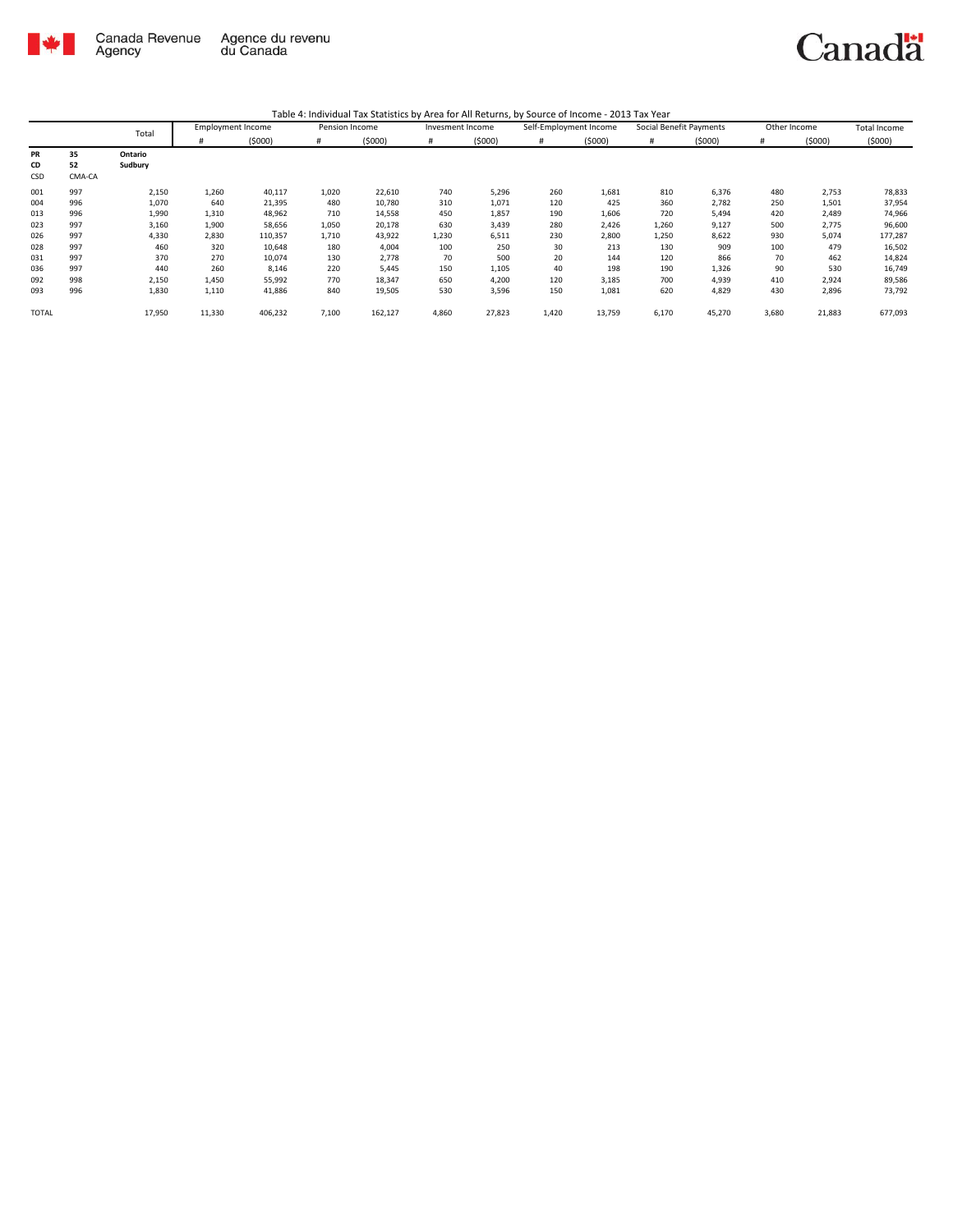

|                        |                    | Total                  |       | <b>Employment Income</b> | Pension Income |         | Invesment Income |        | Self-Employment Income |        |       | Social Benefit Payments | Other Income |        | <b>Total Income</b> |
|------------------------|--------------------|------------------------|-------|--------------------------|----------------|---------|------------------|--------|------------------------|--------|-------|-------------------------|--------------|--------|---------------------|
|                        |                    |                        | #     | (5000)                   | #              | (5000)  | #                | (5000) | #                      | (5000) | #     | (5000)                  | #            | (5000) | (5000)              |
| <b>PR</b><br>CD<br>CSD | 35<br>54<br>CMA-CA | Ontario<br>Timiskaming |       |                          |                |         |                  |        |                        |        |       |                         |              |        |                     |
| 006                    | 996                | 310                    | 180   | 6,900                    | 130            | 2,359   | 70               | 428    | 20                     | 150    | 130   | 935                     | 50           | 1,165  | 11,937              |
| 021                    | 996                | 390                    | 260   | 12,059                   | 140            | 3,123   | 150              | 1,438  | 40                     | 945    | 110   | 589                     | 90           | 255    | 18,409              |
| 024                    | 996                | 270                    | 170   | 6,327                    | 90             | 1,481   | 90               | 437    | 30                     | 427    | 90    | 630                     | 60           | 223    | 9,524               |
| 032                    | 999                | 1,080                  | 710   | 26,343                   | 350            | 5,870   | 330              | 2,692  | 170                    | 1,649  | 370   | 2,399                   | 180          | 937    | 39,889              |
| 034                    | 996                | 170                    | 120   | 4,775                    | 40             | 586     | 50               | 269    | 30                     | 98     | 60    | 355                     | 20           | 76     | 6,160               |
| 036                    | 997                | 40                     | 30    | 989                      |                |         | 10               | 38     |                        |        | 10    | 55                      |              |        | 1,336               |
| 038                    | 996                | 100                    | 70    | 2,517                    | 30             | 378     | 30               | 260    | 20                     | 142    | 40    | 250                     | 20           | 60     | 3,607               |
| 042                    | 997                | 370                    | 240   | 9,830                    | 140            | 2,664   | 90               | 478    | 40                     | 61     | 130   | 775                     | 70           | 290    | 14,098              |
| 044                    | 997                | 510                    | 330   | 13,192                   | 190            | 4,130   | 130              | 488    | 70                     | 438    | 170   | 1,186                   | 70           | 257    | 19,691              |
| 049                    | 997                | 340                    | 220   | 9,373                    | 130            | 2,505   | 90               | 1,017  | 40                     | 289    | 110   | 742                     | 50           | 170    | 14,097              |
| 052                    | 997                | 1,330                  | 810   | 31,734                   | 570            | 12,406  | 350              | 1,060  | 140                    | 1,267  | 460   | 3,145                   | 200          | 871    | 50,483              |
| 054                    | 997                | 210                    | 140   | 5,907                    | 90             | 1,894   | 60               | 321    | 10                     | 48     | 80    | 540                     | 40           | 151    | 8,861               |
| 056                    | 997                | 230                    | 160   | 6,745                    | 80             | 1,206   | 50               | 109    | 20                     | 224    | 80    | 664                     | 30           | 107    | 9,055               |
| 057                    | 999                | 50                     | 40    | 1,489                    | 20             | 294     | 10               | 4      |                        |        | 30    | 215                     | 10           | 142    | 2,145               |
| 058                    | 998                | 520                    | 280   | 11,498                   | 230            | 3,921   | 120              | 188    | 10                     | 83     | 260   | 1,992                   | 90           | 547    | 18,229              |
| 062                    | 997                | 650                    | 400   | 19,122                   | 260            | 4,692   | 150              | 1,103  | 30                     | 104    | 230   | 1,708                   | 120          | 1,093  | 27,823              |
| 066                    | 999                | 70                     | 50    | 2,399                    | 20             | 341     | 10               | 24     |                        |        | 30    | 225                     | 10           | 96     | 3,085               |
| 068                    | 998                | 6,550                  | 4,090 | 179,020                  | 2,350          | 48,978  | 1,660            | 10,374 | 370                    | 5,543  | 2,390 | 17,844                  | 1,080        | 9,910  | 271,671             |
| 094                    | 997                | 2,230                  | 1,380 | 59,795                   | 910            | 18,562  | 620              | 3,631  | 280                    | 2,203  | 730   | 4,942                   | 400          | 3,240  | 92,373              |
| <b>TOTAL</b>           |                    | 15,420                 | 9,670 | 410,015                  | 5,760          | 115,390 | 4,060            | 24,361 | 1,340                  | 13,863 | 5,510 | 39,191                  | 2,580        | 19,590 | 622,498             |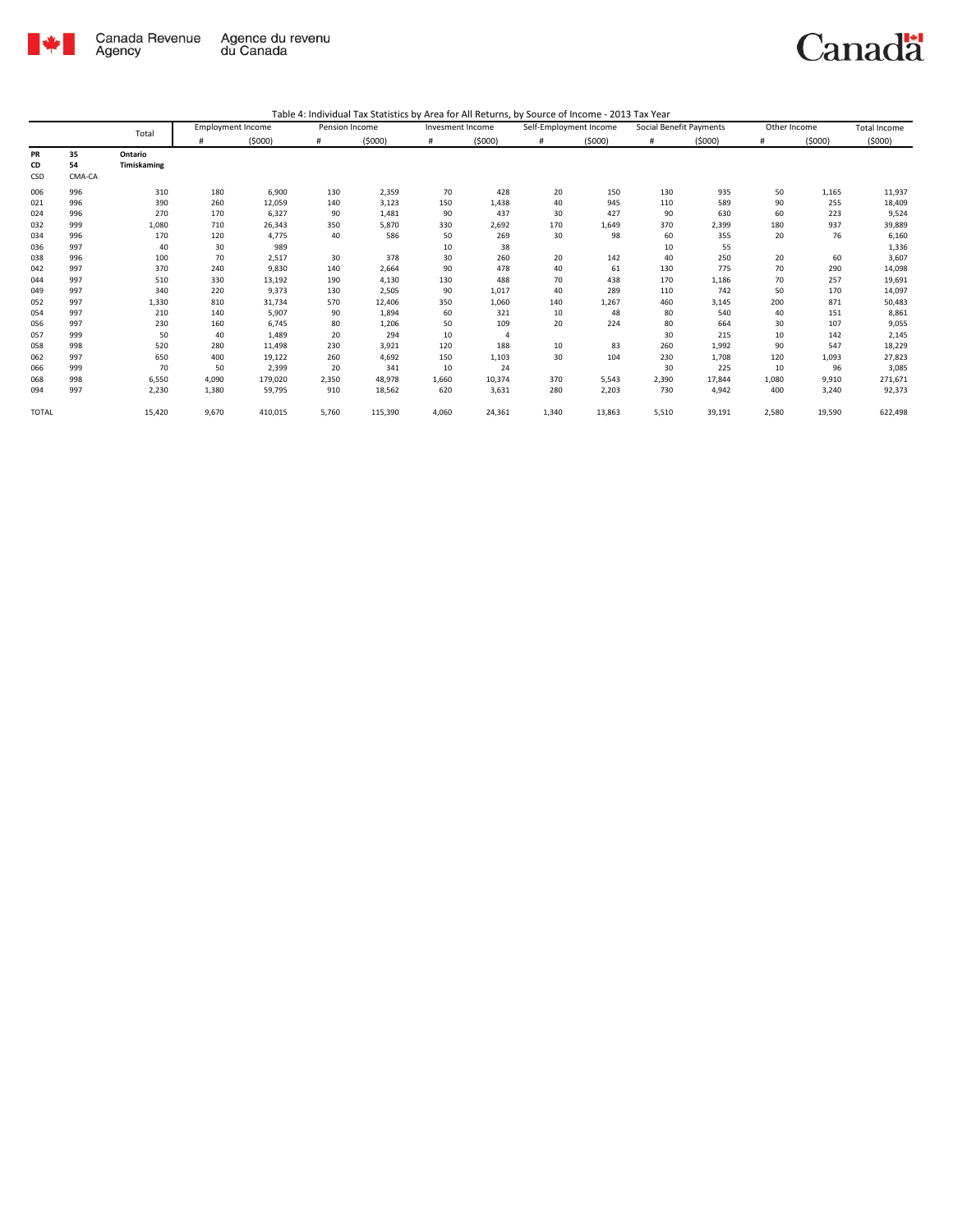

|              |          |                     | <b>Employment Income</b> |         | Pension Income |         | Invesment Income |        | Self-Employment Income |        | Social Benefit Payments |        | Other Income |        | <b>Total Income</b> |
|--------------|----------|---------------------|--------------------------|---------|----------------|---------|------------------|--------|------------------------|--------|-------------------------|--------|--------------|--------|---------------------|
|              |          | Total               | #                        | (5000)  | #              | (5000)  | #                | (5000) | #                      | (5000) | #                       | (5000) | #            | (5000) | (5000)              |
| PR<br>CD     | 35<br>56 | Ontario<br>Cochrane |                          |         |                |         |                  |        |                        |        |                         |        |              |        |                     |
| CSD          | CMA-CA   |                     |                          |         |                |         |                  |        |                        |        |                         |        |              |        |                     |
|              |          |                     |                          |         |                |         |                  |        |                        |        |                         |        |              |        |                     |
| 014          | 997      | 2,080               | 1,330                    | 58,273  | 750            | 14,803  | 560              | 5,036  | 210                    | 1,161  | 720                     | 5,449  | 410          | 2,858  | 87,580              |
| 031          | 997      | 3,860               | 2,440                    | 101,886 | 1,660          | 44,987  | 1,080            | 4,885  | 210                    | 2,197  | 1,140                   | 8,061  | 700          | 4,874  | 166,890             |
| 033          | 999      | 110                 | 90                       | 3,923   | 40             | 880     | 30               | 126    |                        |        | 30                      | 246    | 30           | 195    | 5,370               |
| 042          | 998      | 4,900               | 3,420                    | 127,904 | 1,610          | 35,634  | 1,270            | 11,087 | 340                    | 3,914  | 1,680                   | 11,238 | 740          | 4,652  | 194,428             |
| 048          | 998      | 1,230               | 740                      | 27,506  | 640            | 15,719  | 390              | 1,127  | 50                     | 471    | 410                     | 2,961  | 230          | 1,672  | 49,456              |
| 052          | 997      | 660                 | 420                      | 16,327  | 280            | 5,480   | 190              | 366    | 60                     | 730    | 270                     | 1,757  | 110          | 649    | 25,309              |
| 056          | 998      | 970                 | 650                      | 27,221  | 410            | 8,181   | 310              | 2,830  | 80                     | 956    | 310                     | 2,207  | 190          | 1,389  | 42,786              |
| 066          | 998      | 6,970               | 4,750                    | 193,627 | 2,680          | 61,079  | 2,040            | 11,839 | 420                    | 5,331  | 2,280                   | 16,103 | 1,430        | 10,751 | 298,728             |
| 070          | 999      | 540                 | 390                      | 16,296  | 190            | 3,545   | 130              | 470    | 40                     | 172    | 180                     | 1,481  | 100          | 917    | 22,881              |
| 073          | 998      | 190                 | 110                      | 4,216   | 70             | 1,196   | 50               | 235    | $10 -$                 | 39     | 80                      | 732    | 30           | 220    | 6,560               |
| 076          | 998      | 4,830               | 3,230                    | 134,904 | 1,620          | 31,625  | 1,870            | 12,597 | 410                    | 8,491  | 1,650                   | 11,706 | 900          | 6,232  | 205,555             |
| 077          | 998      | 520                 | 320                      | 11,305  | 200            | 3,398   | 150              | 603    | 40                     | 417    | 250                     | 1,852  | 60           | 583    | 18,159              |
| 092          | 997      | 460                 | 310                      | 9,463   | 130            | 2,598   | 110              | 527    | 40                     | 147    | 190                     | 1,469  | 60           | 367    | 14,571              |
| 093          | 998      | 1,030               | 640                      | 3,124   | 80             | 632     | 20               | 14     |                        |        | 520                     | 4,026  | 20           | 121    | 7,916               |
| 094          | 999      | 1,150               | 870                      | 10,835  | 200            | 2,962   | 70               | 1,101  |                        |        | 450                     | 2,172  | 90           | 707    | 17,776              |
| 095          | 998      | 380                 | 230                      | 1,455   | 70             | 701     | 10               | 6      |                        |        | 210                     | 1,499  | 20           | 78     | 3,740               |
| 096          | 999      |                     |                          |         |                |         |                  |        |                        |        |                         |        |              |        |                     |
| 098          | 999      |                     |                          |         |                |         |                  |        |                        |        |                         |        |              |        |                     |
| 106          | 998      | 990                 | 760                      | 26,478  | 120            | 2,555   | 110              | 726    | 30                     | 463    | 430                     | 2,847  | 120          | 646    | 33,716              |
| <b>TOTAL</b> |          | 30,910              | 20,700                   | 775,119 | 10,770         | 236,052 | 8,380            | 53,575 | 1,970                  | 24,864 | 10,800                  | 75,846 | 5,250        | 36,913 | 1,202,370           |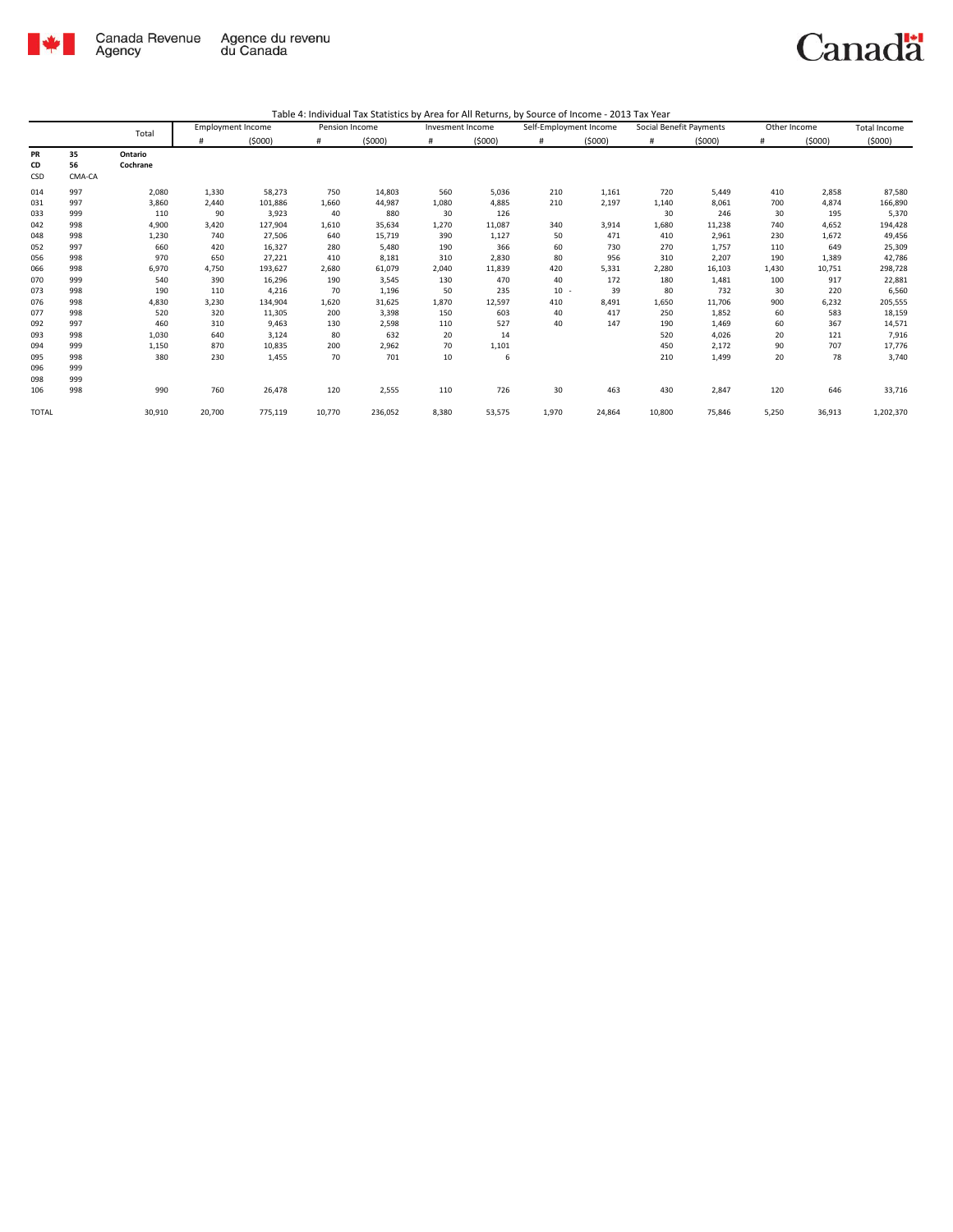

|              |        | Total   | <b>Employment Income</b> |         |       | Pension Income |       | Invesment Income |       | Self-Employment Income | Social Benefit Payments |        | Other Income |        | Total Income |
|--------------|--------|---------|--------------------------|---------|-------|----------------|-------|------------------|-------|------------------------|-------------------------|--------|--------------|--------|--------------|
|              |        |         | #                        | (5000)  | #     | (5000)         | #     | (5000)           | #     | (5000)                 | #                       | (5000) | #            | (5000) | (5000)       |
| PR           | 35     | Ontario |                          |         |       |                |       |                  |       |                        |                         |        |              |        |              |
| CD           | 57     | Algoma  |                          |         |       |                |       |                  |       |                        |                         |        |              |        |              |
| CSD          | CMA-CA |         |                          |         |       |                |       |                  |       |                        |                         |        |              |        |              |
| 001          | 996    | 220     | 120                      | 3,741   | 140   | 3,617          | 70    | 340              | 20    | 90                     | 70                      | 352    | 60           | 339    | 8,479        |
| 004          | 996    | 240     | 130                      | 3,221   | 150   | 4,381          | 90    | 346              | 30    | 115                    | 60                      | 315    | 70           | 412    | 8,790        |
| 006          | 996    | 130     | 80                       | 2,959   | 60    | 1,327          | 50    | 181              | 20    | 95                     | 50                      | 250    | 30           | 197    | 5,009        |
| 008          | 996    | 1,080   | 650                      | 24,490  | 550   | 16,034         | 390   | 2,472            | 160   | 1,024                  | 270                     | 1,852  | 250          | 1,954  | 47,826       |
| 014          | 996    | 310     | 190                      | 5,940   | 140   | 3,310          | 100   | 858              | 50    | 1,305                  | 90                      | 625    | 80           | 670    | 12,708       |
| 016          | 997    | 630     | 380                      | 14,151  | 250   | 6,139          | 210   | 1,979            | 90    | 566                    | 220                     | 1,256  | 160          | 905    | 24,996       |
| 019          | 997    | 530     | 310                      | 9,279   | 250   | 6,199          | 160   | 920              | 70    | 533                    | 180                     | 1,297  | 120          | 535    | 18,764       |
| 021          | 997    | 470     | 270                      | 8,675   | 190   | 4,108          | 130   | 407              | 50    | 298                    | 180                     | 1,326  | 70           | 772    | 15,586       |
| 026          | 999    | 90      | 50                       | 1,631   | 40    | 914            | 30    | 50               |       |                        | 40                      | 280    | 10           | 60     | 2,935        |
| 028          | 997    | 1,120   | 690                      | 19,868  | 490   | 10,696         | 310   | 1,288            | 110   | 1,135                  | 430                     | 2,898  | 210          | 970    | 36,855       |
| 035          | 997    | 1,420   | 790                      | 23,959  | 640   | 14,033         | 430   | 1,972            | 150   | 753                    | 550                     | 3,970  | 280          | 1,639  | 46,326       |
| 038          | 997    | 3,210   | 1,930                    | 72,633  | 1,280 | 28,778         | 940   | 5,079            | 250   | 2,606                  | 1,180                   | 8,856  | 600          | 7,041  | 124,993      |
| 039          | 997    | 850     | 450                      | 15,072  | 370   | 6,693          | 200   | 1,042            | 60    | 689                    | 390                     | 3,242  | 130          | 916    | 27,653       |
| 040          | 997    | 90      | 40                       | 1,628   | 50    | 942            | 30    | 39               |       |                        | 40                      | 413    | 20           | 102    | 3,123        |
| 072          | 997    | 240     | 150                      | 1,153   | 60    | 754            | 20    | 8                |       |                        | 120                     | 804    | 20           | 212    | 2,930        |
| 073          | 998    | 320     | 190                      | 6,296   | 120   | 2,640          | 90    | 442              | 20    | 270                    | 120                     | 1,030  | 60           | 399    | 11,077       |
| 076          | 998    | 2,630   | 1.800                    | 69.408  | 940   | 20,176         | 750   | 3,025            | 210   | 1.774                  | 940                     | 7,260  | 540          | 3,137  | 104,781      |
| 079          | 999    | 470     | 340                      | 14,370  | 130   | 2,036          | 130   | 384              | 40    | 416                    | 160                     | 1,754  | 100          | 572    | 19,533       |
| 091          | 998    | 510     | 390                      | 15,429  | 160   | 2,766          | 140   | 469              | 30    | 236                    | 150                     | 1,254  | 120          | 633    | 20,787       |
| 095          | 996    | 4,400   | 2,870                    | 88,488  | 1,670 | 36,869         | 1.090 | 5,326            | 340   | 4,588                  | 1,680                   | 12,527 | 780          | 4,964  | 152,762      |
| 096          | 998    | 800     | 620                      | 31,109  | 230   | 7,226          | 300   | 1,283            | 40    | 263                    | 200                     | 1,328  | 100          | 742    | 41,951       |
| <b>TOTAL</b> |        | 19,780  | 12,440                   | 433,502 | 7,920 | 179,638        | 5,630 | 27,910           | 1,740 | 17,192                 | 7,100                   | 52,890 | 3,810        | 27,168 | 738,299      |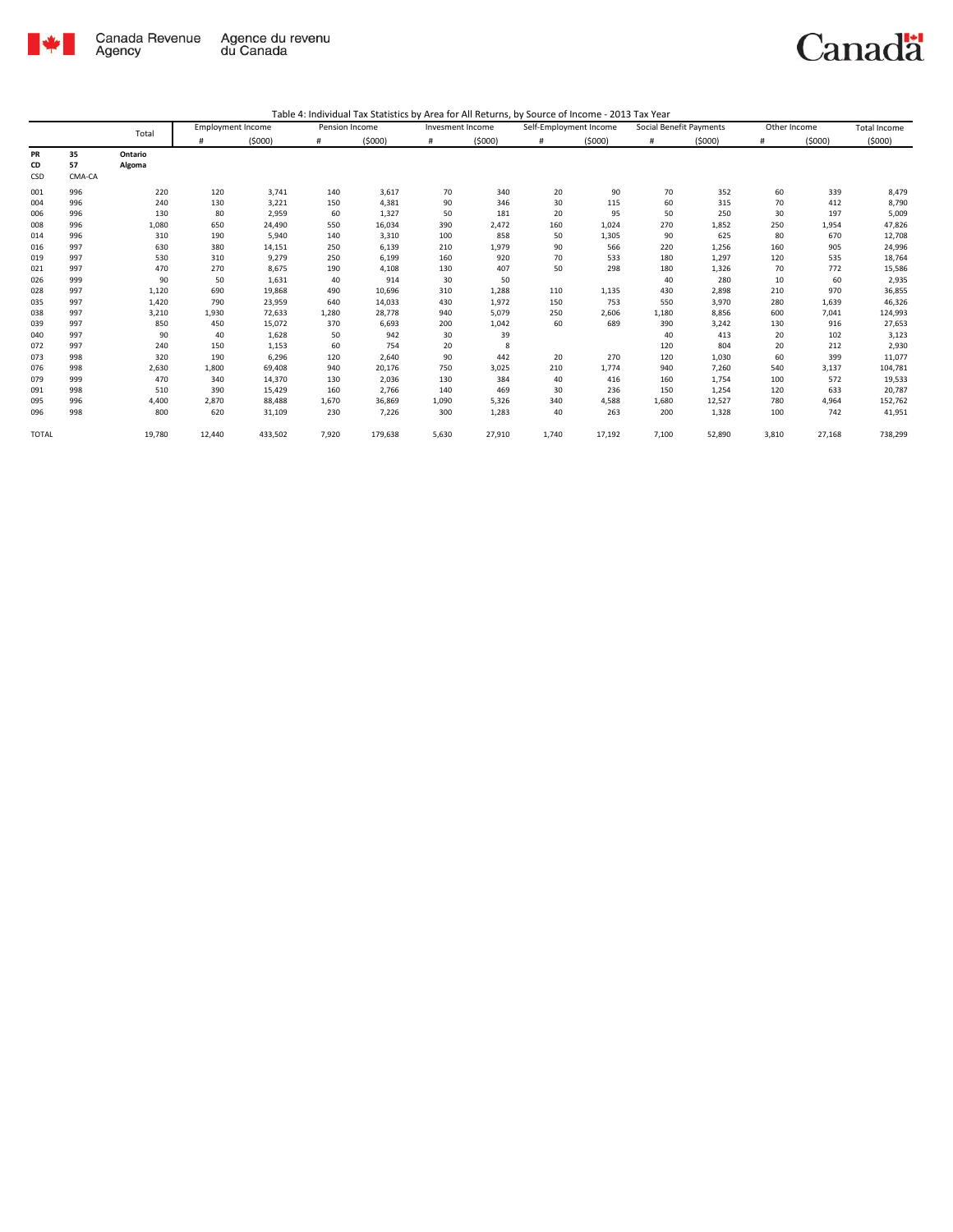

| Table 4: Individual Tax Statistics by Area for All Returns, by Source of Income - 2013 Tax Year |  |
|-------------------------------------------------------------------------------------------------|--|
|                                                                                                 |  |

|       |        | Total              |        | <b>Employment Income</b> | Pension Income |         | Invesment Income |        | Self-Employment Income |        | Social Benefit Payments |        | Other Income |        | <b>Total Income</b> |
|-------|--------|--------------------|--------|--------------------------|----------------|---------|------------------|--------|------------------------|--------|-------------------------|--------|--------------|--------|---------------------|
|       |        |                    | #      | (5000)                   | #              | (5000)  | #                | (5000) | #                      | (5000) | #                       | (5000) | #            | (5000) | (5000)              |
| PR    | 35     | Ontario            |        |                          |                |         |                  |        |                        |        |                         |        |              |        |                     |
| CD    | 58     | <b>Thunder Bay</b> |        |                          |                |         |                  |        |                        |        |                         |        |              |        |                     |
| CSD   | CMA-CA |                    |        |                          |                |         |                  |        |                        |        |                         |        |              |        |                     |
| 034   | 997    | 510                | 340    | 11,775                   | 210            | 4,711   | 160              | 725    | 70                     | 254    | 180                     | 1,214  | 120          | 789    | 19,468              |
| 041   | 998    | 690                | 470    | 18,387                   | 310            | 7,597   | 240              | 337    | 40                     | 346    | 210                     | 1,501  | 160          | 1,330  | 29,497              |
| 044   | 998    | 1,680              | 1,140  | 35,478                   | 640            | 15,471  | 500              | 2,329  | 130                    | 1,114  | 630                     | 3,963  | 390          | 2,014  | 60,369              |
| 051   | 997    | 1,030              | 740    | 29,791                   | 370            | 9,922   | 360              | 1,442  | 60                     | 367    | 260                     | 1,854  | 230          | 2,010  | 45,385              |
| 054   | 997    | 1,290              | 910    | 38,716                   | 480            | 12,287  | 450              | 2,066  | 80                     | 521    | 290                     | 1,822  | 340          | 3,705  | 59,117              |
| 059   | 998    | 2,790              | 2,090  | 103,143                  | 780            | 17,318  | 730              | 3,060  | 180                    | 1,698  | 770                     | 6,238  | 680          | 8,224  | 139,681             |
| 060   | 998    | 110                | 60     | 555                      | 20             | 124     |                  |        |                        |        | 60                      | 381    |              |        | 1,094               |
| 061   | 999    | 60                 | 40     | 289                      |                |         |                  |        |                        |        | 30                      | 193    |              |        | 544                 |
| 063   | 999    | 50                 | 30     | 255                      |                |         |                  |        |                        |        | 20                      | 122    |              |        | 466                 |
| 066   | 998    | 1,590              | 1,010  | 50,466                   | 620            | 12,772  | 420              | 1,014  | 110                    | 627    | 490                     | 3,692  | 320          | 3,090  | 71,661              |
| 069   | 999    | 120                | 70     | 572                      | 20             | 182     |                  |        |                        |        | 70                      | 483    |              |        | 1,239               |
| 075   | 998    | 4,020              | 2,670  | 90,999                   | 1,310          | 27,518  | 1,170            | 3,849  | 250                    | 2,614  | 1,630                   | 12,726 | 770          | 6,204  | 143,910             |
| 076   | 999    | 150                | 80     | 275                      | 20             | 195     |                  |        |                        |        | 100                     | 796    | 10           | 91     | 1,357               |
| 085   | 999    | 80                 | 40     | 26                       |                |         |                  |        |                        |        | 50                      | 314    |              |        | 423                 |
| 090   | 996    | 4,240              | 2,740  | 98,441                   | 1,440          | 29,902  | 1,060            | 6,476  | 330                    | 3,196  | 1,530                   | 10,988 | 840          | 6,490  | 155,494             |
| TOTAL |        | 18,420             | 12,420 | 479,167                  | 6,240          | 138,205 | 5,090            | 21,327 | 1,240                  | 10,735 | 6,320                   | 46,285 | 3,860        | 33,986 | 729,706             |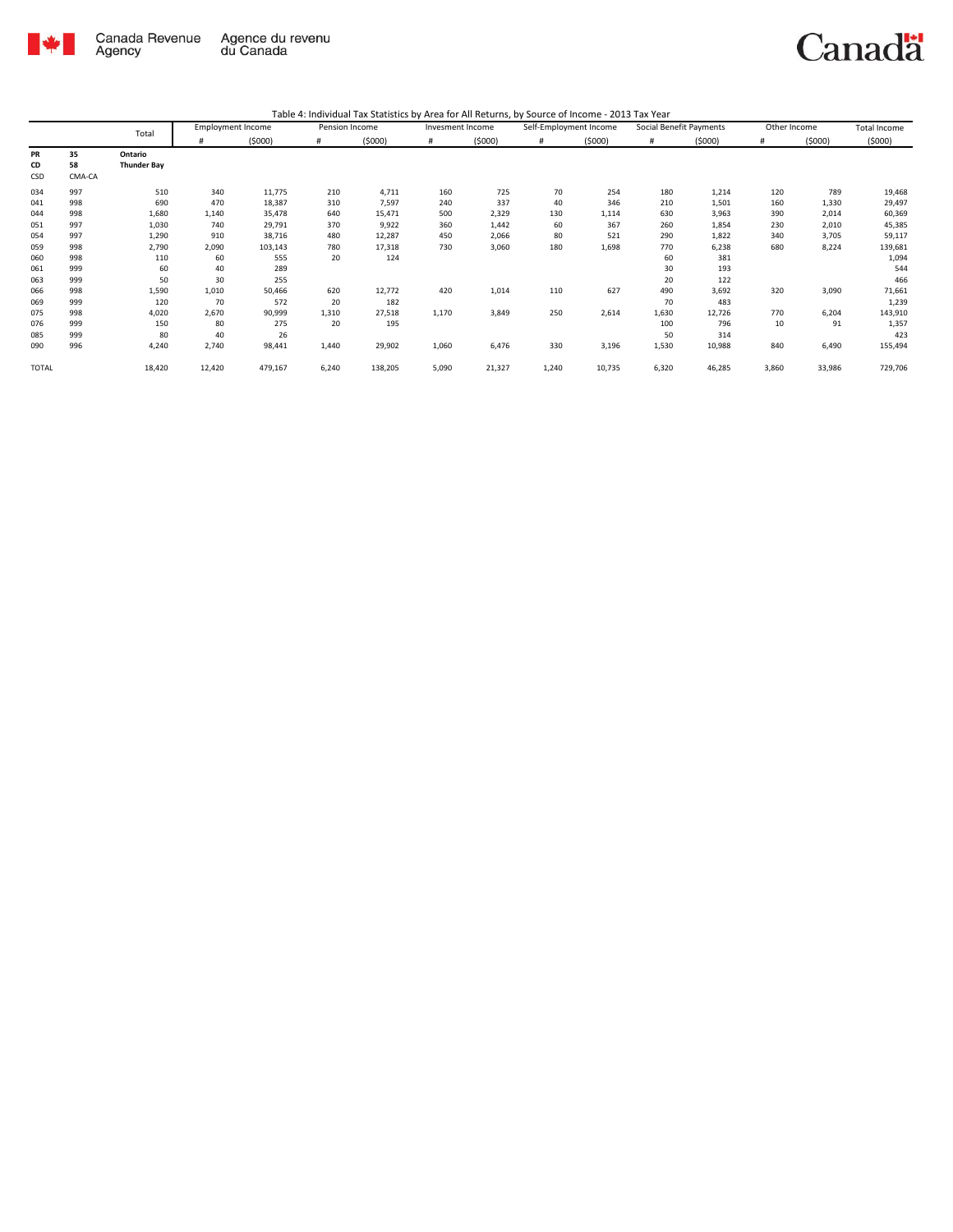

| Table 4: Individual Tax Statistics by Area for All Returns, by Source of Income - 2013 Tax Year |  |  |
|-------------------------------------------------------------------------------------------------|--|--|
|                                                                                                 |  |  |

|              |        | Total              |        | <b>Employment Income</b> | Pension Income |         | Invesment Income |        | Self-Employment Income |        | Social Benefit Payments |        | Other Income |        | <b>Total Income</b> |
|--------------|--------|--------------------|--------|--------------------------|----------------|---------|------------------|--------|------------------------|--------|-------------------------|--------|--------------|--------|---------------------|
|              |        |                    | #      | (5000)                   | #              | (5000)  | #                | (5000) | #                      | (5000) | #                       | (5000) | #            | (5000) | (5000)              |
| PR           | 35     | Ontario            |        |                          |                |         |                  |        |                        |        |                         |        |              |        |                     |
| CD           | 59     | <b>Rainy River</b> |        |                          |                |         |                  |        |                        |        |                         |        |              |        |                     |
| CSD          | CMA-CA |                    |        |                          |                |         |                  |        |                        |        |                         |        |              |        |                     |
| 001          | 998    | 2,570              | 1,600  | 62,676                   | 1,060          | 24,196  | 880              | 5,286  | 200                    | 1,747  | 990                     | 8,106  | 560          | 4,289  | 106,301             |
| 011          | 999    | 750                | 550    | 22,551                   | 240            | 6,466   | 270              | 1,734  | 110                    | 1,045  | 170                     | 979    | 200          | 1,336  | 34,112              |
| 012          | 998    | 6,430              | 4,310  | 157,179                  | 2,350          | 62,280  | 2,000            | 12,411 | 410                    | 5,799  | 1,860                   | 12,151 | 1.470        | 9,653  | 259,473             |
| 016          | 998    | 930                | 670    | 23,864                   | 250            | 5,481   | 220              | 400    | 150                    | 1,020  | 300                     | 1,967  | 150          | 1,196  | 33,927              |
| 019          | 998    | 950                | 610    | 22,017                   | 320            | 7,246   | 300              | 2,325  | 180                    | 1,950  | 310                     | 1,986  | 180          | 1,118  | 36,642              |
| 024          | 998    | 460                | 300    | 9,721                    | 130            | 2,366   | 160              | 1,272  | 110                    | 1,552  | 120                     | 832    | 80           | 536    | 16,280              |
| 026          | 998    | 230                | 160    | 6,193                    | 70             | 1,497   | 80               | 438    | 40                     | 162    | 70                      | 459    | 50           | 270    | 9,020               |
| 031          | 999    | 350                | 210    | 7,244                    | 130            | 2,614   | 120              | 1,097  | 120                    | 1,229  | 90                      | 494    | 60           | 326    | 13,004              |
| 040          | 997    | 90                 | 50     | 1,224                    | 40             | 819     | 30               | 332    | 20                     | 119    | 30                      | 243    | 20           | 120    | 2,856               |
| 042          | 998    |                    |        |                          |                |         |                  |        |                        |        |                         |        |              |        |                     |
| 047          | 999    | 180                | 100    | 2,180                    | 70             | 1,101   | 40               | 48     | 30                     | 106    | 90                      | 587    | 20           | 114    | 4,135               |
| 051          | 998    | 140                | 110    | 2,047                    | 20             | 221     | 20               | 170    |                        |        | 70                      | 378    | 10           | 52     | 2,868               |
| 053          | 999    | 60                 | 40     | 103                      | 20             | 235     |                  |        |                        |        | 20                      | 134    |              |        | 565                 |
| 063          | 998    | 630                | 430    | 13,702                   | 190            | 4,944   | 170              | 2,862  | 40                     | 948    | 190                     | 1,095  | 120          | 817    | 24,369              |
| 066          | 998    | 170                | 90     | 1,081                    | 30             | 486     | 20               | 136    | 30                     | 281    | 80                      | 565    | 20           | 99     | 2,649               |
| 090          | 998    | 2,040              | 1,260  | 31,021                   | 730            | 17,494  | 560              | 3,262  | 210                    | 1,240  | 700                     | 4,417  | 320          | 2,236  | 59,671              |
| 092          | 999    | 20                 | 10     | 312                      |                |         |                  |        |                        |        |                         |        |              |        | 609                 |
| <b>TOTAL</b> |        | 15,990             | 10,480 | 363,114                  | 5,650          | 137,539 | 4,870            | 31,839 | 1,650                  | 17,387 | 5,080                   | 34,442 | 3,280        | 22,196 | 606,510             |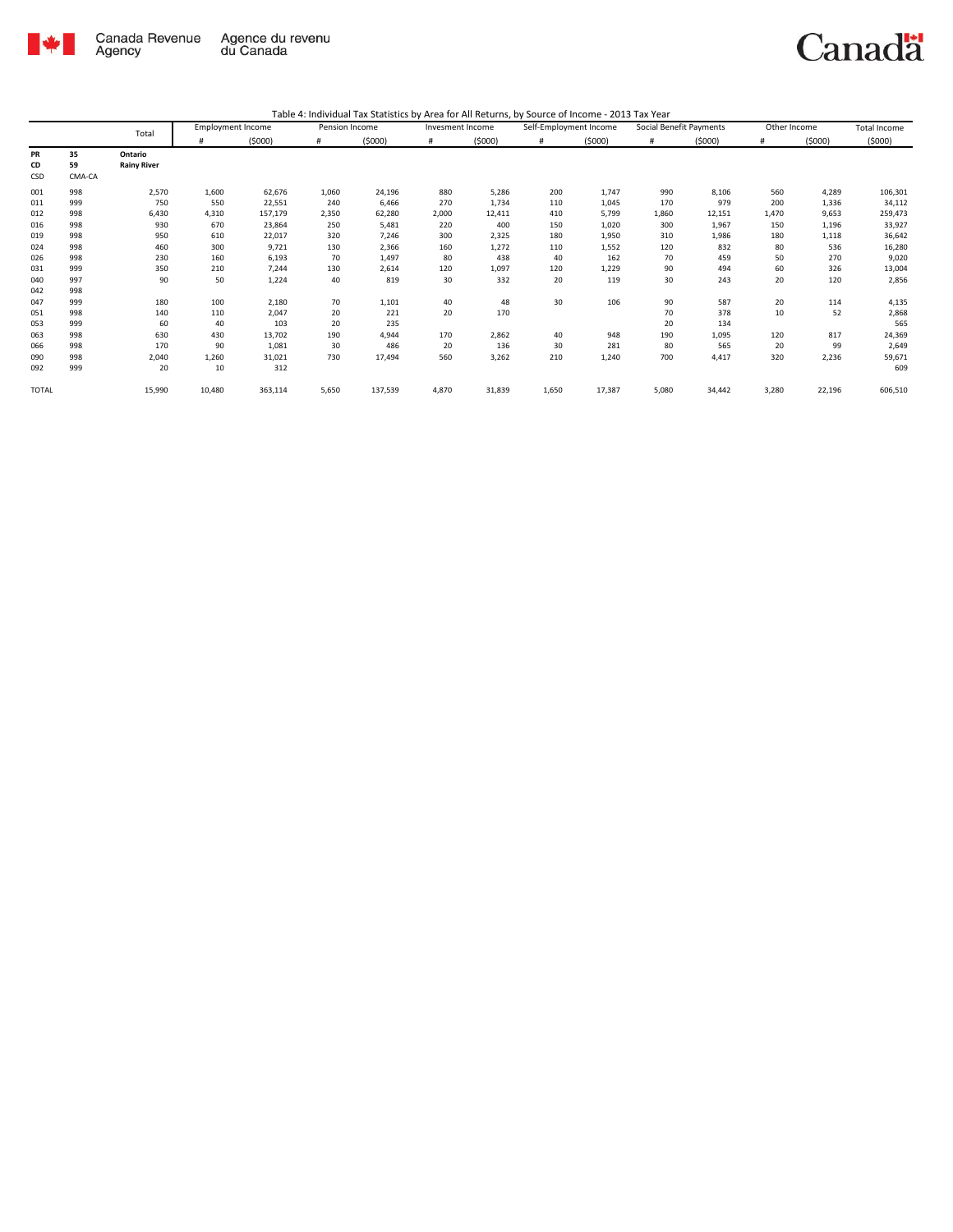

nadä

|            |            | Canada Revenue<br>Agency |                          | Agence du revenu<br>du Canada |                |                                                                                                 |                  |        |                        |        |                         |              |              |        | <b>Canad</b> |
|------------|------------|--------------------------|--------------------------|-------------------------------|----------------|-------------------------------------------------------------------------------------------------|------------------|--------|------------------------|--------|-------------------------|--------------|--------------|--------|--------------|
|            |            |                          |                          |                               |                | Table 4: Individual Tax Statistics by Area for All Returns, by Source of Income - 2013 Tax Year |                  |        |                        |        |                         |              |              |        |              |
|            |            | Total                    | <b>Employment Income</b> |                               | Pension Income |                                                                                                 | Invesment Income |        | Self-Employment Income |        | Social Benefit Payments |              | Other Income |        | Total Income |
| PR         | 35         | Ontario                  | $\#$                     | (5000)                        | $\#$           | (5000)                                                                                          | $\#$             | (5000) | $\#$                   | (5000) | #                       | (5000)       | $\#$         | (5000) | (5000)       |
| CD         | 60         | Kenora                   |                          |                               |                |                                                                                                 |                  |        |                        |        |                         |              |              |        |              |
| CSD        | CMA-CA     |                          |                          |                               |                |                                                                                                 |                  |        |                        |        |                         |              |              |        |              |
| 001        | 997        | 1,020                    | 670                      | 24,471                        | 410            | 8,180                                                                                           | 300              | 1,830  | 100                    | 1,161  | 350                     | 2,935        | 230          | 1,519  | 40,096       |
| 004        | 998        | 280                      | 190                      | 557                           | 30             | 189                                                                                             |                  |        |                        |        | 110                     | 621          |              |        | 1,406        |
| 005        | 999        | 30                       | 20                       | 58                            |                |                                                                                                 |                  |        |                        |        |                         |              |              |        | 143          |
| 008        | 997        | 540                      | 320                      | 5,728                         | 190            | 4,313                                                                                           | 170              | 1,608  | 60                     | 619    | 200                     | 1,300        | 90           | 691    | 14,260       |
| 021        | 998        | 690                      | 450                      | 15,652                        | 290            | 5,720                                                                                           | 200              | 912    | 80                     | 695    | 260                     | 2,245        | 140          | 1,420  | 26,646       |
| 024        | 998        | 140                      | 100                      | 884                           | 30             | 196                                                                                             |                  |        |                        |        | 60                      | 336          | 10           | 22     | 1,439        |
| 027        | 998        | 8,840                    | 6,170                    | 240,276                       | 3,080          | 77,696                                                                                          | 2,860            | 17,055 | 660                    | 10,995 | 2,510                   | 18,251       | 2,080        | 16,039 | 380,311      |
| 032        | 998        | 260                      | 190                      | 76                            | 30             | 182                                                                                             |                  |        |                        |        | 120                     | 669          |              |        | 960          |
| 034        | 998        | 4,070                    | 3,160                    | 123,406                       | 880            | 20,520                                                                                          | 1,060            | 8,680  | 290                    | 5,599  | 1,020                   | 6,841        | 760          | 5,740  | 170,785      |
| 042        | 998        | 3,510                    | 2,850                    | 173,735                       | 740            | 15,093                                                                                          | 1,480            | 10,797 | 170                    | 2,995  | 810                     | 5,311        | 720          | 5,875  | 213,807      |
| 046        | 999        | 120                      | 70                       | 664                           | 20             | 396                                                                                             | 10               | 32     |                        |        | 50                      | 269          | 10           | 88     | 1,448        |
| 049        | 999        | 320                      | 240                      | 7,405                         | 50             | 788                                                                                             | 60               | 102    | 30                     | 227    | 110                     | 543          | 40           | 151    | 9,215        |
| 050        | 999        |                          |                          |                               |                |                                                                                                 |                  |        |                        |        |                         |              |              |        |              |
| 051        | 999        | 800                      | 410                      | 3,088                         | 100            | 802                                                                                             |                  |        |                        |        | 270                     | 1,635        |              |        | 5,712        |
| 052        | 999        | 110                      | 60                       | 1,051                         | 30             | 231                                                                                             |                  |        |                        |        | 50                      | 426          |              |        | 1,778        |
| 054        | 999        | 280                      | 150                      | 520                           | 20             | 159                                                                                             |                  |        |                        |        | 160                     | 817          |              |        | 1,542        |
| 055        | 999        | 250                      | 120                      | 403                           | 30             | 168                                                                                             |                  |        |                        |        | 160                     | 847          |              |        | 1,434        |
| 056        | 998        | 1,010                    | 610                      | 5,129                         | 130            | 1,466                                                                                           | 30               | 41     | 10                     | 10     | 500                     | 3,231        | 40           | 389    | 10,266       |
| 058        | 998        | 330                      | 180                      | 508                           | 30             | 178                                                                                             |                  |        |                        |        | 170                     | 1,004        | 30           | 192    | 1,891        |
| 059        | 999        |                          |                          |                               |                |                                                                                                 |                  |        |                        |        |                         |              |              |        |              |
| 060        | 999        | 40                       | 30                       | 229                           | 10             | 69                                                                                              |                  |        |                        |        | 20                      | 121          |              |        | 419          |
| 061        | 998        | 360                      | 250                      | 441                           | 30             | 152                                                                                             |                  |        |                        |        | 130                     | 703          |              |        | 1,313        |
| 063        | 999        | 220                      | 150                      | 2,001                         | 60             | 1,063                                                                                           | 60               | 258    | 30                     | 204    | 80                      | 491          | 30           | 93     | 4,110        |
| 064<br>065 | 999<br>999 | 30<br>10                 | 20                       | 33                            |                |                                                                                                 |                  |        |                        |        | 10                      | 60           |              |        | 109<br>52    |
| 067        | 999        | 280                      | 120                      | 456                           | 20             | 118                                                                                             |                  |        |                        |        | 190                     |              |              |        | 1,804        |
| 068        | 997        | 170                      | 120                      | 526                           | 20             | 111                                                                                             |                  |        |                        |        | 70                      | 1,219<br>325 |              |        | 1,016        |
| 069        | 996        | 290                      | 200                      | 6,904                         | 130            |                                                                                                 | 110              | 1,113  | 30                     | 457    | 70                      | 443          | 100          | 607    | 13,551       |
| 070        | 999        | 470                      | 240                      | 339                           | 20             | 4,028<br>139                                                                                    |                  |        |                        |        | 240                     | 1,847        |              |        | 2,352        |
| 071        | 999        | 980                      | 530                      | 1,224                         | 90             | 649                                                                                             |                  |        |                        |        | 520                     | 3,523        | 20           | 80     | 5,464        |
| 075        | 999        | 690                      | 340                      | 1,214                         | 100            | 817                                                                                             | 10               | 11     |                        |        | 360                     | 2,685        | 20           | 61     | 4,788        |
| 076        | 999        | 260                      | 160                      | 281                           | 20             | 241                                                                                             |                  |        |                        |        | 130                     | 651          |              |        | 1,248        |
| 077        | 999        | 1,130                    | 670                      | 511                           | 90             | 581                                                                                             |                  |        |                        |        | 540                     | 2,652        | 30           | 287    | 4,038        |
| 078        | 999        | 210                      | 140                      | 740                           | 40             | 331                                                                                             |                  |        |                        |        | 110                     | 670          |              |        | 1,719        |
| 079        | 998        | 420                      | 200                      | 510                           | 60             | 382                                                                                             |                  |        |                        |        | 240                     | 1,771        |              |        | 2,709        |
| 080        | 999        | 120                      | 80                       | 62                            | 10             | 100                                                                                             |                  |        |                        |        | 50                      | 209          |              |        | 381          |
| 082        | 999        | 50                       | 40                       | 51                            |                |                                                                                                 |                  |        |                        |        |                         |              |              |        | 138          |
| 083        | 999        | 130                      | 80                       | 1,523                         | 50             | 968                                                                                             | 50               | 593    | 10                     | 189    | 50                      | 305          | 20           | 96     | 3,674        |
| 086        | 999        | 230                      | 170                      | 111                           | 30             | 230                                                                                             |                  |        |                        |        | 70                      | 338          |              |        | 732          |
| 088        | 999        | 220                      | 180                      | 377                           | 20             | 95                                                                                              |                  |        |                        |        | 80                      | 299          |              |        | 783          |
|            |            |                          |                          |                               |                |                                                                                                 |                  |        |                        |        |                         |              |              |        |              |

 996 60 40 1,369 30 712 30 276 20 80 10 91 2,528 997 4,500 2,920 97,155 1,580 37,720 1,300 11,243 380 4,764 1,450 9,513 940 7,170 167,564 999 130 100 355 20 241 60 310 909 097 998 120 100 65 10 77 296 10 10 154 154 296 104 999 190 100 112 10 90 100 100 100 100 100 872 1,089

TOTAL 33,920 22,920 720,225 8,530 185,265 7,800 54,561 1,880 28,144 11,520 76,707 5,410 41,126 1,106,029